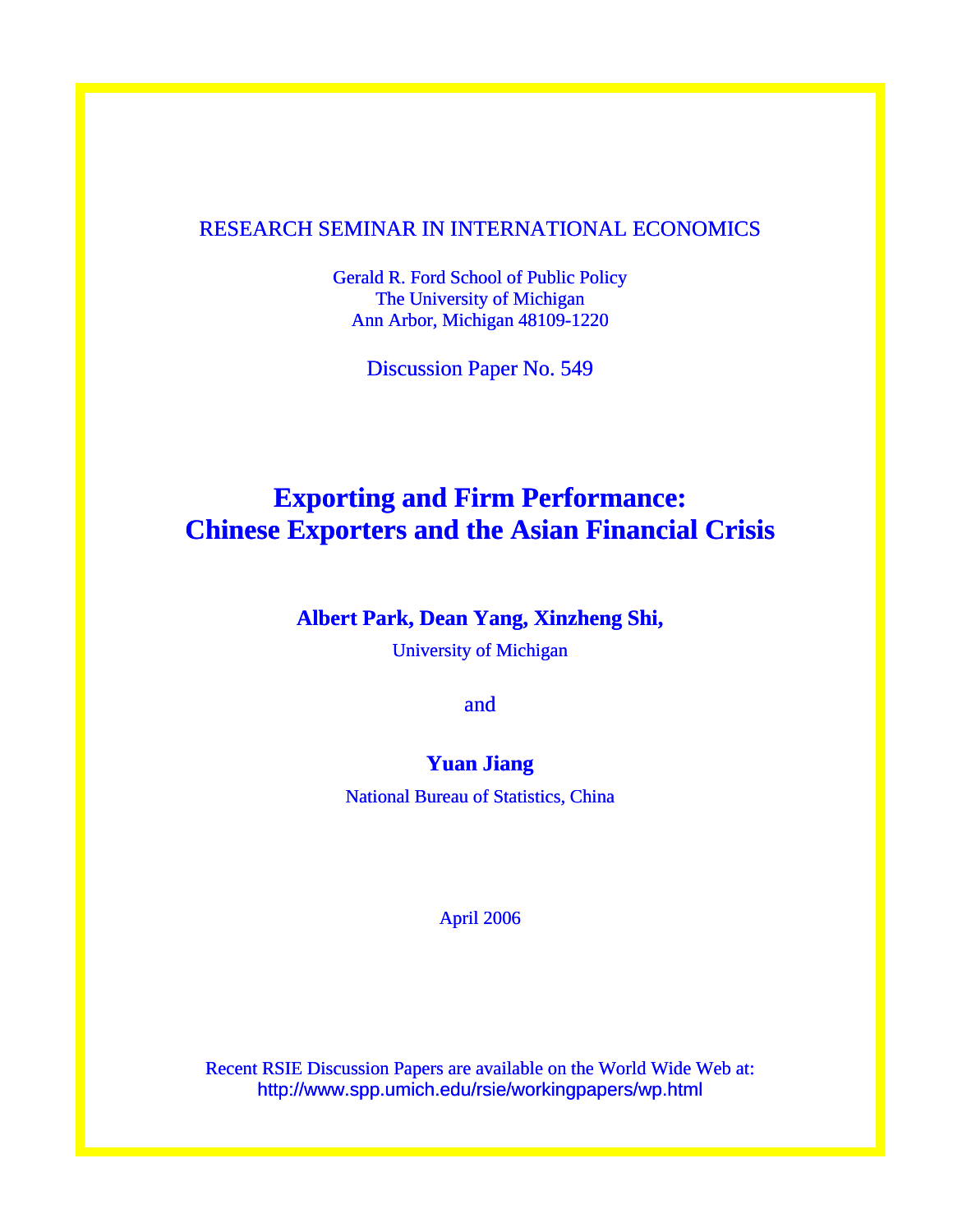## **Exporting and Firm Performance: Chinese Exporters and the Asian Financial Crisis**

Albert Park\* Department of Economics, University of Michigan

Dean Yang<sup>∗</sup> Gerald R. Ford School of Public Policy and Department of Economics University of Michigan and NBER

> Xinzheng Shi Department of Economics, University of Michigan

> > Yuan Jiang National Bureau of Statistics, China

First version: September 2005 This version: April 2006

#### **Abstract**

This paper analyzes firm panel data to examine how export demand shocks associated with the 1997 Asian financial crisis affected Chinese exporters. We construct firm-specific exchange rate shocks based on the pre-crisis destinations of firms' exports. Because the shocks were unanticipated and large in magnitude, they are an ideal instrument for identifying the impact of exporting on firm productivity and other aspects of firm performance. We find that firms whose export destinations experience greater currency depreciation have slower growth in exports and that export growth increases firm productivity as well as other measures of firm performance. Consistent with the "learning-by-exporting" hypothesis, greater exports increase the productivity of firms exporting to developed countries but not of firms exporting via Hong Kong or directly to poorer destinations.

**Keywords**: exports, productivity, China, exchange rate shocks, Asian financial crisis **JEL codes**: D24, F10, F31, L60

 $\overline{a}$ 

<sup>\*</sup> Corresponding authors. Email: alpark@umich.edu, deanyang@umich.edu. Address: Lorch Hall, 611 Tappan Street, University of Michigan, Ann Arbor, MI 48109. We thank Liu Fujiang of the Chinese National Statistical Bureau for his support. We have valued feedback and suggestions from Alan Deardorff, Juan Carlos Hallak, and Jim Levinsohn, and seminar participants at the World Bank and George Washington University.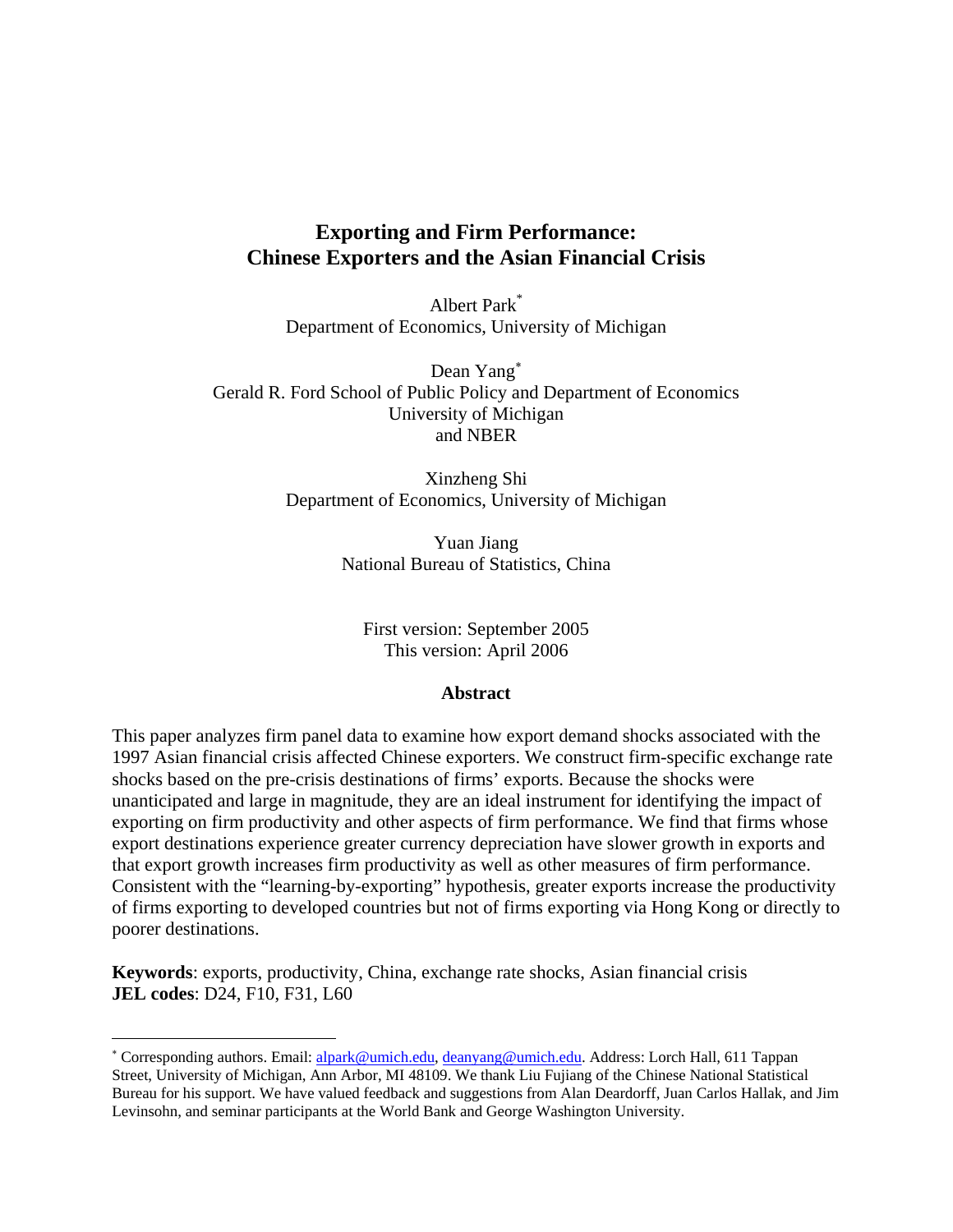#### **1. Introduction**

 $\overline{a}$ 

Participation in export markets is often viewed as a prerequisite for economic growth in developing countries. For example, in a report on the East Asian miracle, the World Bank (1993) pointed to export-oriented economic policies as playing a critical role in the region's rapid economic development. Cross-country studies document a positive relationship between trade and growth performance (Sachs and Warner, 1995; Edwards, 1998; Frankel and Romer, 1999), but substantial controversy persists over whether there exists a causal impact of exporting on economic growth. Growth could cause exports, or both growth and exports could be caused by some other third factor. $<sup>1</sup>$ </sup>

Recently, a number of papers have empirically examined the relationship between exporting and economic performance using firm-level panel data. A robust finding has been that more productive firms enter export markets. For example, Bernard and Jensen (1999) document among US firms that, in addition to having higher productivity, exporting firms also have higher employment, shipments, wages, and capital intensity than non-exporters; and Clerides, Lach, and Tybout (1998) find that exporting firms have higher productivity levels on average than nonexporters in several developing countries. However, findings on whether exporting itself increases firm productivity have been much more mixed.<sup>2</sup> Two papers using firm data from China by Kraay (1999) and Zhang (2005) find positive evidence for learning-by-exporting.

One weakness of all of these studies is that they cannot distinguish clearly between the effects of exporting and the unobservable differences between exporting and non-exporting firms. Typically, change in firm productivity or other performance measures is regressed on initial exporter status and other initial period controls using OLS, or the level of firm performance is regressed on current or lagged export status in addition to other controls. In the latter case, further lags are sometimes used as instruments, relying on assumptions about the underlying dynamic model (Kraay, 1999; Van Biesebroeck, 2004).

Since the decisions to export and how much to export are endogenous choices of the firm, these empirical specifications fail to convincingly isolate the causal effect of exporting on firm

<sup>&</sup>lt;sup>1</sup>See Rodriguez and Rodrik (2001) and Irwin and Terviö (2002), for example.

<sup>&</sup>lt;sup>2</sup>Papers that find little or no evidence of learning-by-exporting include Aw et al (2000), Bernard and Jensen (1999), Clerides, Lach, and Tybout (1998), and Delgado et al. (2002). Papers that find positive evidence of learning-byexporting include Alvarez and Lopez (2005), Bigsten et al. (2004), Blalock and Gertler (2004), Castellani (2002), Fafchamps et al. (2005), Fernandez and Isgut (2005), Girma et al (2004), Kraay (1997), Van Besebroeck (2005), and Zhang (2005).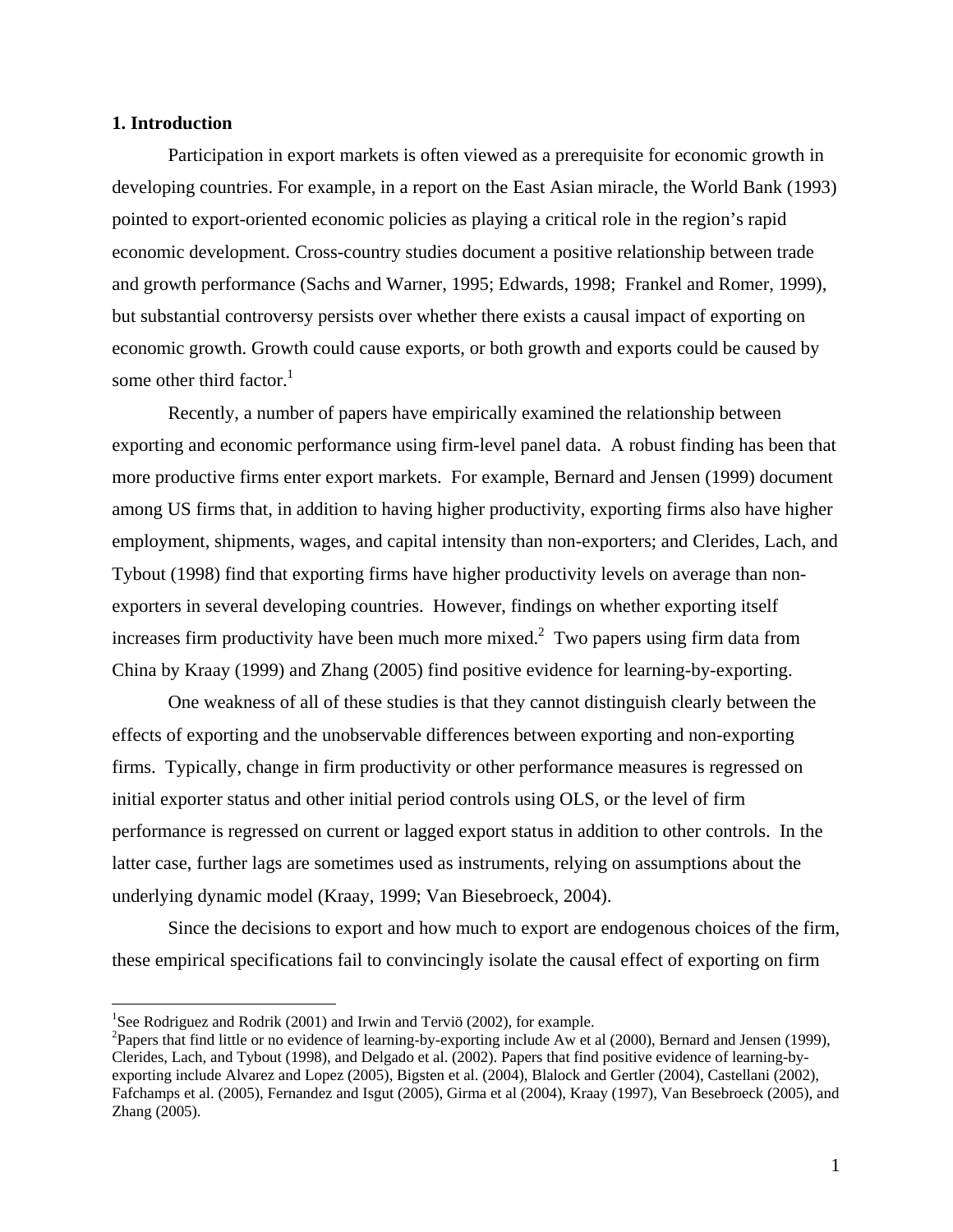productivity. It is easy to imagine ways in which export status could be correlated with unobserved firm characteristics that directly influence both the level and growth rate of firm productivity. For example, dynamic firm managers may be more aggressive in entering export markets and may also be more adept learners or more aggressive in making productivityenhancing investments. One way to control for selection bias is to jointly estimate an equation for participation in export markets using full information maximum likelihood (Clerides et al., 1998). However, this more structural approach does not solve the fundamental identification problem and may be sensitive to functional form assumptions about the joint error distribution (Bigsten et al, 2004). Another recent approach to reduce selection bias is the use of matching estimators (Girma et al., 2004; Fernandez and Isgut, 2005; Zhang, 2005). Matching can eliminate bias caused by selection on observables but cannot address bias associated with unobservable firm characteristics.

Conceptually, the fundamental problem is that non-exporters are an inappropriate counterfactual for exporters. One requires a benchmark for how exporters would have performed if they had not exported, or if their exports had been lower. A hypothetical randomized experiment assessing the impact of exporting on firms might involve randomly assigning shocks to export demand across firms. For example, one group of firms might be assigned declines in the demand for their goods by foreign customers, while a second group would face unchanged foreign demand. In this setting, the impact of exporting would then be easily identified by comparing the change in outcomes for the firms experiencing decreased demand for their exports with the corresponding change for firms experiencing no change in demand.

This study exploits a natural experiment—Chinese exporting during the Asian financial crisis—that in key respects approximates the randomized experiment just described. In June 1997, the devaluation of the Thai baht led to speculative attacks on many other currencies worldwide. While the Chinese yuan remained pegged to the US dollar, many important destinations for Chinese exports experienced currency depreciations due to the crisis (both nominal and real). For instance, between 1995 and 1998, the period investigated in this study, the Japanese, Malaysian, and Korean currencies depreciated in real terms against the US dollar by 31%, 34%, and 43%, respectively. At the other extreme, the British pound and the US dollar experienced real appreciations against the yuan, by 14% and 7%. Because the exchange rate changes varied so widely, two observationally equivalent firms would have faced very different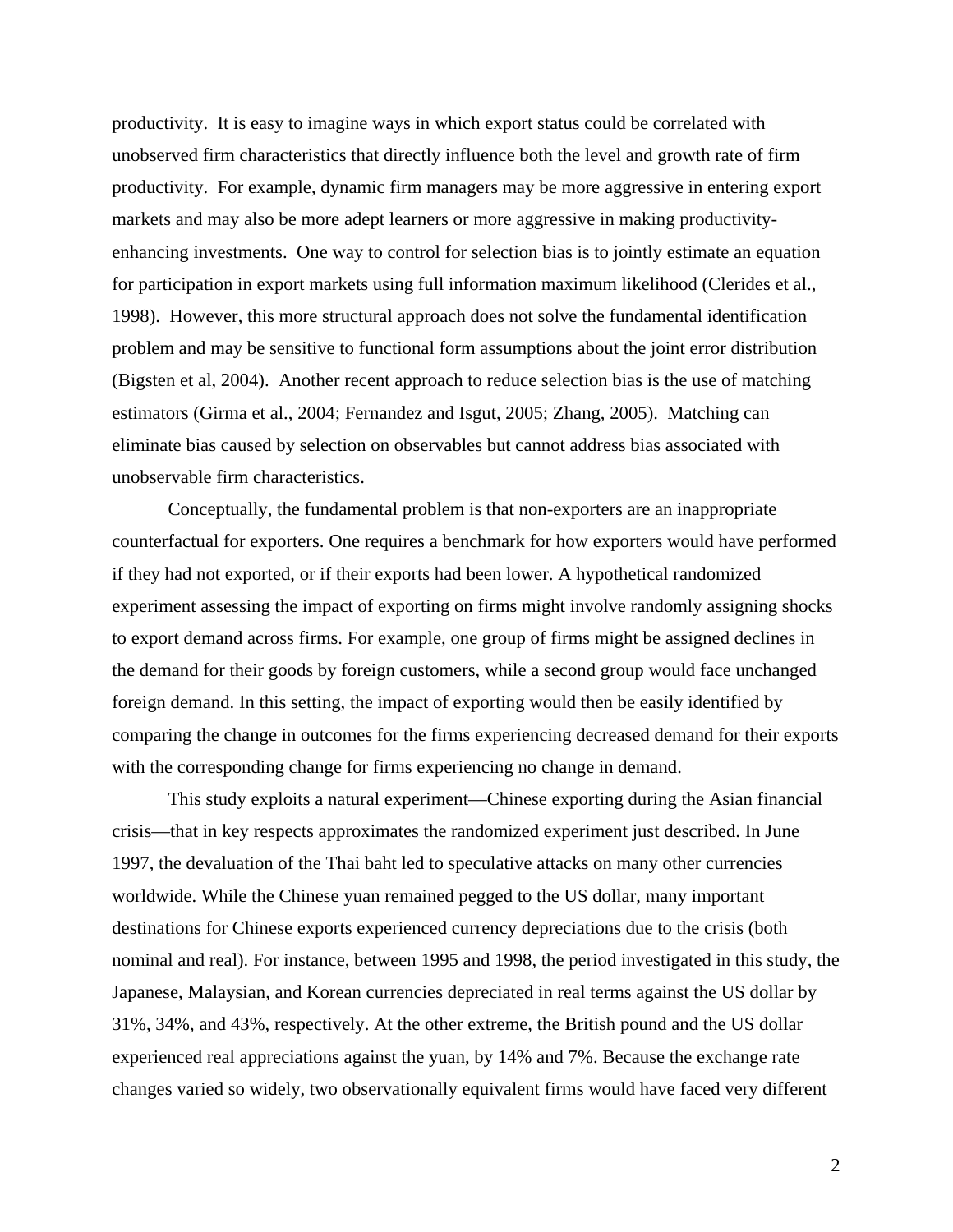export demand shocks if one happened to export its goods to Korea and the other happened to export to the U.K.

The construction of firm-specific exchange rate shocks is made possible by the availability of information on firm-specific export country destinations for foreign-invested firms in China's industrial census of 1995. These data are linked to enterprise survey data for the same firms in 1998 and 2000. We use the weighted average real depreciation experienced by a firm's pre-crisis trade partners as an instrument for the change in firm exports between 1995 and 1998.<sup>3</sup> Because the timing and pattern of devaluations due to the crisis were unforeseen, this instrumental variable approach plausibly satisfies the requirement that the instrument (an exchange rate shock index) be uncorrelated with the ultimate outcomes of interest except via the channel of interest (the change in exports). An attractive aspect of this approach is that exchange rate shocks are firm-specific, so we can control for province-sector fixed effects and thus rule out bias from unobserved regional or sectoral changes. Another advantage of our study is that China did not suffer from a currency crisis itself during the Asian financial crisis, but rather experienced relatively stable economic policies and economic performance during this period.<sup>4</sup>

Using this identification strategy, we examine whether and how instrumented changes in exports affect measures of firm performance. We find that increases in exports are associated with improvements in total factor productivity, as well as improvements in other measures of firm performance such as total sales and return on assets. Our estimates indicate that a firm experiencing an exogenous 10 percent increase in exports enjoys productivity improvements amounting to roughly one-sixth of the sample mean productivity improvement from 1995 to 2000.

Additional results for subsamples of the data provide suggestive evidence that the association between increases in exports and productivity improvements reflects "learning by exporting," for example via inflows of advanced technology or production techniques from

 $3$  Lack of export data at the firm level for 1996 and 1997 requires us to use 1995 as our base year.

<sup>&</sup>lt;sup>4</sup> One previous study by Maurin, Thesmar, and Thoenig (2002) uses firm-specific exchange rates as an instrument to examine the effect of exporting on the skill intensity of French firms. The authors use the average real exchange rate with respect to 2 currencies (US dollar and German Deutschmark) weighted by EU and non-EU export shares prior to the period of study to instrument for the ratio of exports to domestic sales. With only two exchange rates, changes in firm-specific exchange rates could easily be correlated with initial export destination shares if relative exchange movements with the US dollar and Deutschmark are persistent. Also, unlike the Asian financial crisis, in the French case the extent and cause of exchange rate changes is not clear. The authors do not report first stage results and do not examine the effects of exporting on productivity.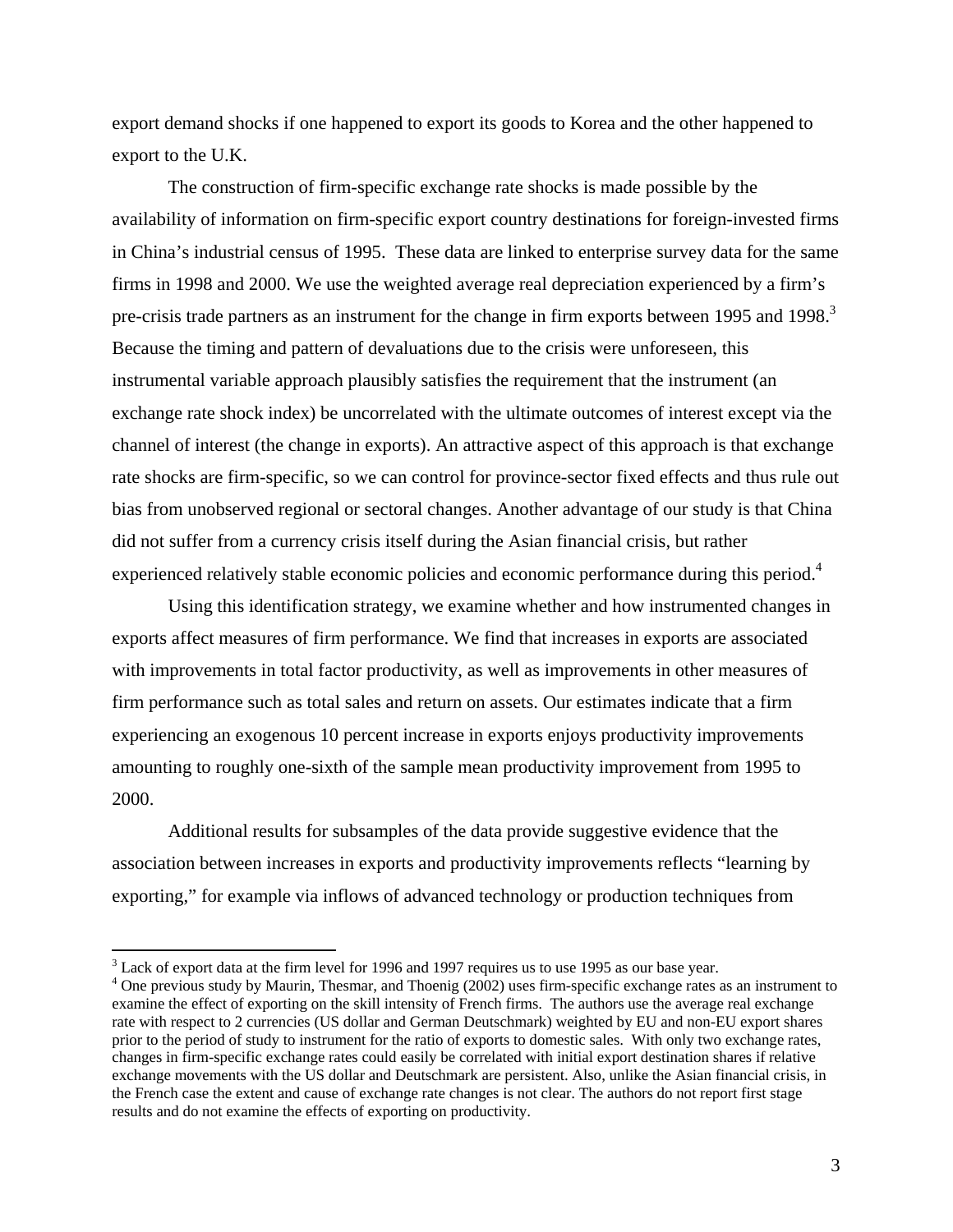overseas export customers. We find that changes in exports are positively associated with productivity improvements only in firms exporting to a developed country. By contrast, in firms exporting via Hong Kong or that export only to developing countries, there is no large or statistically significant relationship between export changes and productivity improvements. These results make sense if the potential for technology transfer from export destinations to Chinese firms is greater when exports are destined for richer nations closer to the technological frontier. Exporting to Hong Kong may fail to increase productivity because exporting firms deal with intermediaries rather than final customers, while exporting to poorer countries does not foster productivity improvements because such countries' technologies are less advanced.

The Chinese case is particularly interesting for studying the effect of exporting on firm outcomes because in recent years, China's export growth has been phenomenal and China has emerged as one of the world's largest exporters. From 1990 to 1999, Chinese exports nearly tripled from US\$88.3 billion to US\$253 billion.<sup>5</sup> Over this period, China's export growth rate was the sixth highest in the world in the 1990s.<sup>6</sup> By 1999, China had become the world's 10th largest exporter. There also is evidence that during the 1990s the technological sophistication of Chinese exports increased substantially (Schott, 2004; Rodrik, 2006).

This paper is related to other work that has used sudden trade liberalizations or currency crises in specific countries as exogenous shocks to firms, comparing firm-level outcomes before and after the regime change. Increases in exporting driven by the 1994 Mexican peso crisis have been shown to lead to increases in wage premia and wage inequality that rise with initial productivity (Verhoogen 2004, Kaplan and Verhoogen 2005; Fung, 2004). Pavcnik (2002) finds that trade liberalization in Chile led to greater productivity improvements in plants that were import competing. Our paper differs in that we examine shocks that are heterogeneous across firms (unlike the Mexican currency crisis), are not based on potentially endogenous government actions (unlike trade liberalizations), and are not caused by major crises or regime changes that are likely to be correlated with other economic or policy changes.

The remainder of this paper is organized as follows. Section 2 provides a brief discussion of potential causal effects of exporting on firm performance. We provide an overview of our

<sup>5</sup> US dollar figures are real, base 1995. Export data are from the World Bank's World Development Indicators 2004 dataset.

<sup>6</sup> Only South Korea, Ireland, Guinea-Bissau, Mexico, and Mozambique had faster export growth. Chinese export performance is even more striking given that these other countries started the period from significantly lower base levels (with the exception of South Korea, whose export volumes are comparable with China's).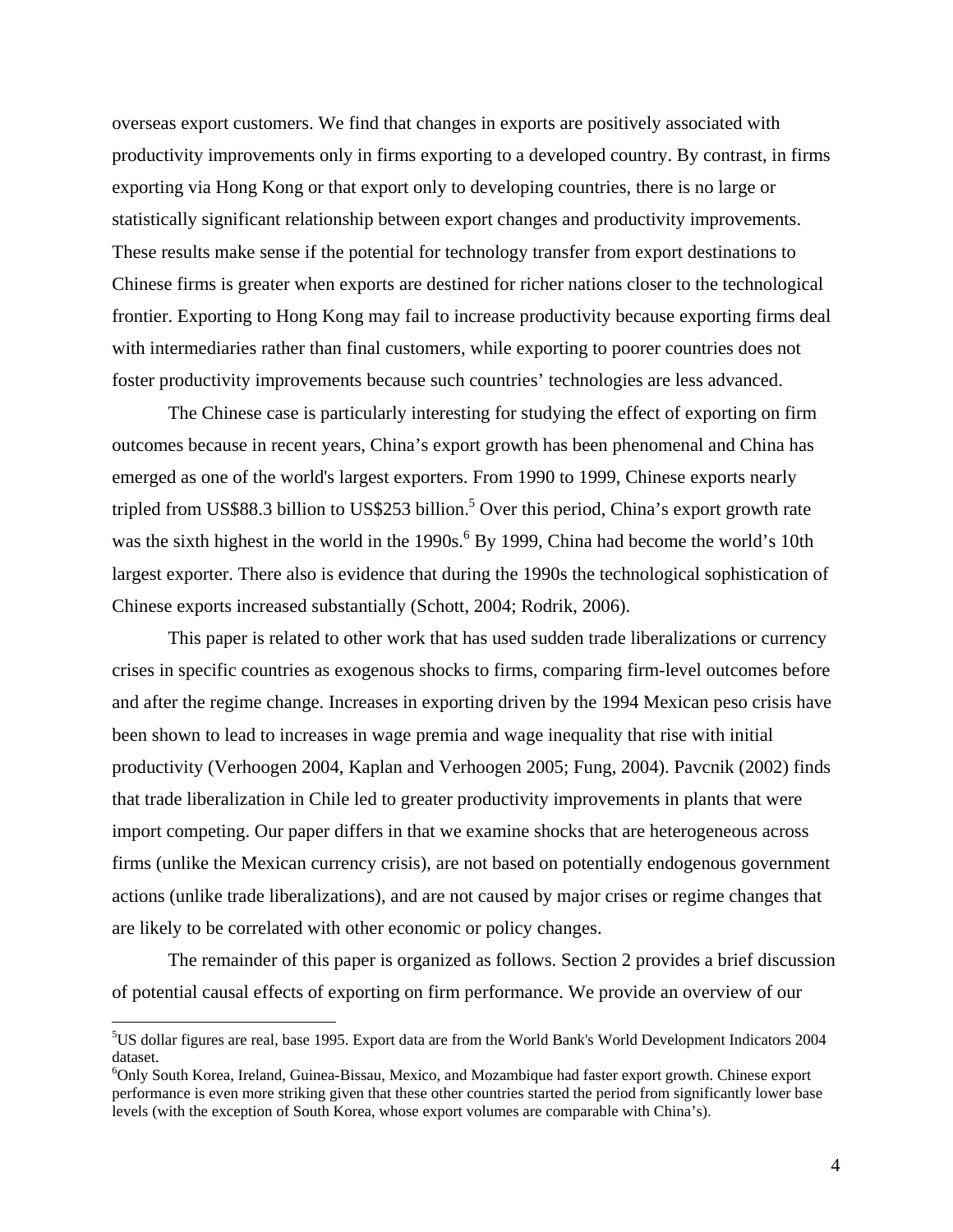empirical strategy in Section 3. In Section 4 we describe our data sources and the construction of key variables. We then turn to the first stage regression results in Section 5, and the IV results in Section 6. Section 7 describes robustness checks and provides additional discussion. Section 8 describes how results differ according to the development status of firms' export destinations. Section 9 concludes.

#### **2. Pathways for the impact of exports on firm productivity**

The literature has identified a number of channels through which exporting may affect firm productivity. First, overseas buyers may provide technical assistance to exporters to improve production efficiency, as suggested by Grossman and Helpman (1991, p. 166) and Evenson and Westphal (1995). Westphal, Rhee, and Pursell (1985) document such practices among foreign buyers from Korean exporting firms. Second, participation in international trade could improve firms' access to knowledge about more advanced production technologies (as in the model of Clerides, Lach, and Tybout, 1995). Third, higher quality standards in international markets compared to domestic markets could provide greater incentives for firms to upgrade production technologies (Verhoogen, 2004). Fourth, export participation may lead to faster learning about market opportunities for new products or how to tailor products to the specific needs of individual buyers (Fafchamps, 2002; Maurin et al, 2002). Fifth, exporting can increase capacity utilization by expanding sales, which also reduces firms' vulnerability to occasional downturns in the domestic market (World Bank 1993). This latter channel can affect firm productivity independent of any learning.

Most studies of the link between exporting and firm productivity focus on the extensive margin of exporting, asking whether mere participation in the export market affects firm outcomes. However, the above pathways could just as easily operate on the *intensive* margin, where firms continue to improve productivity as they continue to expand their export activity. The studies that have looked at the intensive margin mostly have focused on how productivity gains are related to the number of years that the firm has exported. A number of these studies have found evidence that learning is greater among younger firms, consistent with Arrow's learning-by-doing model (Alvarez and Lopez, 2005; Delgado et al., 2003; Fernandez and Isgut, 2005; Girma et al, 2994), while others have found more persistent effects (Blalock and Gertler, 2004; Kraay, 1999). Similar to our study, a few studies have examined how firm productivity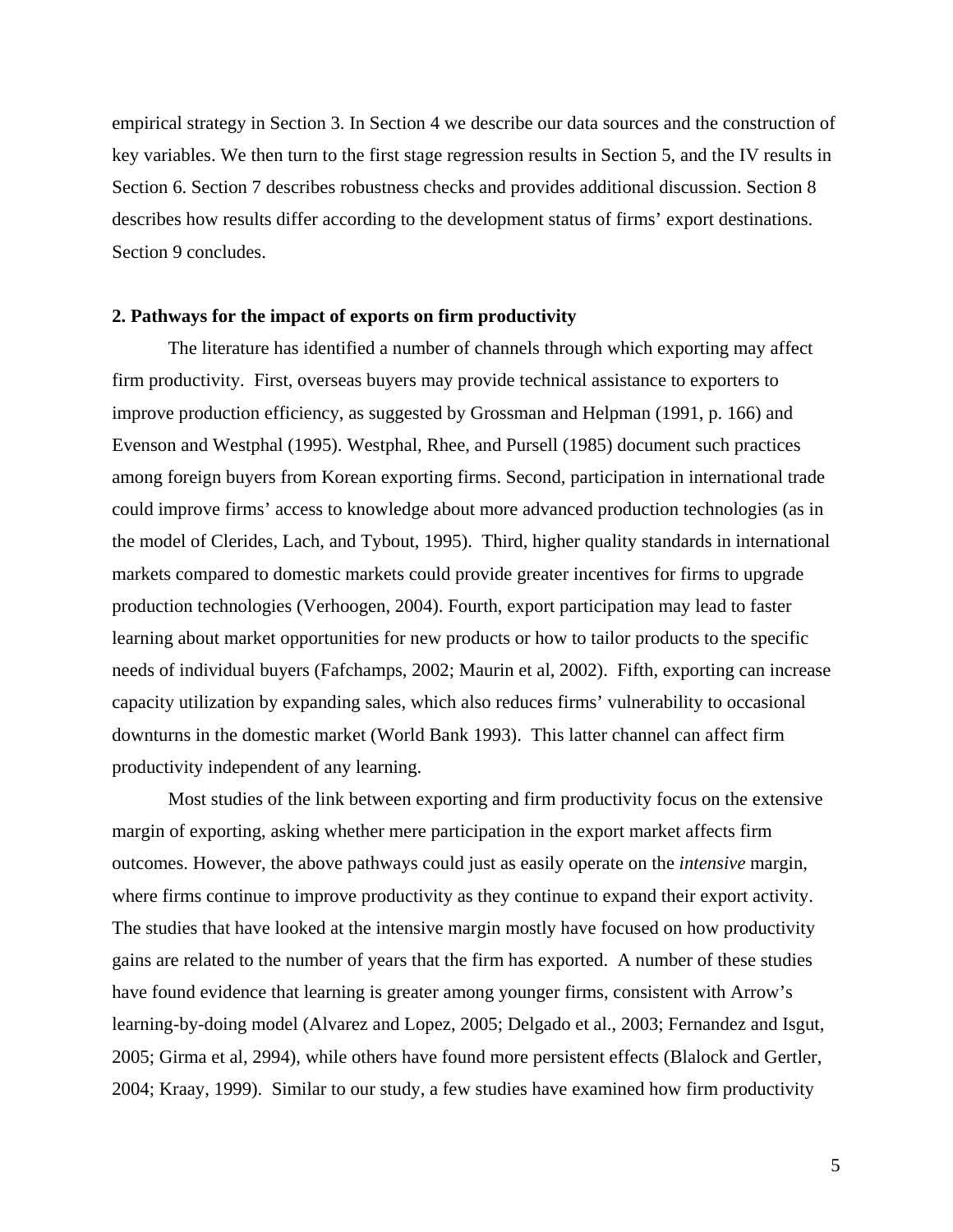gains are related to export intensity, measured by the share of sales that are exported or by the amount of exports after controlling for sales amount. Again, some have found a significantly positive effect of export intensity on productivity growth (Castellani, 2002; Girma et al., 2004; Kraay, 1999) while others have found no large or statistically significant relationship (Aw et al, 2000; Blalock and Gertler, 2004; Clerides et al., 1998).

#### **3. Empirical approach**

We estimate the impact of exporting on various firm-level outcomes. Consider the following regression equation for outcome  $Y_{it}$  for firm *i* observed in year *t*:

$$
Y_{it} = \beta E_{it} + \mu_i + \gamma_t + \nu_{it}.
$$
\n<sup>(1)</sup>

In equation (1),  $E_{it}$  is log of export value.  $\mu_i$  is a fixed effect for firm *i*,  $\gamma_i$  is a year fixed effect, and  $v_{it}$  is a mean-zero error term. We work with the first-differenced specification of this equation to eliminate time-invariant characteristics of firms that may be associated with both exports and the outcome variable:

$$
\Delta Y_{it} = \delta + \beta \Delta E_{it} + \varepsilon_{it} \,. \tag{2}
$$

Here,  $\delta$  is a constant equal to the change in year fixed effects ( $\gamma_t$ − $\gamma_{t-1}$ ) and  $\varepsilon_{it}$  is the error term, equal to  $v_{it}v_{it-1}$ . Due to the characteristics of the data described below, changes are taken between the years 1995 and 1998 (*t =* 1998, *t-1* = 1995).

A problem with estimating this regression equation via ordinary least-squares is that the coefficient on change in log exports,  $\beta$ , need not represent the causal effect of exports on the outcome variable for the reasons described earlier. It is therefore important to isolate a source of variation in firms' exports that is exogenous with respect to firm outcomes. As an instrument for firm exports, we use an exchange rate shock index defined as the weighted average real currency depreciation experienced by the firm's pre-crisis trade partners (explicit derivation below). We posit that firms whose trade-partner countries experienced larger depreciations should see larger declines in exports. Our strategy, then, is to examine whether and how these instrumented changes in exports are associated with changes in firm performance.

A simple version of the first stage regression equation is:

$$
\Delta E_{i98} = \alpha_0 + \alpha_1 SHOCKINDER_{i98} + \psi_{i98}.
$$
\n(3)

 $\alpha_0$  is a constant term and  $\psi_{i98}$  is a mean-zero error term. Because the impact of the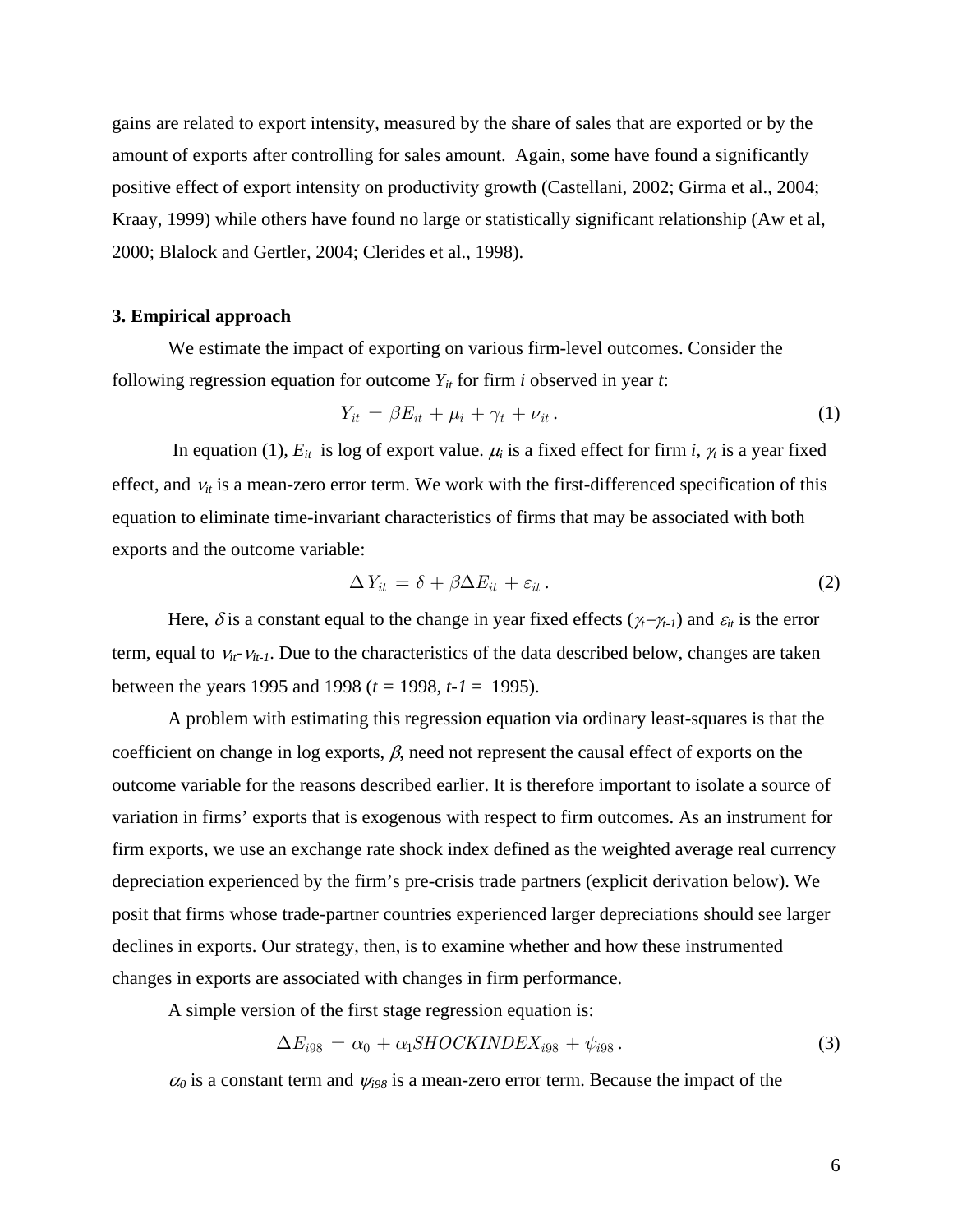exchange rate shocks on changes in firm exports may vary across firms with differing initial characteristics, we also examine a first stage equation where the shock index is interacted with a vector of 1995 firm characteristics *Wi95*, which are also separately included as regressors:

$$
\Delta E_{i98} = \alpha_0 + \alpha_1 SHOCKINDEX_{i98} + \beta'(SHOCKINDEX_{i98} * W_{i95}) + \gamma' W_{i95} + \psi_{i98}
$$
 (4)

The predicted value of exports from the first stage,  $\widehat{\Delta E_{i98}}$  , is used instead of  $\Delta E_{i98}$  in the second-stage regression:

$$
\Delta Y_{i98} = \delta + \beta \widehat{\Delta E_{i98}} + \gamma W_{i95} + \varepsilon_{it}.
$$
\n(5)

For  $\beta$  to be an unbiased estimate of the impact of the change in log exports on the change in the outcome variable, it must be true that the instrument only affects the dependent variable via the endogenous independent variable (the change in log exports), and not through any other channel. We address and provide evidence against potential violations of this exclusion restriction in Section 7 below.

In addition, for  $\beta$  to be an unbiased estimate it must also be true that the instrument for exports, the shock index, is not correlated with ongoing time trends or other shocks affecting changes in firm performance. The assumption is violated if firms exporting to countries that experienced greater depreciations were different from other firms with respect to unobserved initial (pre-shock) characteristics, *and* if changes in the outcomes would have varied according to these same characteristics even in the absence of the exchange rate shocks.

To control for this possibility, we include a vector of pre-crisis (1995) firm characteristics  $X_{i95}$  on the right-hand-side of the estimating equation:<sup>7</sup>

$$
\Delta Y_{i98} = \delta + \beta \widehat{\Delta E_{i98}} + X_{i95} + \varepsilon_{it}.
$$
 (6)

This vector of pre-crisis firm characteristics is also included in the first-stage equation used to predict the change in exports. It includes firm variables for 1994 as well as 1995 in order to control for differences in initial levels as well as pre-shock trends. In order to verify whether the regression results are in fact contaminated by changes associated with pre-crisis firm characteristics, we examine whether the estimates are qualitatively similar when we exclude the vector of pre-crisis characteristics from the regressions.<sup>8</sup> It turns out that many of the control

 $\overline{a}$ 

 $T_{X_{i95}}$  includes the vector of variables interacted with the shock index,  $W_{i95}$ .

<sup>&</sup>lt;sup>8</sup>The vector of pre-crisis control variables includes: fixed effects for province-industry combinations (of which there are between 300-400 depending on the specification); 1995 log sales income; 1994 log sales income; 1995 share of exports to top two destinations; indicator for firm existing in 1994; indicator for firm exporting in 1994; foreign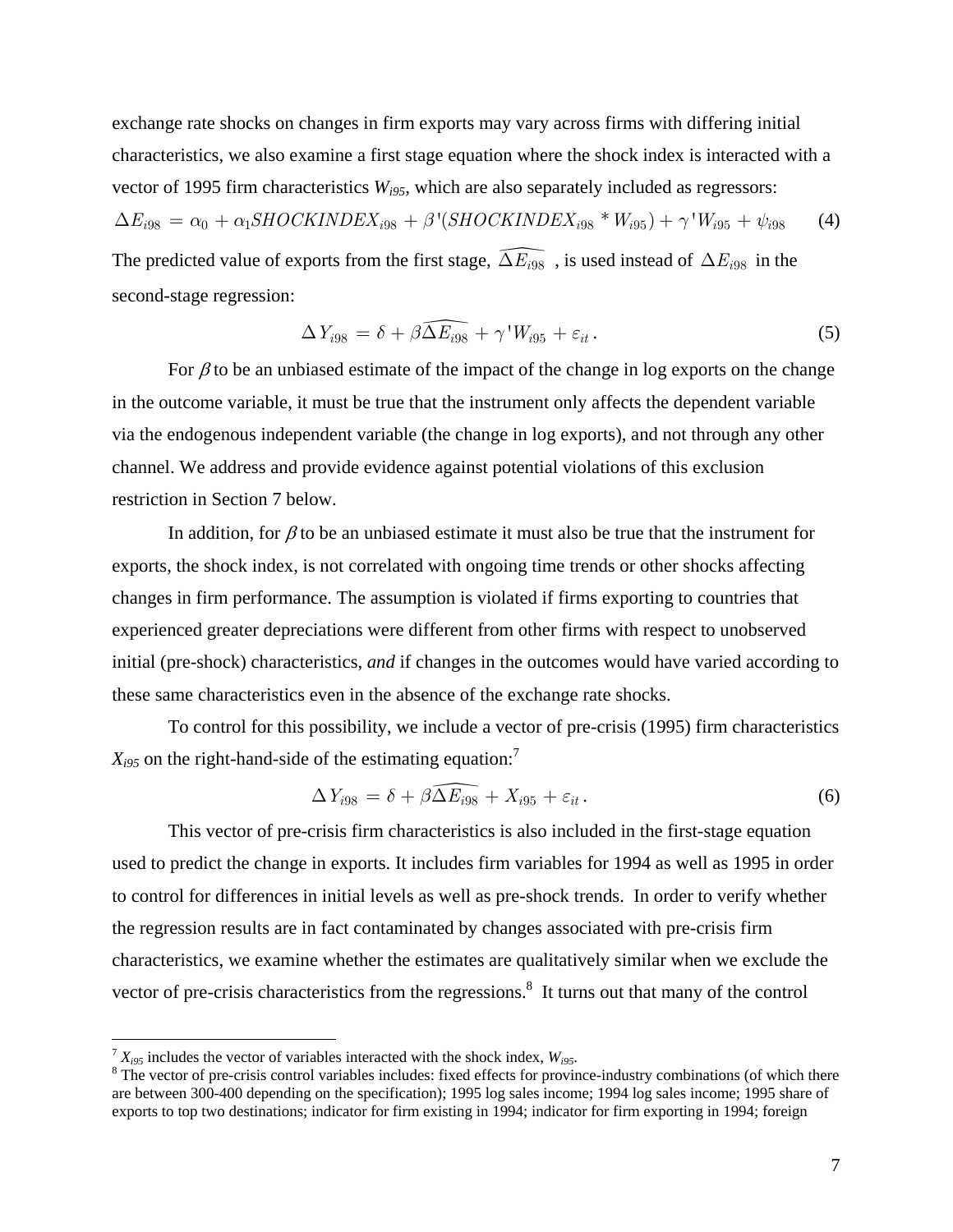variables predict both the magnitude of exchange rate shocks and changes in firm performance, but that the estimated effects of exports on outcome variables is relatively insensitive to the inclusion of the controls.<sup>9</sup>

In many contexts positive correlation in the error terms across similar observations biases standard errors downwards (Moulton 1986). In this context, we have correlation in the shocks experienced among firms exporting to the same or similar locations. However, in our data clustering of standard errors by export destination actually leads in practice to *more* precise estimates. We therefore report unclustered standard errors and consider these to be conservative standard error estimates.

#### **4. Data sources and key variable definitions**

The firm-level data used in this paper come from two datasets maintained by China's National Bureau of Statistics (NBS). Data for 1995 come from China's decennial industrial census, while data for 1998 and 2000 come from NBS's annual industrial enterprise survey. The 1995 industrial census includes detailed data on all firms belonging to the township administrative level or above.<sup>10</sup> The annual industrial enterprise survey, on the other hand, includes firms with annual sales income above five million yuan, regardless of administrative level. Provision of survey information by firms is compulsory under Chinese law, and local statistical bureau offices require that firms verify or correct data that is suspected of being

share of ownership; indicators for foreign share of ownership ( $>=0$  and  $\langle 25\%, \rangle = 25$  and  $\langle 50\%, \rangle = 50$  and  $\langle 75\%, \rangle$ >=75 and <100%; =100% omitted); log of industry weighted average exports to 1995 destinations (weighted by firm's 1995 export destinations), separately for 1993 and 1996; indicator variables for firm size categories; 1995 exports as share of firm sales; 1994 exports as share of firm sales; indicator for firm exporting entire output in 1995; log exports in 1995; log exports in 1994; 1995 log capital-labor ratio; 1995 fraction homogeneous products in firm's industry (as in Rauch 1999); and log 1995 weighted average per capita GDP in firm's export destinations (weighted by firm's 1995 exports).

 $9<sup>o</sup>$  Appendix Table 1 presents coefficient estimates from regressions of the firm's exchange rate shock on a number of pre-shock (1995) firm characteristics. The first regression presents coefficient estimates without including province-industry fixed effects, and the second regression includes these fixed effects. Several individual variables are statistically significantly different from zero in both regressions, indicating that firms' export destinations experienced greater depreciations if their industry had smaller log exports to those destinations, if their industry experienced greater growth (from 1993-1995) in exports to those destinations, the firm exported a higher share of its total exports to its top two destinations, the firm exported to higher income destinations, and the firm had higher capital per worker. When province-industry fixed effects are included in the regression (second column), the firm's foreign ownership share is also positively associated with future exchange rate depreciations in the firm's export destinations.

 $10$  All firms in China are supervised by a specific administrative level of government. China's administrative structure includes the following geographic levels, from largest to smallest: provinces, prefectures, counties, townships, and villages. Cities are divided into districts and neighborhoods. The 1995 industrial census also collected some basic information on village-level firms, but the level of detail was insufficient for analysis.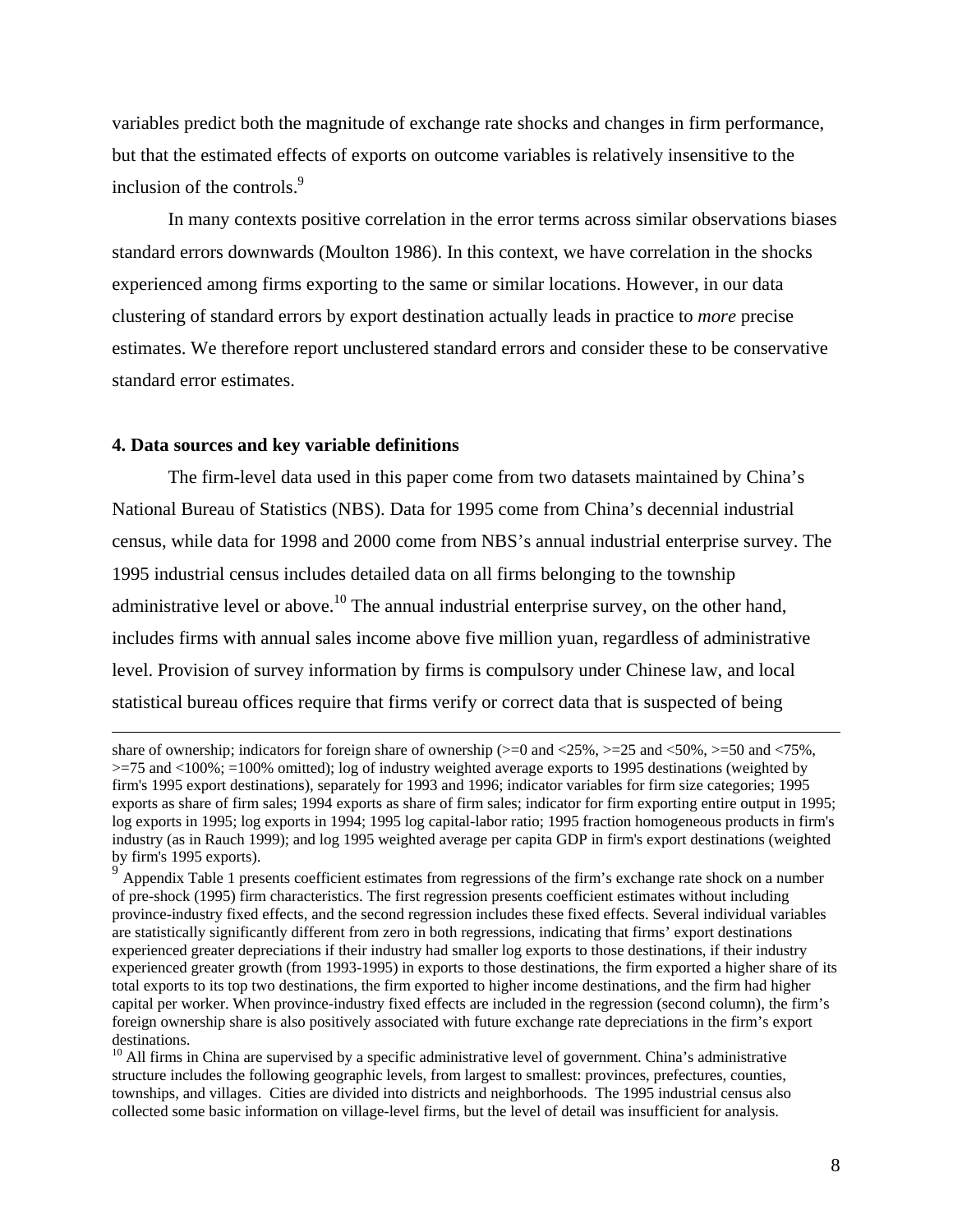inaccurate. Unfortunately, in 1996 and 1997, data was only kept for a subsample of very large enterprises, making it unsuitable for analysis.

The 1995 industrial census required firms to report a full set of firm accounting data on revenue, expenditures, exports, investment (including R&D investment), labor, capital, and intermediate inputs. In addition, foreign and joint venture firms (but not other firms) were asked to identify their top two export destination countries, and the value of exports to each. In the annual industrial enterprise survey, firms report similar accounting information, but provide no information on trading partners. Each firm in the two data sources has a unique identifier code, so it is possible to link observations across years to create a firm panel dataset.

Because the key innovation of this paper involves constructing exchange rate shocks from information on firms' export destinations prior to the 1997 Asian financial crisis, we focus our analysis on foreign and joint venture firms (those with a positive foreign ownership share) that had positive exports in 1995.

All economic variables are expressed in real 1995 terms using province-level producer price indices obtained from the NBS. In 1997 and 1998, provincial-level producer price indices (PPIs) are used as deflators. In 1996, only a national producer price index is available, which we adjust to each province based on province-specific trends.<sup>11</sup> Real exchange rate data for destination countries of Chinese exports were constructed using nominal exchange rates and consumer price indices obtained from the World Bank's World Development Indicators 2004 for all countries except Taiwan. Nominal exchange rate data for Taiwan come from Bloomberg, L.P., while the Taiwanese CPI was obtained from the Statistical Bureau of the Republic of China (http://eng.stat.gov.tw).

The analysis also makes use of disaggregated export data for China and re-export data for Hong Kong from the UN Comtrade dataset.

One might worry that restricting the sample to foreign-invested firms reduces somewhat the generalizability of our results. However, FDI firms account for a large and increasing share of exports both in China and throughout the world. Foreign-invested firms accounted for 31.5 percent of total Chinese exports in 1995, 44.1 percent in 1998, and 57.1 percent in 2004 (China

<u>.</u>

 $11$  We regress provincial PPIs for the years 1997 to 2003 on the national PPI, provincial consumer price indices (CPIs), and provincial retail price indices (RPIs), and include provincial fixed effects. The provincial CPIs and RPIs do not increase the fit of these regressions, so coefficients from a parsimonious specification with the national PPI and provincial fixed effects are used to estimate provincial PPIs in 1996.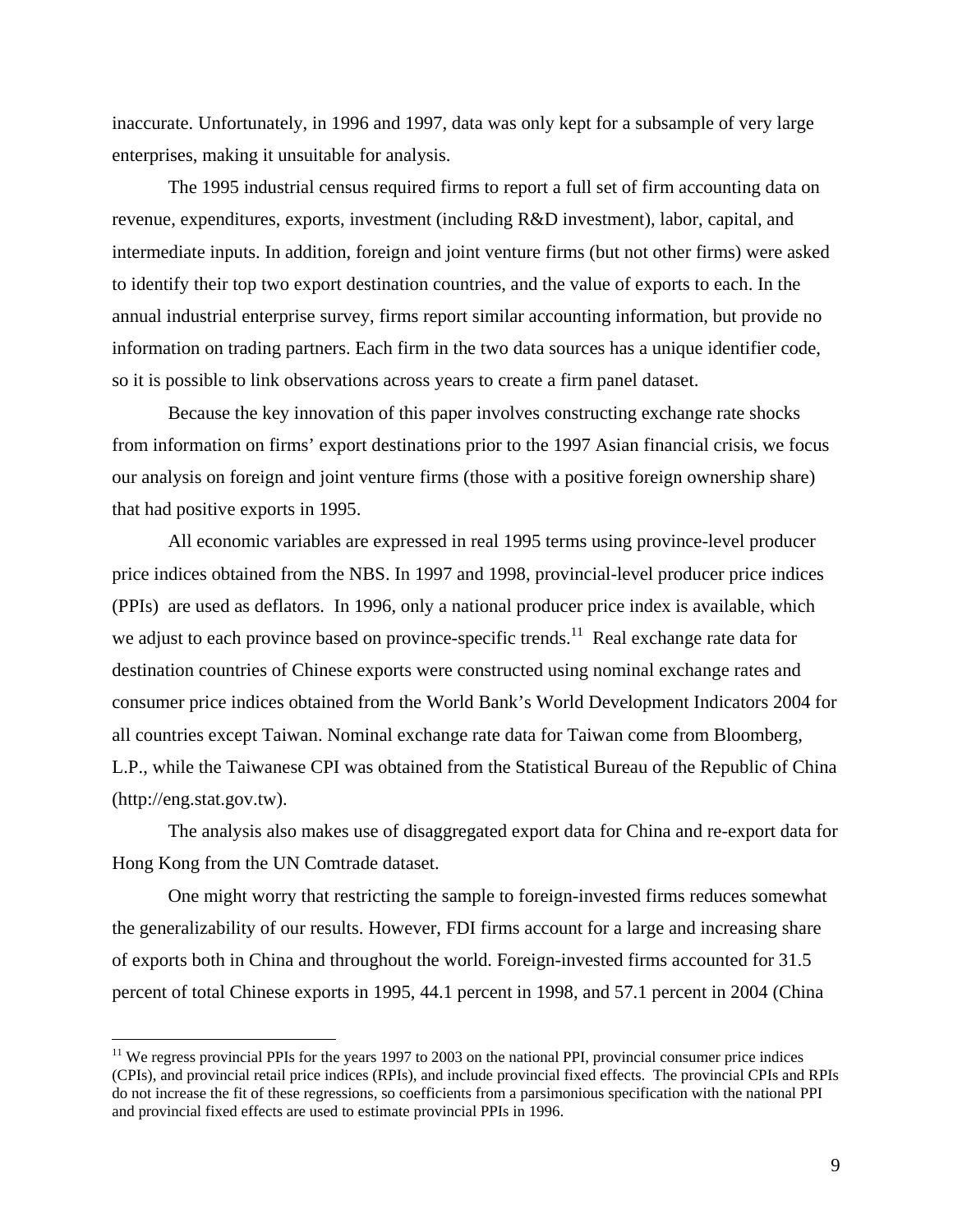Statistical Yearbook, 2005). Most Chinese exports are processed exports tied to vertical production networks; since 1995 processed exports have accounted for the majority of China's total exports (Lemoine and Unal-Kesenci, 2004). This type of trade, especially in intermediate inputs, accounts for a large share of the recent growth in world trade (Hummels et al., 2001), and much of it is controlled by multinationals. For instance, in the United States, multinationals account for over half of total exports (Slaughter, 2000).

Also, in the Chinese context, because many Chinese domestic firms were publicly owned during the period of study, restricting attention to the more market-oriented foreign-invested firms may actually make our results better reflect the effects of exporting in open market environments prevalent elsewhere and so make the results *more* generalizable.

 Still, it is important to consider the ways in which learning by FDI firms might differ from learning by domestic firms. It could be the case that learning opportunities from exporting are less for foreign-invested firms because foreign investors provide state-of-the-art technology. Indeed, there is considerable evidence that FDI firms have higher productivity than domestic firms throughout East Asia, including China (Hallward-Driemeier et al, 2002). In that case, we would expect FDI firms to exhibit less learning than domestic firms, and so our estimates could be interpreted as lower bounds. However, many aspects of learning are likely to be similar for FDI and domestic firms, especially when the export destination country is not the same as the source of the FDI. One might even imagine that foreign ownership is complementary to learningby-exporting if foreign partners put pressure on export partners to transfer technology to suppliers or invest in the firm's learning capacity.

#### **4.1 Defining firm-specific exchange rate shocks**

In the analysis, we use the weighted average real depreciation experienced by a firm's pre-crisis trade partners as an instrument for the change in firm exports between 1995 and 1998. Two steps are involved in creating this variable.

First, the change in the real exchange rate is constructed for each trading partner country. Let the set of all Chinese export destination countries be indexed by  $j \in \{1, 2, ..., J\}$ . For each destination *j*, the change in the real exchange rate vis-à-vis the Chinese yuan is:

$$
ERCHANGE_{j98} = \Big[ \ln \Big( E_{j98} \Big) - \ln \Big( P_{j98} \Big) \Big] - \Big[ \ln \Big( E_{j95} \Big) - \ln \Big( P_{j95} \Big) \Big], \tag{7}
$$

where  $E_{it}$  is the nominal exchange rate (currency units per yuan) and  $P_{it}$  is the price level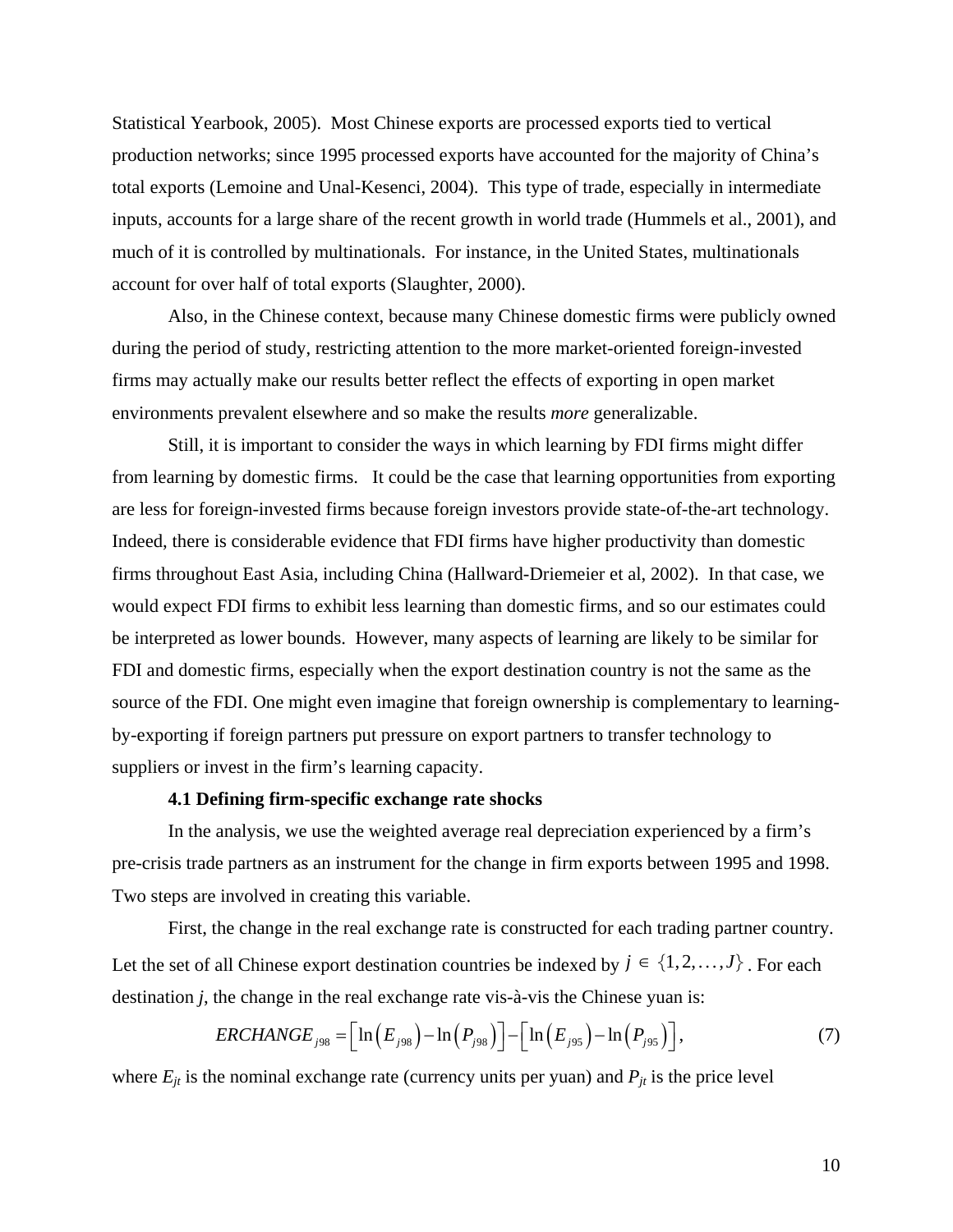(consumer price index) for destination *j* in year  $t$ <sup>12</sup>

 $\overline{a}$ 

The second step is to construct a firm-level exchange rate shock variable. Let firms be indexed by *i*, and let *sik* be the share of a firm's total exports in 1995 that are destined for country  $k$  (so that the shares sum to 1).<sup>13</sup> The firm-level real exchange rate shock measure is:

$$
SHOCKINDER_{i98} = \sum_{k=1}^{2} (s_{ik}ERCHANGE_{k98})
$$
\n(8)

In other words, for a firm exporting to just one country *j* in 1995, the shock index is simply *ERCHANGEj98*. For firms exporting to more than one foreign country in 1995, that firm's shock index is the *weighted average* real exchange rate change across those destination countries, with each destination's exchange rate change weighted by the share of 1995 exports going to that country. It is important that the shock index is defined solely on the basis of export destinations *prior to* the 1997 crisis, to eliminate concerns that export destinations might be endogenous to the shock (firms might shift the composition of their exports to destinations experiencing better exchange rate shocks.)

We modify the shock index when firms report Hong Kong as one of their export destinations, which is the case for 49.6% of firms. Nearly all Chinese exports to Hong Kong are re-exported (Feenstra and Hanson, 2002), so that the relevant exchange rate change is not with respect to the Hong Kong dollar, but rather with respect to the ultimate export destination. However, firms do not report the ultimate destination of their shipments to Hong Kong.<sup>14</sup> We therefore assume that any shipments to Hong Kong are distributed to third countries in proportions equivalent to the distribution of Hong Kong re-exports of products in the firm's industrial sector.<sup>15</sup> We then use Hong Kong re-export destination shares by sector to construct weighted average real exchange rate shocks by sector, and assign the sector-specific shock index to the portion of each firm's exports that go to Hong Kong.

 $12$  The calculation does not take into account the change in the Chinese domestic price level because this will not vary across firms and so will be accounted for by the constant term in the empirical analysis.

 $^{13}$  Because the survey only asks about firms' top two export destinations, we construct these shares ignoring any exports going to countries beyond the top two. In practice, this is not a very important assumption because firms' exports turn out to be highly concentrated by destination. In 1995, 77.6% of firms export to only a single country, 84.0% export to no more than two, and in 91.9% of firms exports to the top two destinations make up three-quarters or more of total exports.

 $14$  Indeed, they may not even know exactly the ultimate destination of their shipments to Hong Kong if their products are sold to trading companies who later decide where shipments are re-exported.<br><sup>15</sup> We define 24 sectors that are groupings of HS (1992) 2-digit industries into the sector categories used in the

Chinese industry classification system.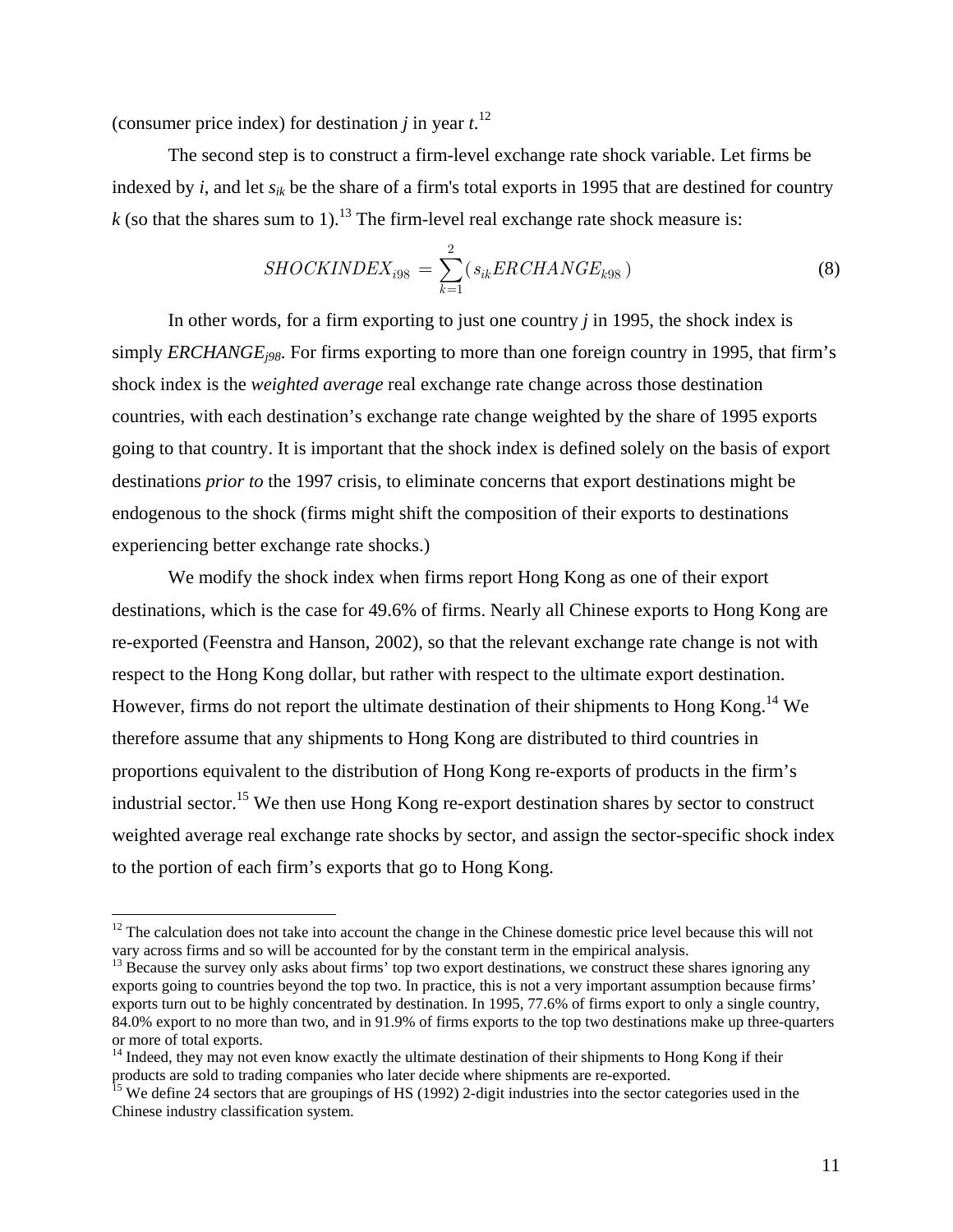Formally, the real exchange rate change for Hong Kong re-exports in sector *m* is taken to be:

$$
ERCHANGEm98HongKong = \sum_{j \neq HongKong} k_{mj95}ERCHANGEj98 , \qquad (9)
$$

where  $k_{mi95}$  is the share of re-exports destined for country *j* in Hong Kong's total re-exports of sector *m* in 1995. *ERCHANGE<sub>i98</sub>* is as defined before. This sector-specific real exchange rate change for Hong Kong is then used for firms in sector *m* in calculating *SHOCKINDEXi98*.

#### **4.2 Productivity measurement**

 $\overline{a}$ 

Firm-level productivity is a primary outcome of interest in our analysis. We consider two types of productivity measures: an OLS estimator and the estimator proposed by Levinsohn and Petrin (2003) that corrects for bias due to the endogeneity of inputs with respect to productivity.

The OLS estimator assumes that the production technology is Cobb-Douglas, and is based on estimation of the following OLS regression equation:

$$
y_{it} = \beta_0 + \beta_l l_{it} + \beta_k k_{it} + \varepsilon_{it}
$$
\n(10)

where  $y_{it}$  is log value added,<sup>16</sup>  $l_{it}$  is log number of employees,  $k_{it}$  is log fixed assets, and  $\varepsilon_{it}$  is a mean-zero error term. The residual from this regression is the log of productivity, which we denote  $\theta_{it}^{OLS}$  for firm *i* in year *t*.

A problem with the OLS productivity estimator is that it is based on coefficient estimates on capital and labor and that are likely to be biased. Of particular concern is the possibility that firms with higher productivity will have different input usage than firms with lower productivity (Olley and Pakes 1996, Levinsohn and Petrin 2003). This will lead to biased estimates of the coefficients on capital and labor that cannot be definitively signed in advance. Thus the OLS productivity estimator will be biased as well. Levinsohn and Petrin (2003) (henceforth LP) propose an estimator that uses intermediate inputs as proxies for productivity, in contrast to the Olley and Pakes (1996) estimator which uses investment as a proxy. The LP estimator has the advantage that intermediate inputs are typically reported for most firms, while investment is often zero in datasets of developing country firms. Intermediate inputs also may respond more

 $16$  Value added is explicitly reported in the annual industrial enterprise survey data. In the 1995 Industrial Census, value added is calculated as current revenue minus intermediate inputs plus value-added tax. For both the OLS and LP productivity estimators, we replace zero and negative values of value added with 1 before taking logs. This adjustment is necessary for roughly 10 percent of firms.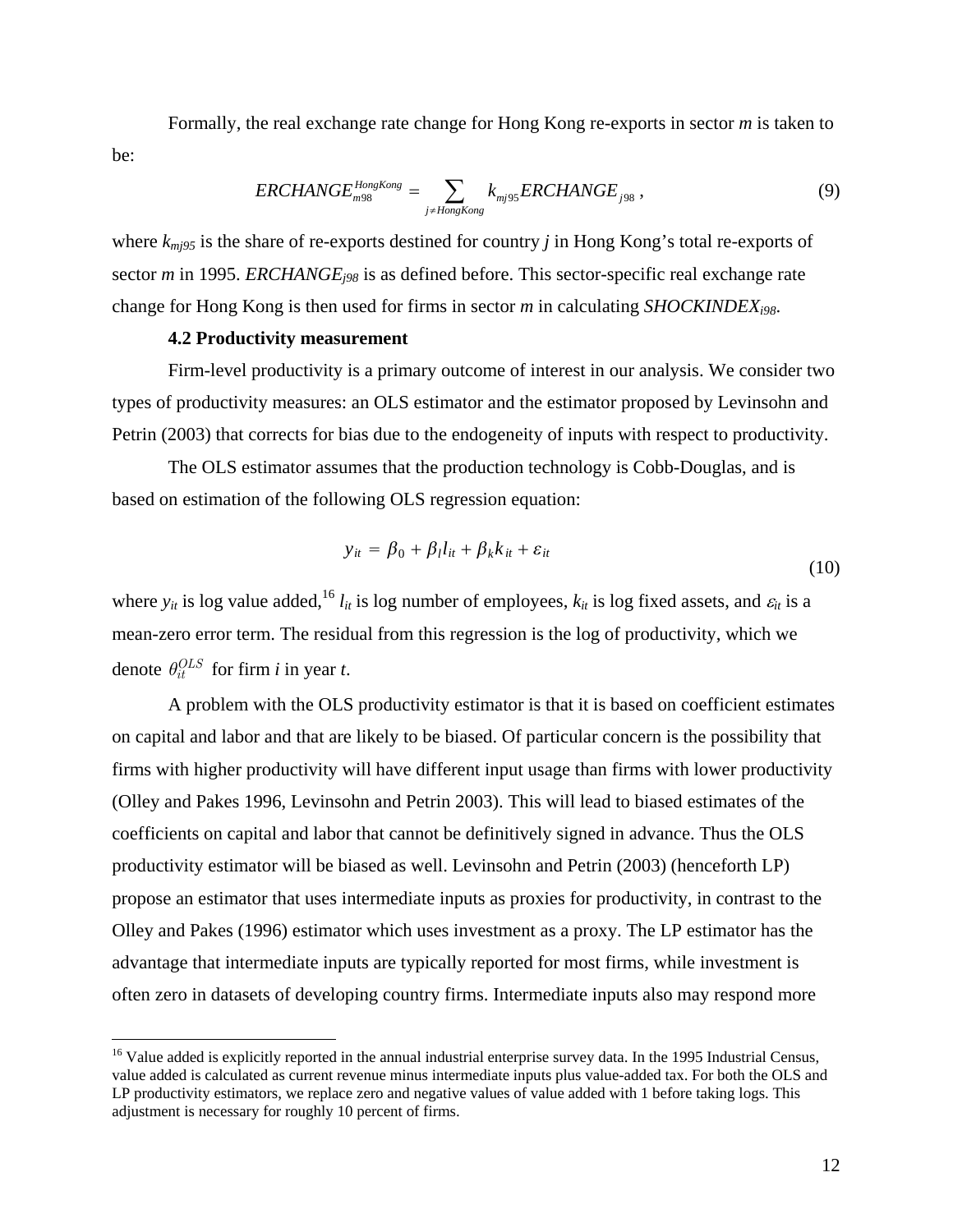smoothly to productivity shocks, while adjustment costs may keep investment from responding fully to such shocks. We calculate the LP log productivity estimate,  $\theta_i^L$ , using intermediate inputs as the proxy variable. $^{17}$ 

#### **5. The impact of exchange rate shocks on exports**

How much of an effect did the large exchange rate shocks during the Asian financial crisis have on Chinese exports to different countries?

Figure 1 displays monthly exchange rates for selected major Chinese export destinations (expressed in Chinese yuan per unit of foreign currency, normalized to 1 in January 1995).<sup>18</sup> A decline in a particular country's real exchange rate should be considered a negative shock to firms exporting to that location: each unit of foreign currency would be convertible to fewer Chinese yuan, making Chinese goods more expensive in real terms.

In the base year of our firm data, 1995, currencies are for the most part quite stable. The largest changes occur after the start of the Asian financial crisis in July 1997. In particular, real exchange rates in Thailand and Korea plummet dramatically in that month. In other countries, the changes are less dramatic, and sometimes follow slightly different time patterns. Japan, for example, experiences more modest real depreciation through 1998, and then recovers. The German exchange rate actually dips prior to the crisis, in January 1997. Exchange rate changes in several other major European destinations of Chinese exports (such as France, Belgium, and the Netherlands) closely track Germany's and so are not shown on the graph.

In Table 1, we describe the magnitude of real exchange rate changes and export growth for China's top 20 export partner countries using Chinese export data as reported in the UN Comtrade dataset. Changes in log real exchange rates are between 1995 and 1998, as described above. Exports to each country include the value of both direct exports to the country and reexports from Hong Kong.

Among the top twenty trading partners, the four countries whose real exchange rates with respect to the Chinese yuan experienced the largest depreciations were Indonesia (90 percent), Korea (43 percent), Malaysia (34 percent), and Thailand (32 percent). These were also the four country destinations with the largest reductions in Chinese exports from 1995 to 1998 (exports to

 $\overline{a}$ 

 $17$  We use the estimator implemented as a Stata command and described by Petrin, Levinsohn, and Poi (2003).

<sup>&</sup>lt;sup>18</sup> The exchange rates are as of the end of each month, and were obtained from Bloomberg L.P.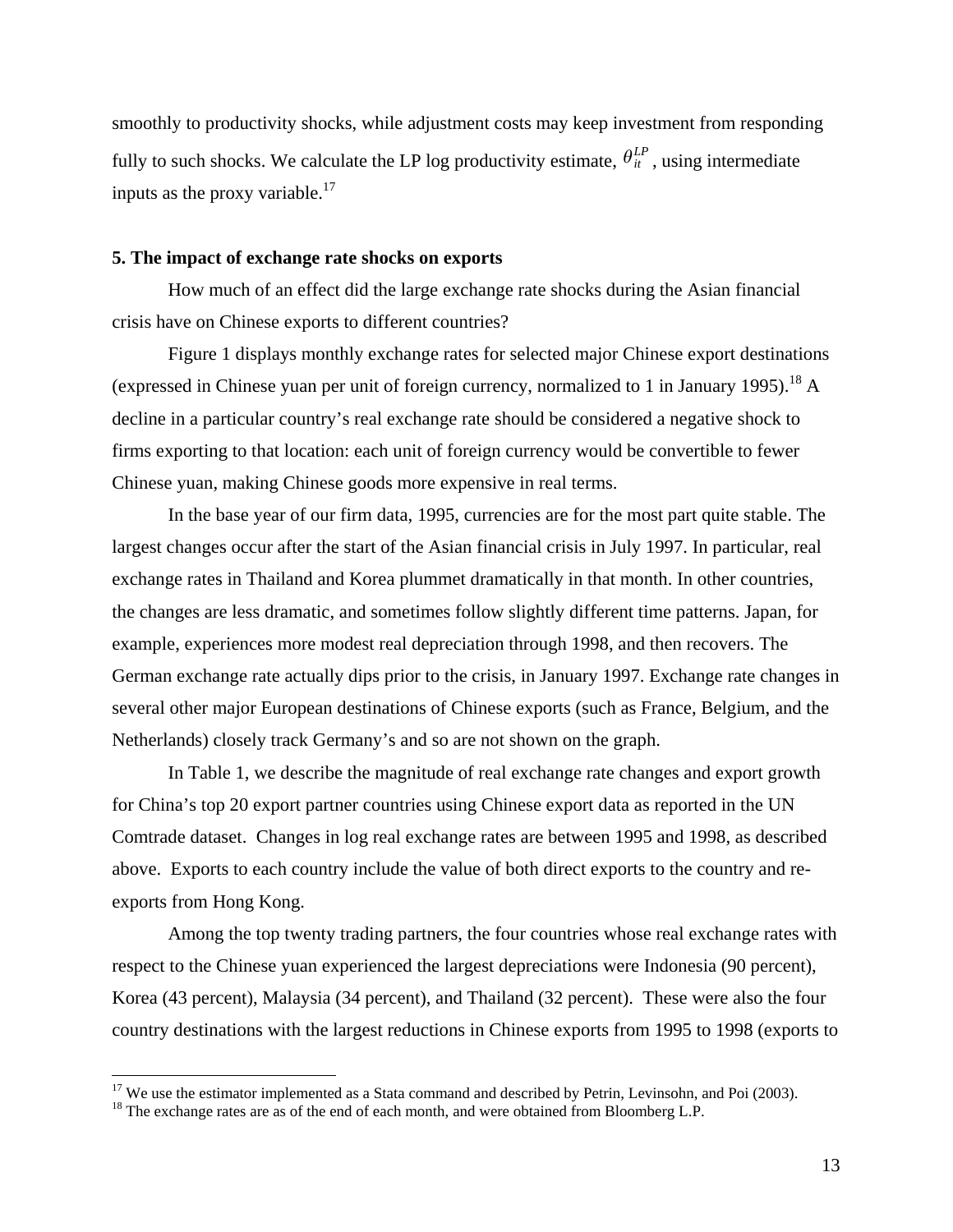Indonesia declined by 90 percent, Korea 30 percent, Malaysia 32 percent, and Thailand 40 percent). In contrast, exports increased to all countries whose currencies with respect to the yuan appreciated. The fastest export growth rates were to Brazil (42 percent), the USA (36 percent), Spain (32 percent), and Italy (29 percent). Of these countries, only Spain's currency depreciated, slightly by 11 percent.

Figure 2 provides a graphical view of export changes for the same 20 countries, in ascending order of 1995-1998 real exchange rate devaluation (from left to right and then top to bottom). Each graph displays log exports from 1990-2004, where exports are normalized so that the first year is 100 before taking logs, and all graphs have the same vertical scale. Changes in Chinese exports from 1995-1998 are indeed more negative in countries experiencing real exchange rate devaluations (in the bottom row) than in those experiencing real exchange rate appreciations (top row). These graphs are also useful to confirm that post-1997 declines in exports in the countries experiencing the largest depreciations are not just continuations of preexisting negative export trends. In fact, the opposite appears to be true: pre-crisis exports were actually growing robustly prior to 1997 in Japan, Thailand, Malaysia, Korea, and Indonesia, and then took sharp downward dips thereafter.

Regression-based estimates of the impact of 1995-1998 real exchange rate changes on changes in exports over the same time period are presented in Table 2. In the first column, the unit of observation is exports to one of 153 Chinese export destinations. Data are from the UN COMTRADE dataset. Hong Kong re-exports are treated as exports from China to their respective destinations. We regress the change in log total export value on the shock index for the destination, and weight each observation by 1995 total exports so that the estimated relationship is not heavily influenced by exports to relatively unimportant destinations. The coefficient on the shock index (-0.632) is negative and highly statistically significant. The Rsquared of the regression (0.45) is quite high as well, indicating that real exchange rate changes account for a substantial fraction of the variation in Chinese exports by destination over this time period.

The COMTRADE data also provide information on quantities, enabling us to look separately at the effect of exchange rate shocks on changes in *quantities* and changes in *unit values*. Unit values could adjust if firms price to market by cutting prices and reducing markups when the Chinese yuan appreciates with respect to the currencies of their export destinations.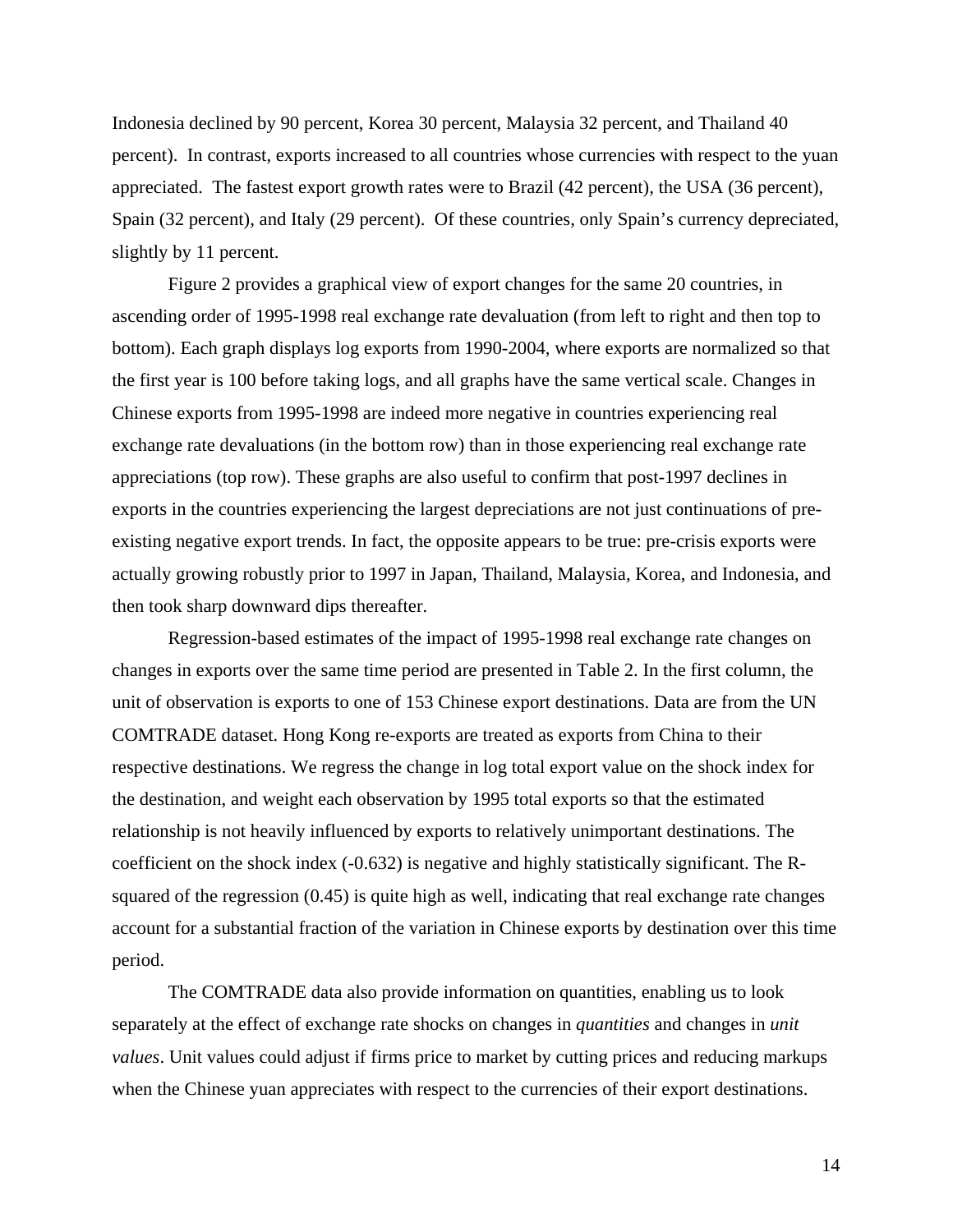Such behavior has been found in other studies (Katayama, Lu, and Tybout 2005; Atkeson and Burstein, 2005), and could lead us to overstate the impact of exports on productivity, if more favorable exchange rate shocks raise exporters' markups, and thus measured productivity, without increasing the ability of the firm to produce a greater quantity of goods with the same amount of inputs. Earlier studies (e.g., Pavcnik, 2002) do not deal with the markup issue. Changes in unit values also could reflect changes in product quality (Hallak, 2004).

We therefore run regressions at the level of the product-destination (exports of HS 6-digit products to specific destinations), of which there are close to 88,000 in the COMTRADE data for Chinese exports. In the second column of the table, the dependent variable is the change in log total value of exports (analogous to the dependent variable in the first regression, except at a much higher level of disaggregation). As in the first column, the coefficient on the shock index is negative and highly statistically significant. The coefficient (-1.042) indicates that a 10 percent depreciation a foreign currency versus the Chinese yuan reduces exports to that country by 10.4 percent. While the coefficient in the second column is roughly two-thirds larger in magnitude than the coefficient in the first column, the standard error on the second column's estimate is large enough that the null hypothesis that the two coefficients are identical cannot be rejected.<sup>19</sup>

The third and fourth columns of the table examine the impact of the exchange rate shock on the change in log export unit value and change in log export quantity, respectively. We find that nearly all of the change in export value in response to exchange rate shocks results from changes in quantities rather than changes in unit values. In the export unit value regression the coefficient on the shock index is negative, but is relatively small in magnitude (-0.16) and is only statistically significantly different from zero at the 10% level. In the export quantity regression, by contrast, the coefficient on the shock index is relatively large in magnitude (-0.88) and is statistically significantly different from zero at the 1% level. A 10 percent depreciation against the yuan reduces export quantity by 8.8 percent, but reduces the unit value by only 1.6 percent. These results should alleviate concern that observed productivity responses (presented later) result primarily from changes in markups.

We conduct a similar analysis using the firm data. In this case, we are unable to distinguish between quantities and unit values. However, with firm data, we are able to control

<sup>&</sup>lt;sup>19</sup> The R-squared in the second column has also dropped dramatically vis- $\hat{a}$ -vis the first column, which is likely due to the fact that more factors must come into play to explain variation in exports at the detailed product-destination level than are relevant for aggregate exports to countries as a whole.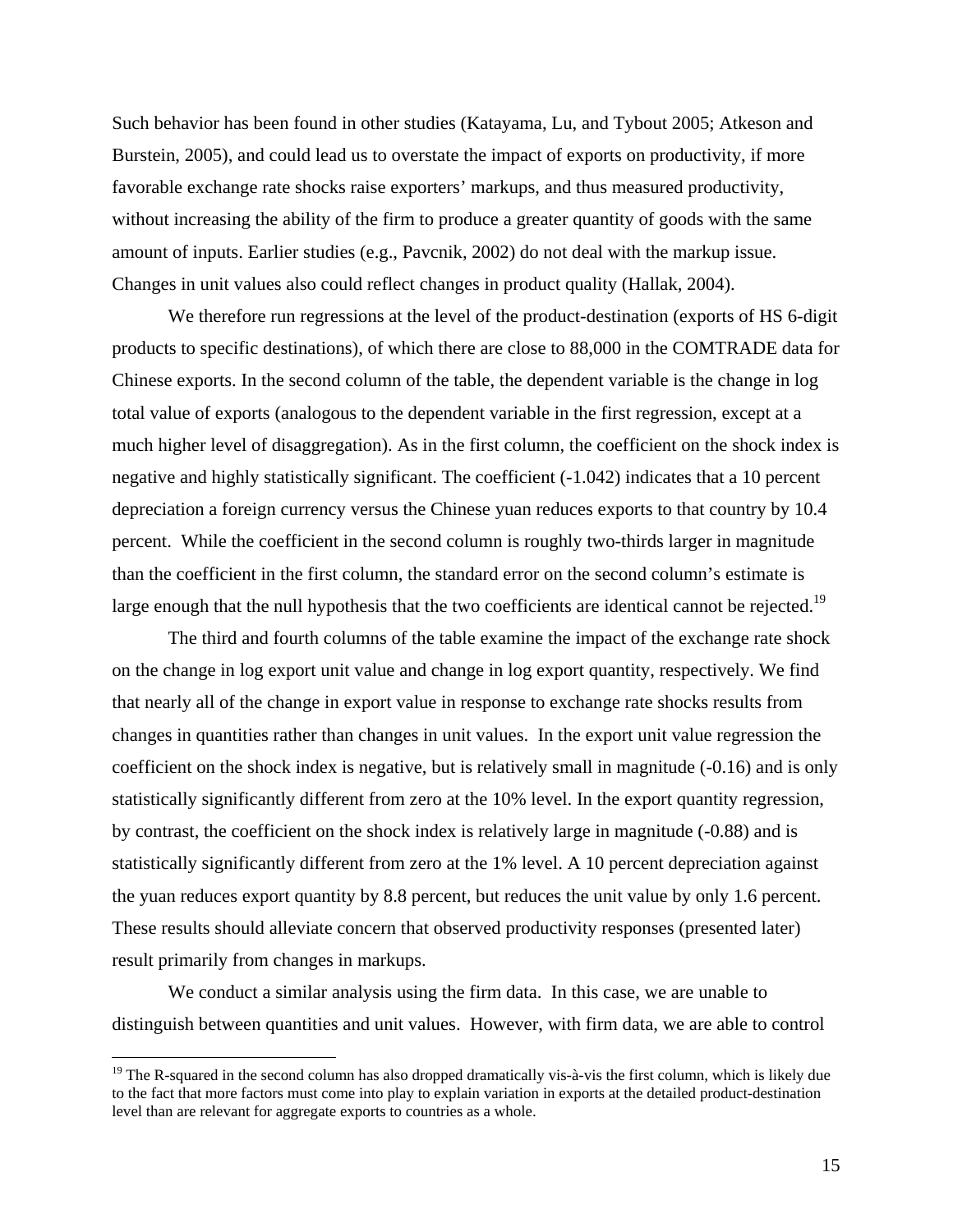for a large number of additional control variables, and we are able to examine interactions between the shock index and various firm characteristics. Summary statistics for the firm data are provided in Table 3.

Regressions examining the impact of the shock index (and associated interaction terms) on the change in firm-level log exports are presented in Table 4. To ease the interpretation of regression coefficients, the shock index and all variables interacted with it are standardized to have mean zero and standard deviation one.

All regressions include province-industry fixed effects and the full set of pre-shock control variables described above. The first two columns present results for all 4,605 firms observed between 1995 and 1998, and the last two columns present results for the 3,930 firms observed between 1995 and 2000.

When the shock index is entered into the regression without interaction terms (columns 1) and 3), its coefficient estimate is negative, but it is only statistically significant in the first column for 1995-1998 changes (at the 10% level). In both these regressions, the F-test of the statistical significance of the shock index yields quite low F-statistics (of 2.84 and 0.98, respectively), indicating that the shock index by itself would be a somewhat weak instrument.

To gain a graphical sense of the relationship between the shock index and the changes on log exports, we examine the nonparametric relationship between the two variables after partialing out the influence of other covariates. In Figure 3, we display the relationship along with confidence interval bands, using a locally weighted regression estimator. The figure reveals a negative relationship between the two variables over both the 1995-1998 and 1995-2000 periods. The relationship appears somewhat flatter for the 1995-2000 period, particularly in the middle range of exchange rate shock values (with higher density of observations in the firm data), helping to explain the lack of statistical significance on the shock index in the 1995-2000 regression of column 3 in Table 4.

In columns 2 and 4 of the table, the shock index is interacted with several 1995 firm characteristics: weighted per capita income in the firm's export destinations (with export shares as weights), the fraction of products in the firm's industry classified as homogeneous products (from Rauch 1999), the foreign ownership share, log capital per worker, log sales, and the export share of sales.

Across both regressions, coefficients on the fraction homogeneous products, foreign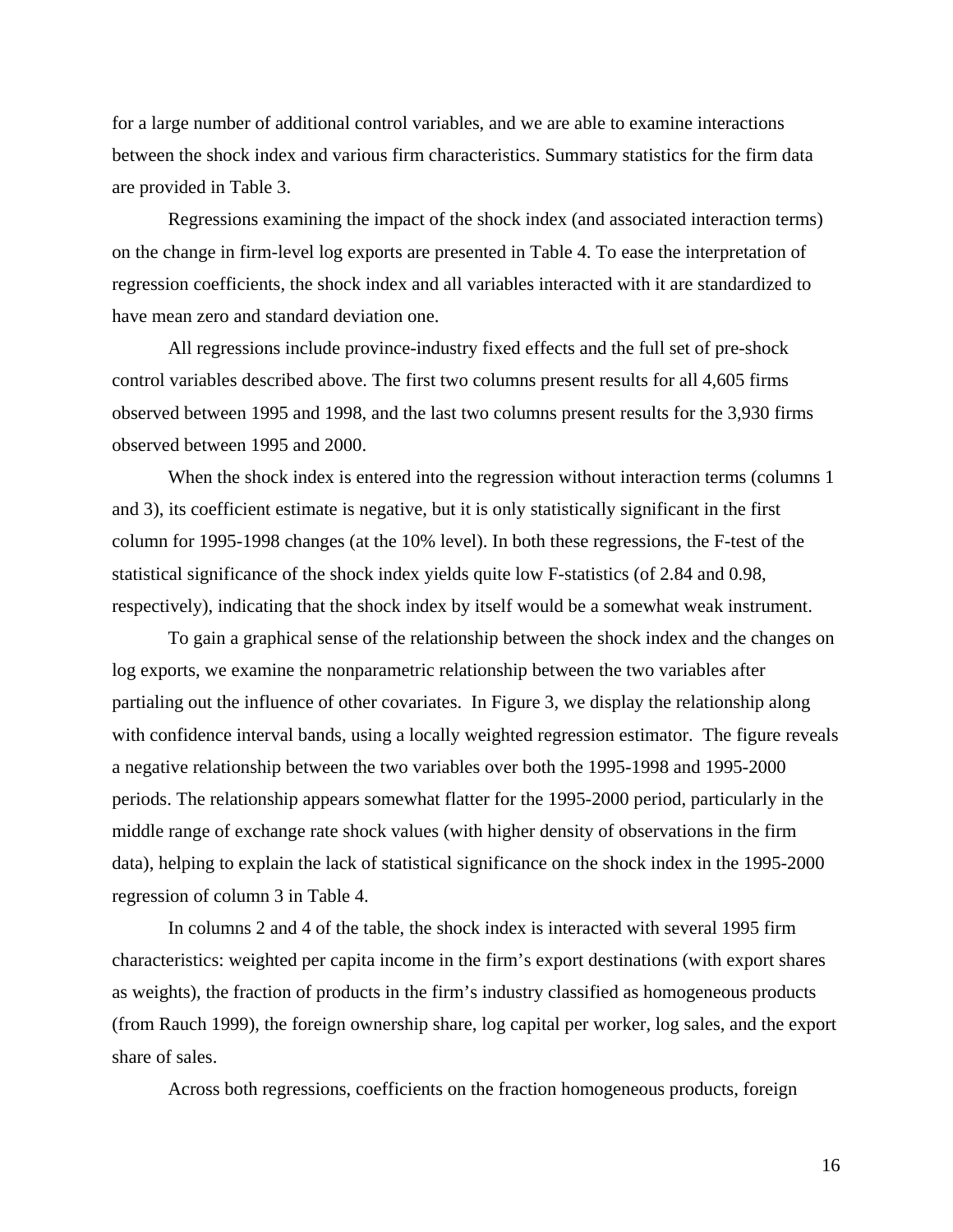ownership share, and log capital per worker are all positive in sign, and coefficients on log sales are negative. In both regressions, the coefficients on foreign ownership share are statistically significantly different from zero at conventional levels. In other words, exports in firms with greater foreign ownership shares decline less when their export partners experience exchange rate devaluations. This may reflect the fact that exports in such firms are more likely to be destined for overseas owners or firms otherwise linked in some way to the Chinese exporters so that exports are less price-elastic. For example, exports of firms with higher foreign ownership may frequently be part of global within-firm production processes, so that their export demand may be insensitive to relatively large exchange rate fluctuations.<sup>20</sup> Multinationals also may use financial instruments to hedge against exchange rate risk.

The coefficient on the shock index main effect in columns 2 and 4 should be interpreted as the impact of a one-standard-deviation shock on the log change in exports for a firm with the mean value of each of the interacted firm characteristics. Neither coefficient on the main effect is statistically significantly different from zero (although both are negatively signed). However, the estimates imply large negative effects of the exchange rate shocks for firms with low foreign ownership. For example, the 1995-1998 estimates indicate that for a firm with foreign ownership two standard deviations below the mean (8%, compared to the mean of 68%), and the mean values of all the other interacted firm characteristics, a one-standard-deviation increase in the shock index led to a 11.4 percent decline in exports (standard error of this estimate is 4.6 percent). The corresponding number for the 1995-2000 estimates is even larger, at 17.8 percent (standard error 7.7 percent) for a firm two standard deviations below mean foreign ownership.

F-statistics for the test of the joint significance of the shock index and associated interaction terms in columns 2 and 4 (4.99 and 12.72, respectively) are substantially larger than the corresponding F-statistics in columns 1 and 3, suggesting that including the interaction terms in the set of instruments is desirable to ameliorate weak-instrument problems (Bound, Jaeger, and Baker 1995).

However, these instruments are still relatively weak given the F-statistic thresholds recommended by Stock and Yogo (2005) for avoiding size distortions in IV estimation. For this reason, the subsequent instrumental variables estimates report standard errors and 5%

 $\overline{a}$ 

 $20$  We regard exploring these hypotheses (and others) explaining heterogeneity in the impact of exchange rate shocks on firm exports as important avenues for future research.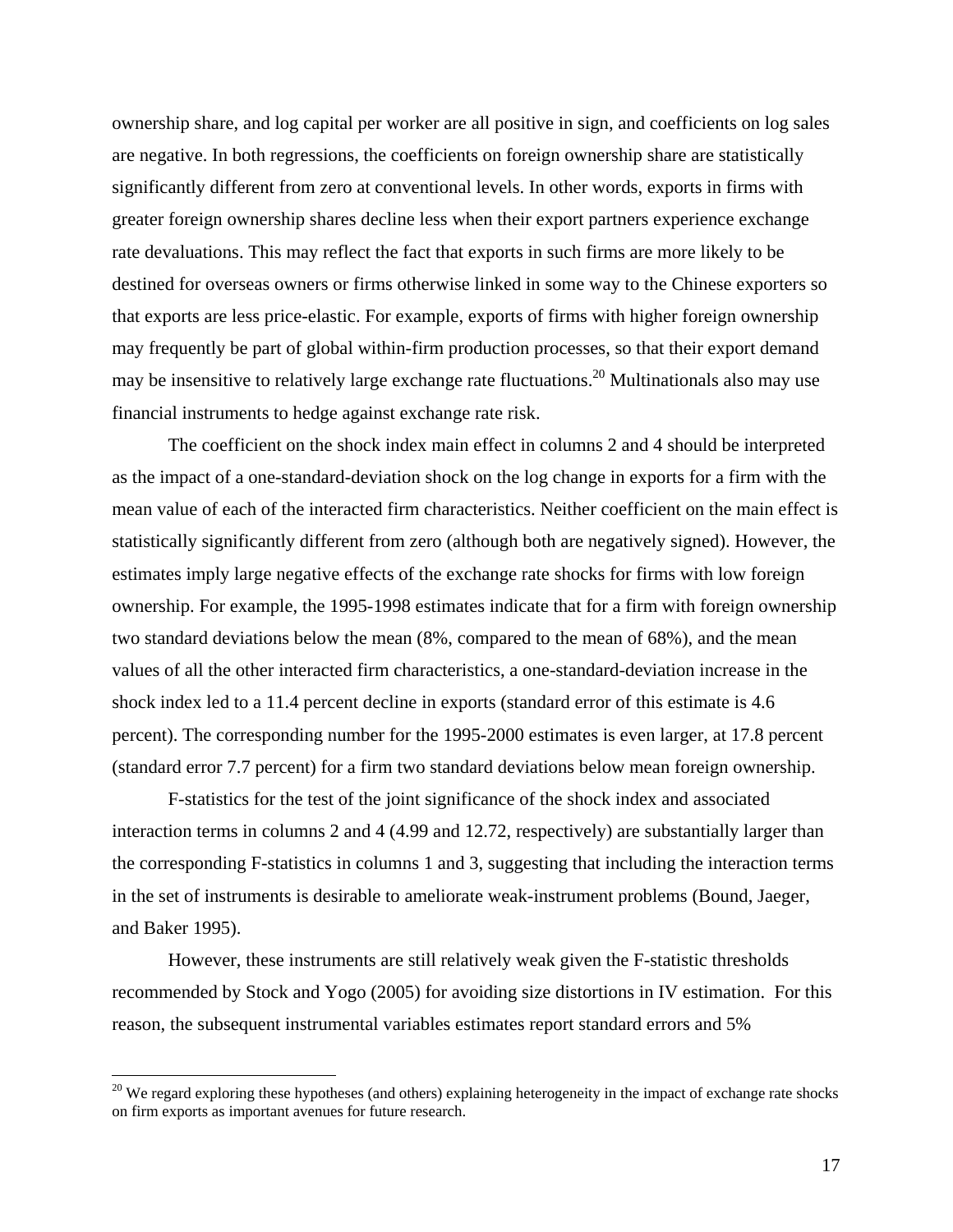significance tests based on Andrews, Moreira, and Stock (forthcoming), who provide a method for adjusting critical values of test statistics in the presence of weak instruments so that significance tests have the correct size. $21$ 

#### **6. The impact of exporting on firm performance**

 To analyze the effect of exporting on firm performance, we regress the change in various firm performance measures on the change in log exports. Table 5 presents OLS and IV regression estimates of the coefficient on the change in log exports, separately for the 1995-1998 sample (top panel of table) and 1995-2000 sample (bottom panel). The dependent variables are all in first-differences, and are listed across the top of the table. As in the first stage regressions, we control for province-sector fixed effects and a vector of pre-crisis control variables in all regressions.

In the IV regressions, the first-stage equations are those in Table 4, columns 2 and 4 (for the 1995-1998 and 1995-2000 samples, respectively.) Below each IV coefficient estimate, we display the Andrews, Moreira, and Stock 5% Wald critical value and the Wald statistic for the test of the null hypothesis that the IV estimate is equal to zero. Whenever the Wald statistic takes on values greater than the (regression-specific) 5% Wald critical value, the null hypothesis is rejected at the 5% level.

 Overall, we find strong evidence that increases in exporting lead to increases in firm productivity, particularly when enough time has elapsed since the export shock (in the 1995- 2000 sample). For both the OLS and LP productivity measures, the IV estimate of the impact of the change in exports is positive in the 1995-1998 sample (but not statistically significantly different from zero), and is positive and statistically significantly different from zero in the 1995- 2000 sample. The coefficient estimates in regressions using the 1995-2000 sample are more than twice the magnitude of those for the 1995-1998 sample. These patterns suggest that the productivity benefits that firms gain from exporting are greater after some time, and do not accrue immediately.

 These productivity effects are not extremely large, but neither are they negligible. A 10 percent increase in exports (0.1 increase in log exports) leads to a 0.157 increase in log OLS productivity and a 0.171 increase in log LP productivity. These numbers should be compared to

 $\overline{a}$ 

<sup>&</sup>lt;sup>21</sup> The test has been implemented as the "condivreg" command in Stata by Moreira and Poi  $(2001)$ .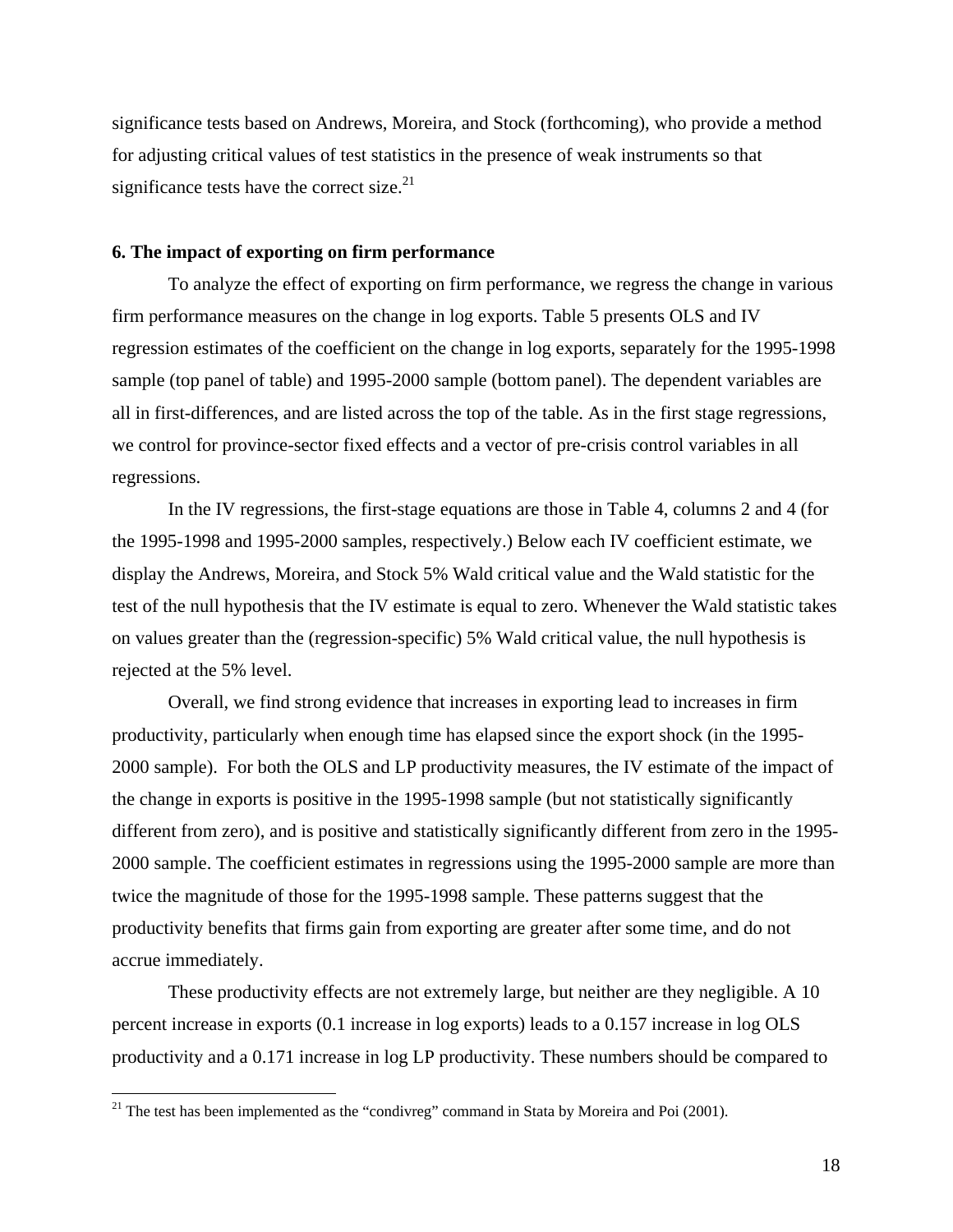mean productivity improvements over 1995-2000, which were 0.89 for OLS productivity and 1.01 for LP productivity (Table 3). So the 10 percent increase in exports leads to OLS and LP productivity improvements amounting to roughly one-sixth of the mean productivity improvement over the time period.

 Consistent with the positive productivity effects of exporting, we also find statistically significant positive effects of exporting on sales and on return on assets over both time periods. There is also a positive and significant effect on sales per worker in the 1995-1998 sample, but this effect declines in magnitude and is not statistically significantly different from zero in the 1995-2000 sample. According to the IV coefficient estimates, a 10 percent increase in exports increases sales by nearly 6 percent (over both time periods), and return on assets by 0.68 percentage points from 1995-1998 and by 0.87 percentage points from 1995-2000.

 In regressions for workers and capital, coefficient estimates are not statistically significantly different from zero in the 1995-1998 sample (and are actually negative in sign). In the 1995-2000 sample these coefficients are positive, and are not quite statistically significant (Wald statistics are somewhat below the Andrews, Moreira, and Stock 5% Wald critical values). This may be taken as suggestive evidence that firms hire more capital and labor in response to increases in exports over the 1995-2000 period. To the extent that capital and labor do respond to the instrumented change in exports, they respond quite similarly (coefficient estimates in the capital and worker regressions are very similar), so the capital-worker ratio exhibits little relationship with the change in exports in the IV regressions.

 The instrumented change in exports has a positive and statistically significant effect on total wages per worker in the 1995-1998 period, while in the 1995-2000 period this effect is not statistically significant (but still positive). It is possible that firms must pay workers more to obtain higher output, when the number of workers and the amount of capital is unchanged from 1995-1998 (perhaps due to efficiency wage considerations). From 1995-2000, when there is suggestive evidence that workers and capital respond somewhat to export increases, firms no longer need to pay workers higher wages to achieve higher output.

 Finally, increases in exports are associated with statistically significant increases in the share of firm ownership that is held by foreigners in the 1995-2000 sample, but not in the 1995- 1998 sample. Firms may become more attractive to potential foreign investors when they experience exogenous improvements in exports (and thus improvements in other firm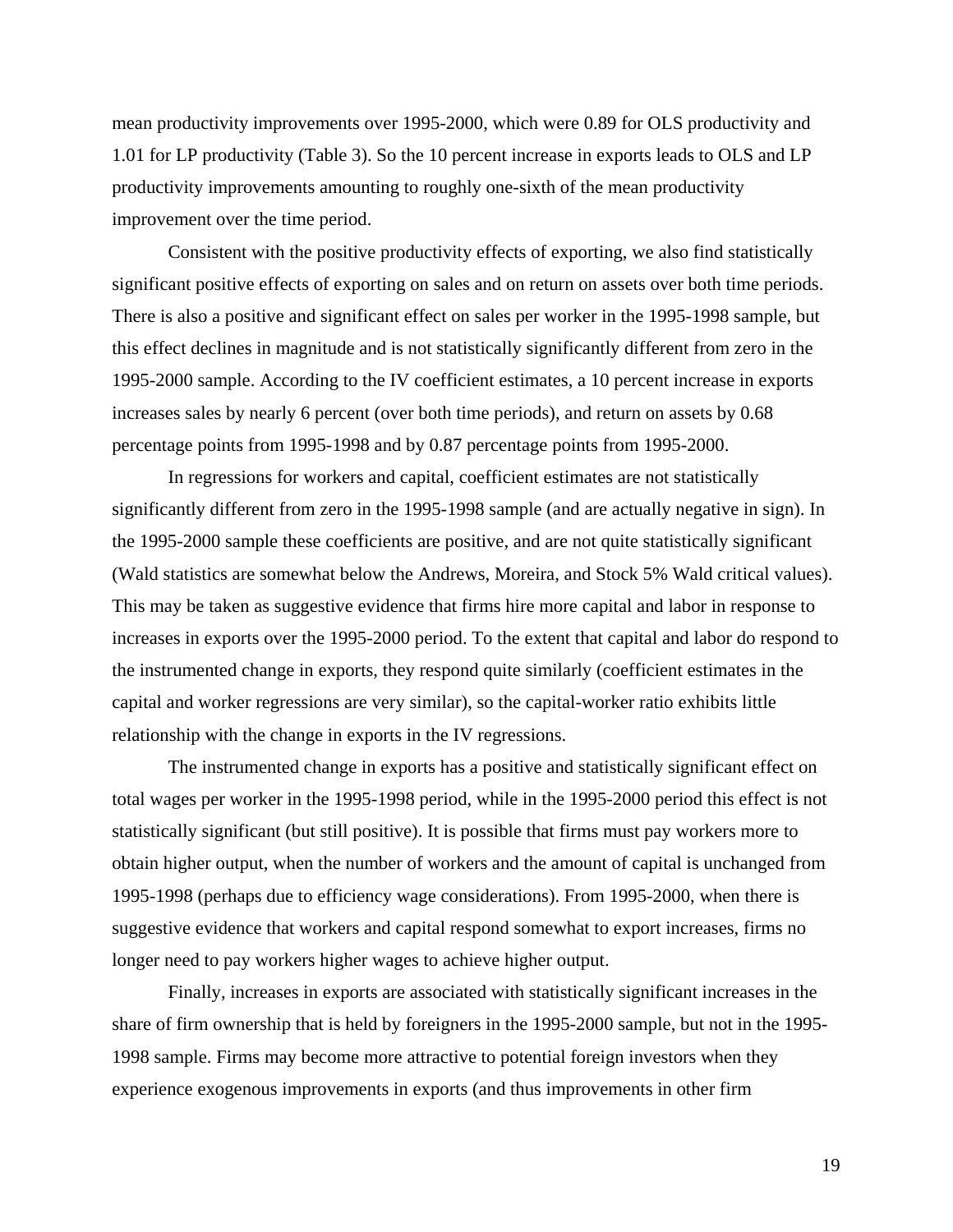performance measures). As with the productivity outcomes, it is reasonable that this effect appears with some lag.

For nearly all dependent variables in Table 5, IV estimates of the coefficient on log exports are larger in magnitude than the OLS estimates. The difference is proportionately greatest in the productivity regressions for the 1995-2000 sample. For example, in the regression for LP productivity in 1995-2000, the OLS coefficient on the change in log exports is 0.425, but in the IV regression the coefficient is 1.711. The large difference between IV and OLS is also evident in the regressions for wages/worker, which is sometimes used as an alternative measure of firm productivity.

 What might explain larger coefficient magnitudes in the IV results? One possibility is that the OLS estimates in the productivity regressions are biased by omitted variables that lead to increases in firm scale (including increases in exports) but that have minimal or negative productivity effects. For example, firms undergoing mergers with other firms, or rapidly expanding their production facilities, would exhibit simultaneous increases in various indicators of firm scale, such as sales, workers, and capital, as well as exports. Mergers or expansion activity may have a temporary negative effect on productivity (due to, say, inefficiencies during reorganization of production lines), biasing downwards the OLS coefficient on the change in exports in the productivity regressions.

#### **7. Robustness checks**

 In this section we attempt to shed further light on the nature of the impact of exporting on firm outcomes. In doing so, we refer to previous tables and also provide additional regressionbased evidence.

### **7.1. Are productivity improvements simply due to increases in capacity utilitization?**

 An important question when interpreting the estimated effect of exporting on firm productivity is whether the relationship simply reflects changes in capacity utilization. This concern arises if firms are unable to change their capital stocks and labor forces in response to a reduction in export demand. Then reductions in exports (and thus total firm sales and value added), keeping labor and capital constant, would lead to reductions in *measured* productivity, but such productivity declines would be simply due to changes in capacity utilization. This effect stands in contrast to the technological changes or efficiency improvements that are the focus of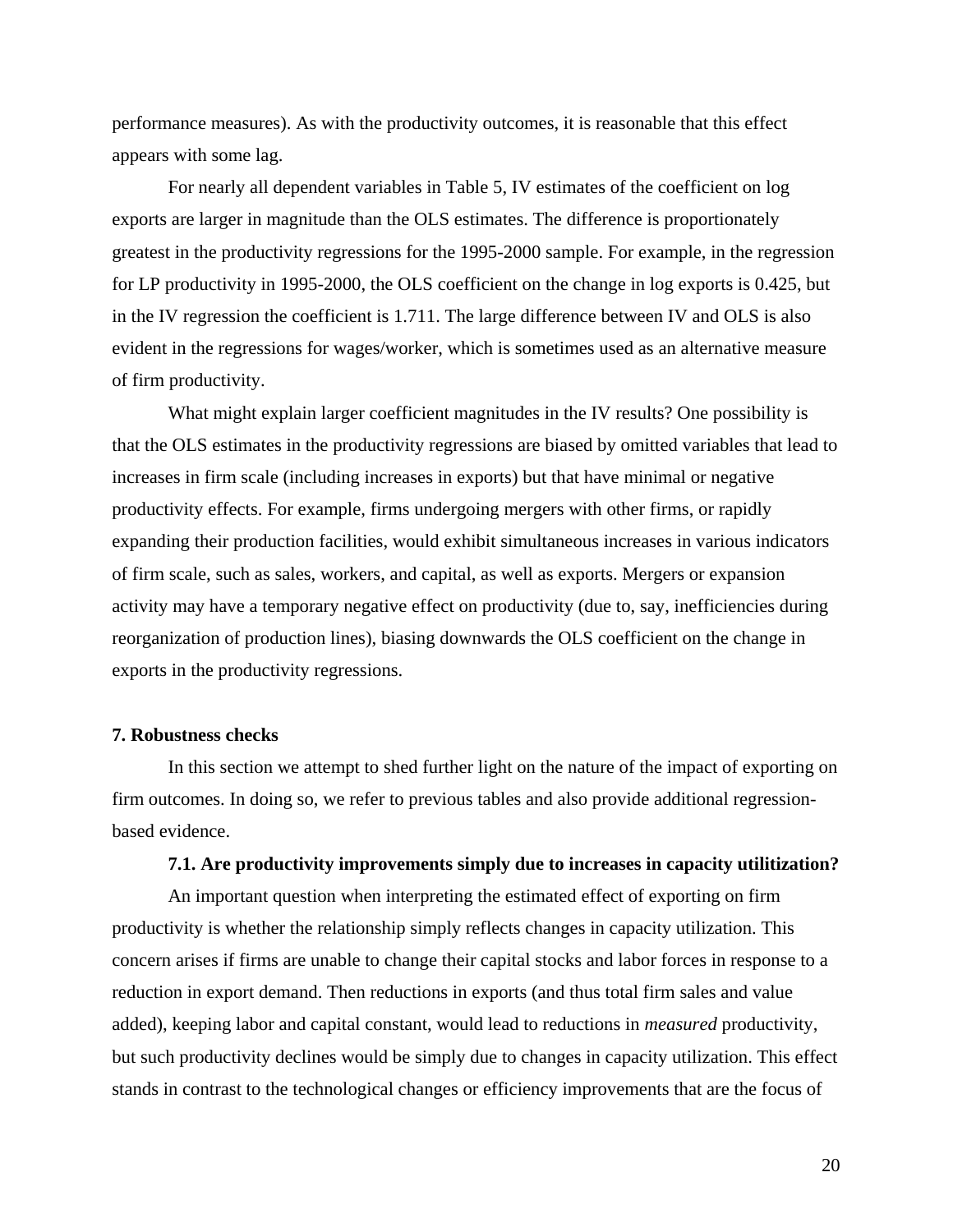typical productivity studies.

While the absence of measures of firm capacity utilization in our data makes it impossible to address this issue directly, we find this interpretation of the results unlikely because of the time pattern of the results. In Table 5, the impact of instrumented export changes on total firm sales is similar in both time periods: a 10 percent increase in exports leads to a 5.7 percent increase in sales in 1995-1998, and a 5.8 percent increase in sales in 1995-2000. If changes in capacity utilization were the primary explanation for the export-driven changes in measured productivity, we would expect that the impact of export changes on measured productivity would be *lower* in the 1995-2000 sample than in the 1995-1998 sample, as firms were able to adjust their capital and labor over time.

As it turns out, however, the productivity impact of exports follows exactly the opposite pattern across the two samples. The impact of export changes on firm productivity is larger in the latter sample than in the former. This is consistent with efficiency improvements or other technological progress that take some time to materialize after the increase in exports, and not with changes in capacity utilization.

#### **7.2. Potential violations of the IV exclusion restriction**

The analysis so far assumes that the exchange rate shocks only affect the various firmlevel outcomes via their effect on the firm's exports (this is the IV exclusion restriction). However, it is possible that the exchange rate shocks directly affect various firm outcomes independently of their effect on firm exports. If this is the case, it would be inappropriate to instrument for exports with the exchange rate shocks and then examine the impact of instrumented exports on firm outcomes, as such estimates would be biased. Here we address two potential alternative channels for the exchange rate shocks' effects on firm productivity: via increases in foreign investment, and via intermediate input prices.

One concern is that the exchange rate shocks may directly affect foreign investment in the sample firms. We documented in Table 5 that instrumented changes in exports lead to increases in foreign investment over the 1995-2000 period, and argued that this may be due to firms' increased attractiveness in the wake of export-driven performance improvements. But another possibility is that because existing foreign ownership tends to differentially come from the same countries to which firms export, the exchange rate shocks directly affect the cost of acquiring additional ownership shares by existing foreign owners. An exchange rate appreciation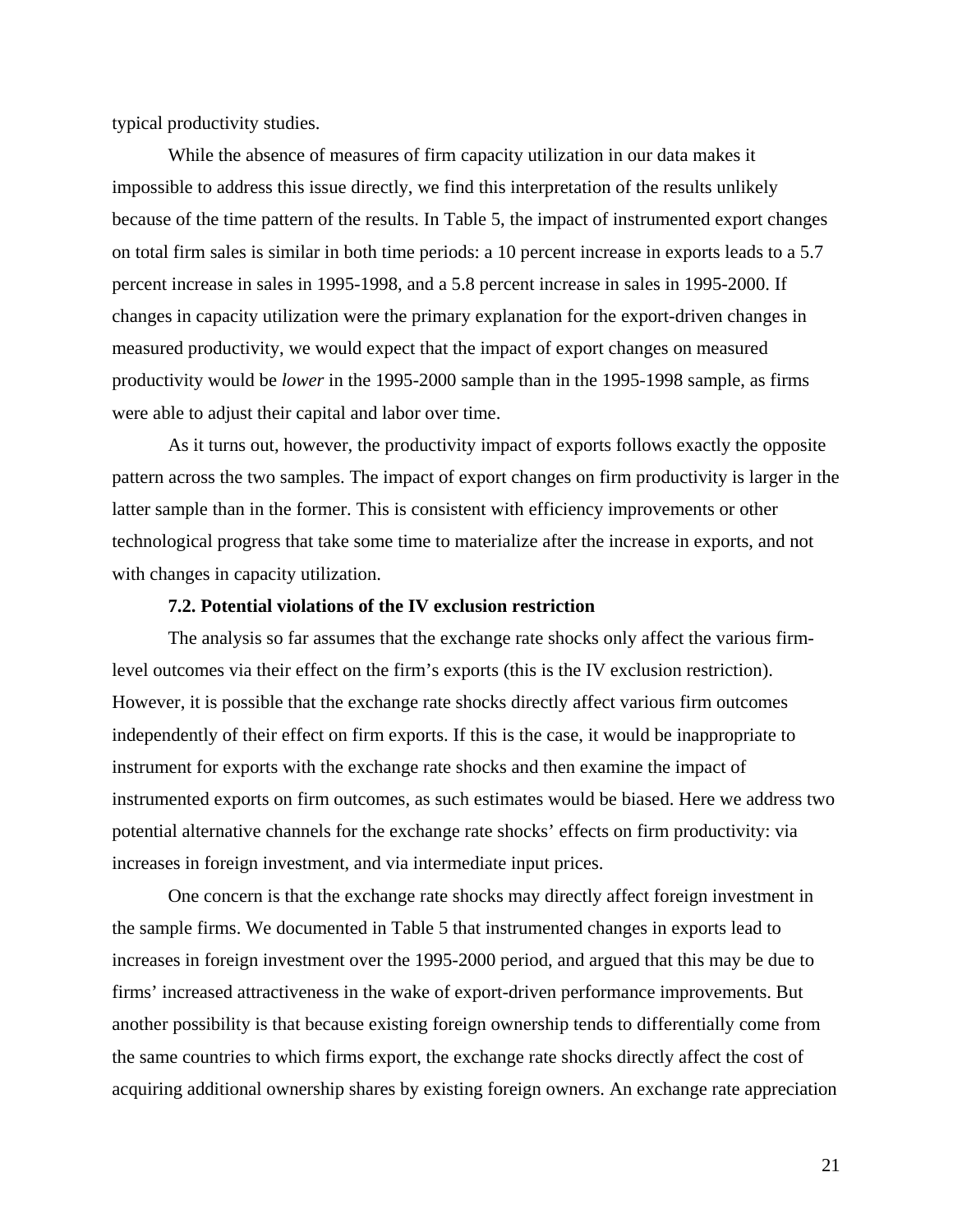in a firm's export partners would raise exports, but would also reduce the cost for investors in the same overseas locations to acquire additional ownership shares in the firm.<sup>22</sup>

If such an effect is important in practice, some fraction of the productivity improvements that accompany increased exports may be due to the increased foreign investment, rather than solely due to the increased exports. (For example, increased foreign ownership may lead to increased technology transfer from the overseas investors.) In this case, the IV estimates of the impact of exports on productivity would be *overstated*.

To gauge the extent to which increased foreign ownership shares (in and of themselves) might be biasing the results, we include a control for the change in foreign ownership share in the regressions. If increases in foreign ownership are an important channel for increases in firm productivity, inclusion of this control should reduce the coefficient on the instrumented change in log exports.

The results of this exercise are presented in Table 6 for the 1995-2000 sample (along with a number of other robustness checks, to be described in short order.) In the top row, the original IV estimates from Table 5 are presented for comparison. In the next row, the regressions include a control for the change in foreign ownership share. It turns out that the IV estimate in the productivity regressions (as well as results for all the other outcome variables) are essentially unchanged with the inclusion of this control. The coefficient on the change in foreign ownership variable itself (not shown) is consistently small and statistically insignificant in all regressions. There is therefore no indication that improvements in firm performance driven by correlated changes in foreign ownership are imparting substantial bias to the results.

A second potential violation of the exclusion restriction occurs if firms tend to import intermediate inputs from the same countries to which they export. For example, Chinese firms may be importing intermediate inputs from parent companies overseas, assembling these inputs into finished products, and then sending them back to their parent companies in the same locations. For such firms, exchange rate depreciation in a firm's overseas export locations would also be depreciation for its sources of intermediate inputs. The firm's exports should fall, while the prices of its intermediate inputs (in Chinese yuan) should also fall. Any reduction in firm productivity due to the decline in export prices would be *offset* by declines in intermediate input

 $\overline{a}$ 

 $22$  When capital markets are imperfect, wealth shocks can enable greater investment, so currency appreciations in investor countries may lead to greater FDI outflows (Froot and Stein 1991).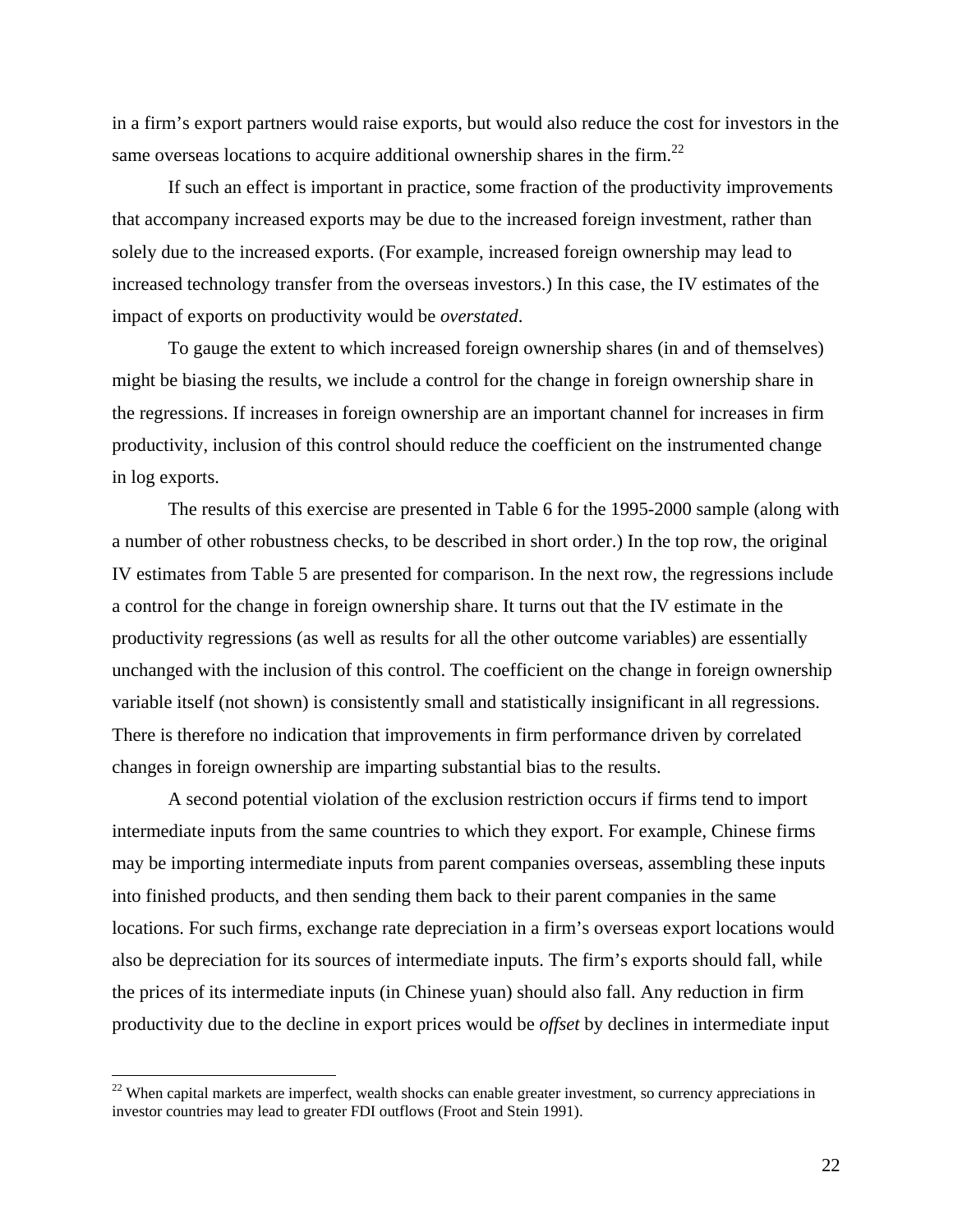prices (the yuan value of intermediate inputs should decline, which in itself *increases* measured productivity). This logic suggests that effects of the exchange rate shocks on the yuan value of intermediate inputs should lead to IV estimates of exports on productivity that are biased towards zero.

To gauge the extent to which changes in intermediate inputs prices might be biasing the results, we include a control for the change in log intermediate inputs in the regressions. The third row in Table 6 presents the results of this exercise for the 1995-2000 sample. The coefficients on the change in log exports in the productivity regressions have declined slightly (as have coefficients in regressions for other outcome variables), but the coefficients in the productivity regressions remain statistically significant at the 5% level. The results provide no reason to believe that the impact of exporting on productivity mainly reflects changes in intermediate inputs prices.

#### **7.3. Importance of control variables**

 Inclusion in the regressions of province-industry fixed effects as well as a wide variety of control variables for pre-shock firm characteristics was motivated by the desire to account as much as possible for any ongoing time trends in firm outcomes that may be correlated with firms' initial characteristics. It is important at this point to test the sensitivity of the empirical results to inclusion of these covariates in the regressions.

 In the third row of Table 6, we present IV regression results where no right-hand-side controls are included in the regression (with the exception of the main effects of the variables that are interacted with the shock index.) As it turns out, for all dependent variables, dropping the control variables has very little effect on the estimated coefficients, and in many cases actually makes them larger in magnitude and raises their levels of statistical significance. For example, in the LP productivity regression, the coefficient on the change in log exports rises from 1.711 to 1.927.

#### **7.4. Transfer pricing issues**

Because our sample consists of FDI firms, one possible concern is that transfer pricing in response to exchange rate changes could complicate the interpretation of our results. However, if transfer pricing by multinationals seeks to move profits to countries where taxation is lower, then optimal transfer pricing should not be affected by exchange rate changes, which do not affect relative taxation rates. However, an exchange rate devaluation in an export destination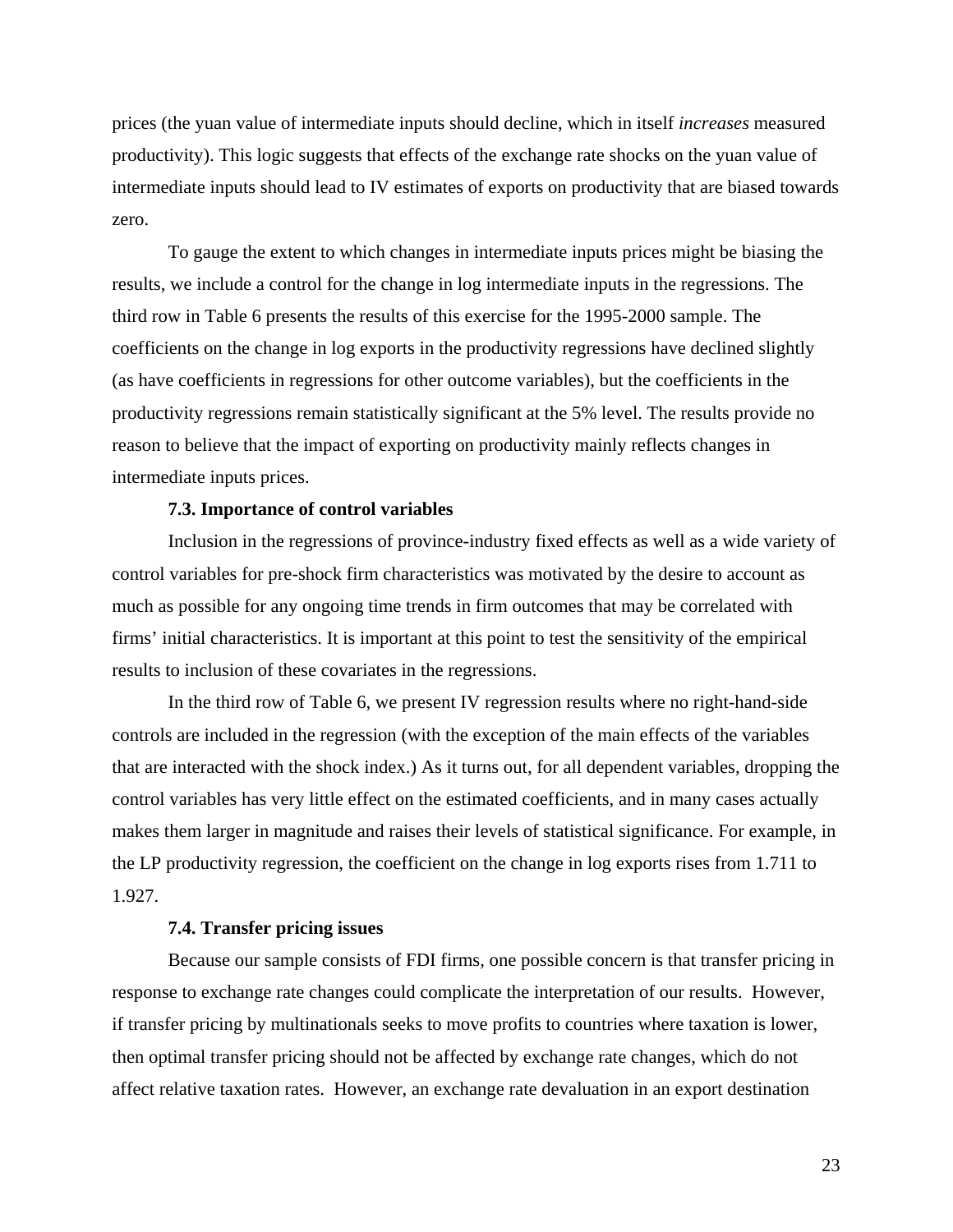country will reduce the profits of Chinese exporters (assuming that the effect on profits of a lower export sales price dominates declines in the price of any imported inputs from the same country). If multinationals respond by moving profits to Chinese affiliates via transfer pricing in order to cushion the effect of the shock and take advantage of low Chinese tax rates, this would create a negative association between exports and profits which would lead us to underestimate the effect of exports on firm performance.

#### **7.5. Sample selection issues**

Foreign-invested 1995 exporters that also appear in the 1998 or 2000 annual surveys make up the sample for analysis. There are 13,606 foreign-invested firms in 1995 with positive exports and with complete data for all variables of interest. Our final sample for analysis includes 4,605 that could be followed through 1998 and that had complete data on all variables used in the analyses (a 66% rate of non-matching); the analogous figure for matching through 2000 is 3,339 (a 71% non-matching rate).

With such a high rate of non-inclusion in the sample, it is important to consider whether our results are likely to be contaminated by sample selection. First of all, it should be kept in mind that the 13,606 firms in 1995 include firms of all sizes, while (due to survey design) the firms in the 1998 and 2000 surveys are only firms above 5 million yuan in sales revenues. In 1995, 4,992 of the 13,606 firms (36.7%) had sales below 5 million yuan. Even in the complete absence of sample selection, there would a high rate of non-inclusion because many firms would remain below the 5 million threshold.

It would be problematic, however, if the likelihood of remaining below the 5 million sales threshold (or of falling below it from above) were related to the shocks of interest. In addition, the shocks of interest could in principle also affect the likelihood that firms exit the sample via shutdown or merger with another firm. If the composition of the samples were affected by the shocks of interest, then one might raise the concern that results are biased by compositional changes in the sample of firms. For example, if the firms experiencing the most negative shocks were also less likely to be observed in 1998 or 2000, then effects of export shocks on firm outcomes would be understated (because the set of firms experiencing the worst shocks would be relatively depopulated of the firms whose outcomes deteriorated the most).

The first two columns of Appendix Table 2 present regression results testing whether the exogenous shocks of interest are correlated with non-inclusion in the sample between 1995 and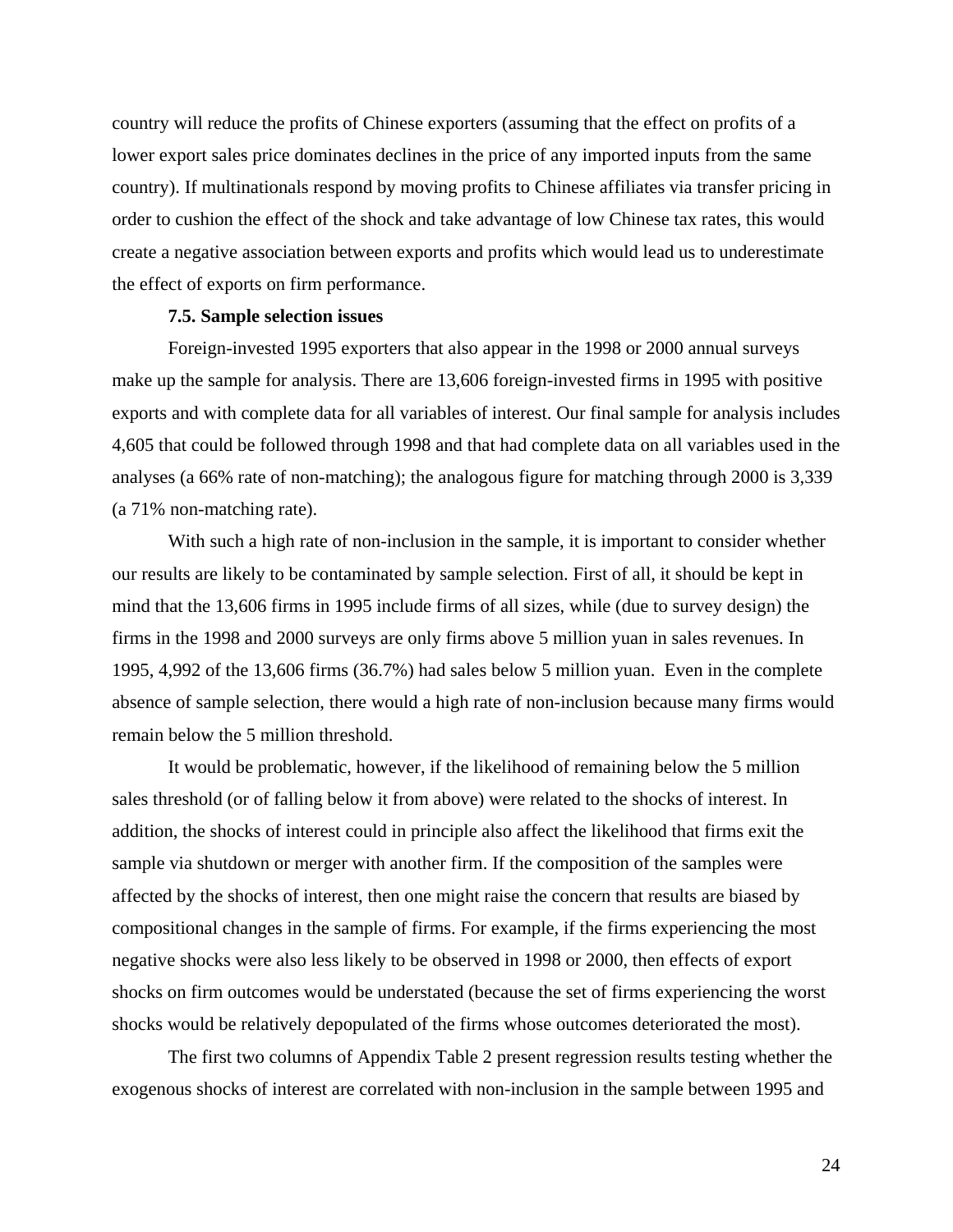the latter survey years. For each of the 13,606 firms observed in 1995 and that have complete data on all variables, we construct the predicted change in log exports from the first stage regressions of Table 5. In column 1, the dependent variable is an indicator for a firm being included in the 1998 sample, and the predicted change in exports is from Table 5, column 2. In column 2, the dependent variable is an indicator for a firm being included in the 2000 sample, and the predicted change in exports is from Table 5, column 4. The regressions include all province-industry fixed effects and pre-shock control variables included in other regressions. Because the regressions include a generated regressor (the predicted change in log exports), bootstrapped standard errors are reported.

As it turns out, the coefficients on the predicted change in log exports in both columns 1 and 2 are very small in magnitude and are not statistically significantly different from zero. There is no evidence that the shocks of interest affect inclusion in either the 1998 or the 2000 sample, and therefore no indication that bias due to sample selection is a cause for concern.

Another potential source of sample selection is due to the fact that the change in log exports is our endogenous independent variable. Because the log of zero is not defined, regressions exclude firms that did not export in the latter year. (All sample firms had nonzero exports in 1995.) This could lead to bias if exit from exporting were correlated with the exchange rate shock. To check this, in the latter two columns of Appendix Table 2 we regress an indicator variable for exit from exporting on the predicted change in log exports for all firms that are observed in 1998 and 2000, without dropping those with zero exports in those years. We find that there is no statistically significant relationship between the predicted change in log exports and exit from exporting. There is therefore no indication that bias due the exclusion of firms with zero exports in the post-shock period is an important cause for concern.

#### **7.6 Balanced sample**

The regression results of Table 5 are for different samples of firms in the 1995-1998 and 1995-2000 periods. One might be concerned that comparisons of results across the two samples might be sensitive to attrition between 1998 and 2000. To gauge the extent to which such concerns are valid, we present results over the 1995-1998 and 1995-2000 periods for a sample of firms that are included in *both* samples. Appendix Table 3 presents the first stage results (and is analogous to Table 4), and Appendix Table 4 presents the OLS and IV results (analogous to Table 5).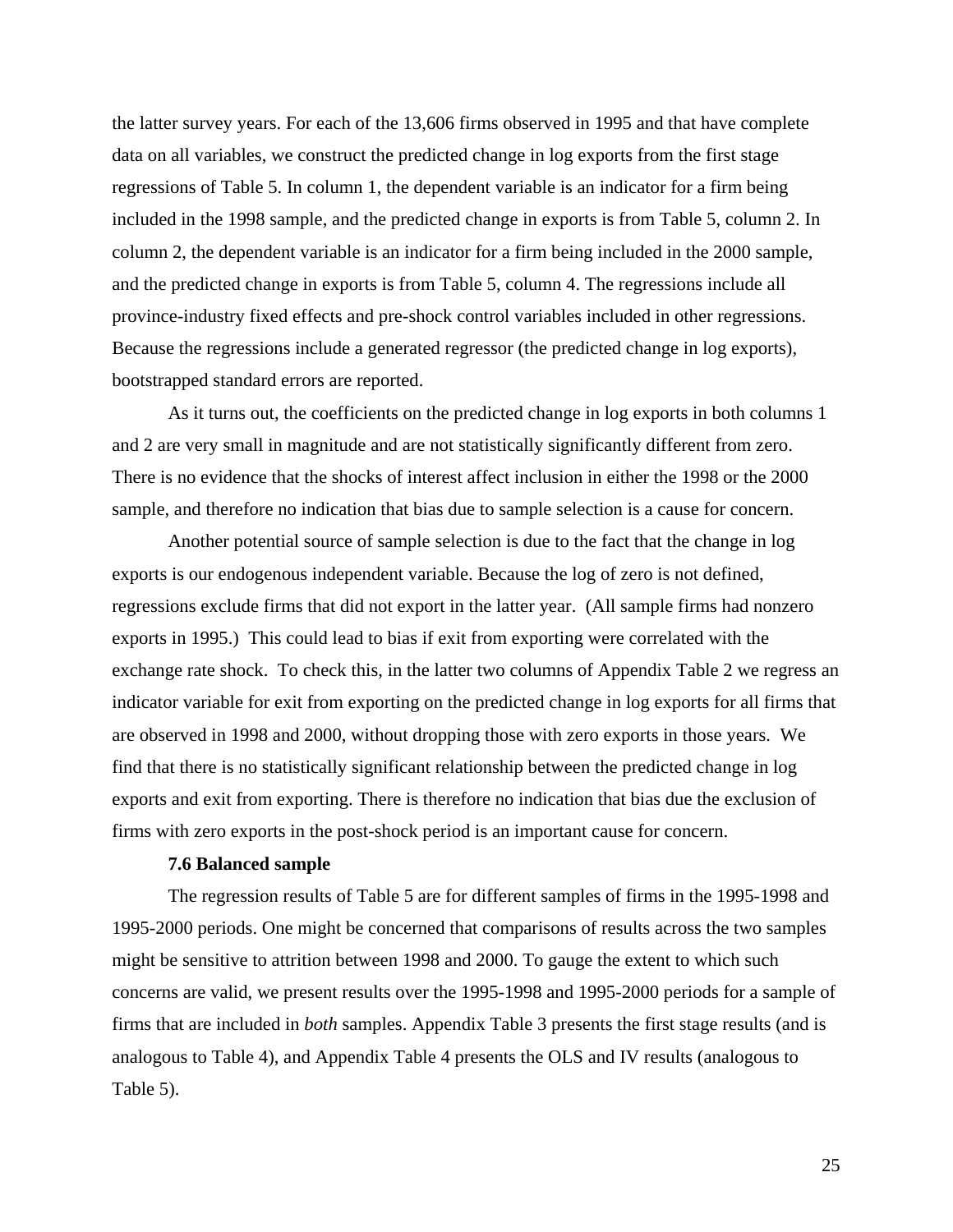The first-stage, OLS, and IV results are in most respects very similar in the balanced sample in comparison to the unbalanced results. The main difference of note is that the IV estimates of the impact of the change in log exports on productivity are now statistically significant in 1995-1998 (but are still smaller in magnitude than the corresponding estimates in 1995-2000).

#### **8. Do the results reflect "learning-by-exporting"?**

 $\overline{a}$ 

 If exporting raises firm productivity by raising firms' exposure to technological advances in their export destinations (perhaps mediated by the firms that purchase their exports), then we should expect the impact of exporting to be larger when firms export to developed countries than when they export to developing countries. In this context, exporters to Hong Kong should probably be considered separately, as any technological inflows may be attenuated when a Hong Kong-based trading company mediates trade flows between a Chinese firm and its ultimate destination in a developed country.

 To test whether the impact of exogenous shocks to exports on firms differ according to the development status of export destinations, we repeat the IV estimates for three mutually exclusive subsamples of firms: firms that report that at least one of their export destinations is a developed country, firms exporting to Hong Kong but to no developed country, and firms for which no reported export destinations are developed countries. $^{23}$ 

 Results for the 1995-2000 sample are reported in Table 7. In the top row, the sample is restricted to firms exporting to some developed country, and the estimated impact of exporting on productivity and the other firm performance measures is very similar to the original estimates.

By contrast, results are very different in the second and third rows, where the samples are, respectively, firms exporting to Hong Kong but to no developed country, and firms exporting only to developing countries. In the second and third rows of the table, nearly all of the coefficients on the change in log exports are substantially smaller in magnitude than in the original results and are not statistically significantly different from zero (the exceptions are results for sales, sales/worker, and intermediate inputs in the third row).

 $^{23}$  We consider the following export destinations to be "developed": Austria, Belgium, Denmark, Finland, France, Germany, Greece, Iceland, Ireland, Italy, Luxembourg, Netherlands, Norway, Portugal, Spain, Sweden, Switzerland, United Kingdom, United States, Canada, Japan, Australia, New Zealand, Singapore, and Puerto Rico.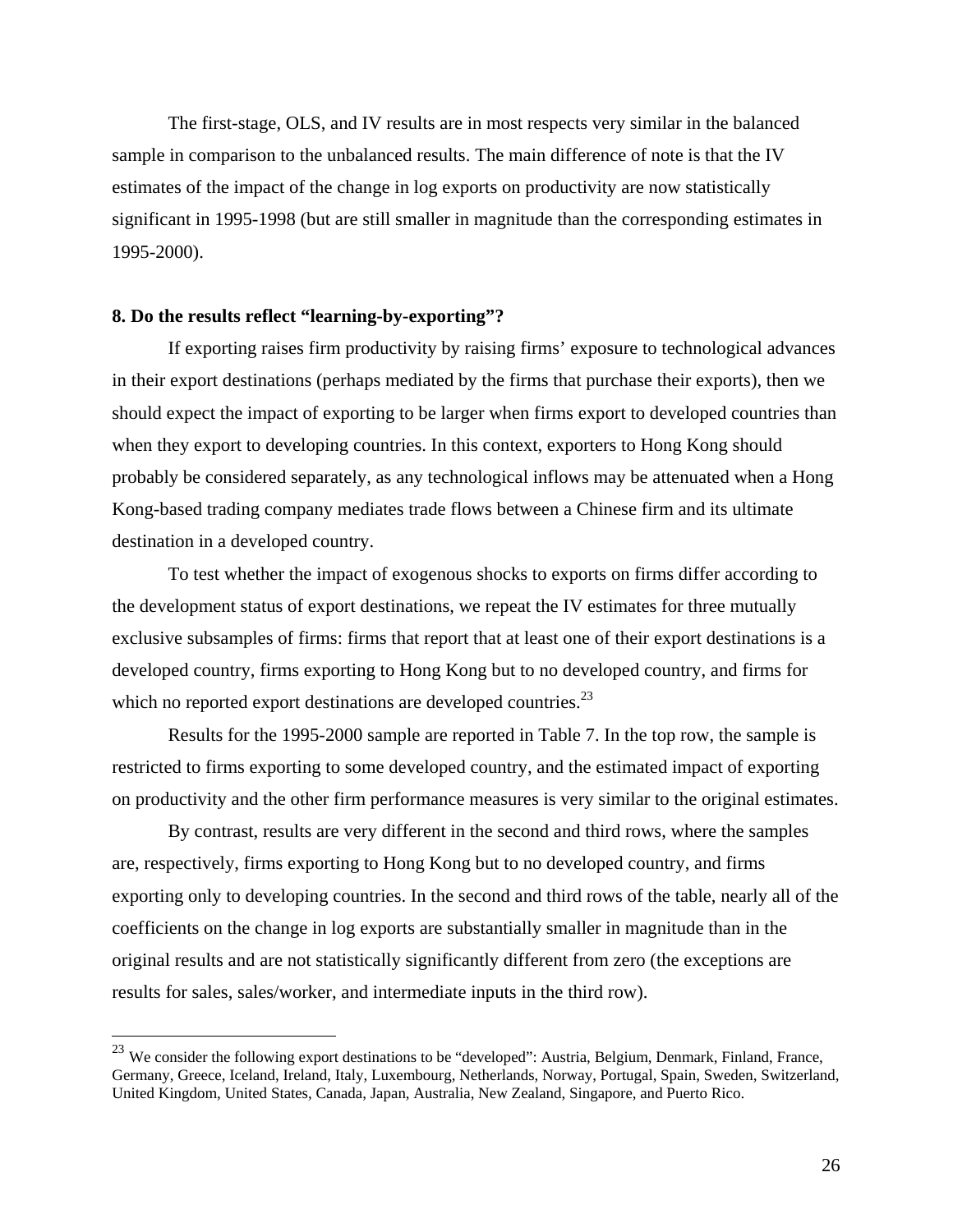These results are consistent with exporting leading to productivity improvements via inflows of advanced technology or production techniques from developed countries. It is likely that exporting to Hong Kong fails to lead to productivity gains because exporting firms are relatively removed from the ultimate export destinations, while exporting to poorer countries does not foster productivity improvements because of the relative lack of productive technologies in the export destinations.

#### **9. Conclusion**

This paper has examined the impact of exogenous shocks to export demand on the performance of Chinese firms. In 1997, the Asian financial crisis led to large real exchange rate shocks in several important destinations of Chinese exports. Because most firms were not well diversified in their countries of export, changes in export demand showed great heterogeneity across firms. We find that greater real currency depreciation in a firm's export partners led to larger declines in firm exports from before to after the Asian crisis, and that exporting increases firms' total factor productivity, total sales, and return on assets. The export-driven productivity changes we observe are likely to be the result of "learning by exporting", because the exportproductivity relationship appears mainly in firms exporting to developed countries.

 These results suggest that a number of additional analyses would be worthwhile undertaking. For example, it should be of interest to examine productivity spillovers to firms that were not exporting prior to the Asian crisis: when firms' exports fluctuate in response to exchange rate changes in their export destinations, does the performance of other nearby firms change? The search for evidence of such spillovers could take place within geographic areas (provinces) and within industrial sectors.

This paper estimates the impact of increases in exporting among firms who were already exporting in an initial period. But it is also interesting to ask about the impact of *entry* into exporting, which may be different. An approach for examining this question that builds on the present analysis would be to use the average exchange rate shock in one's province and industry as an instrument for export entry. This strategy could work if informational spillovers from other exporters or economies of scale on the part of firms that service exporters (transport providers, pure trading firms) lead the costs of export entry to decline when total exports from a locality rise. We are pursuing these and other extensions in ongoing work.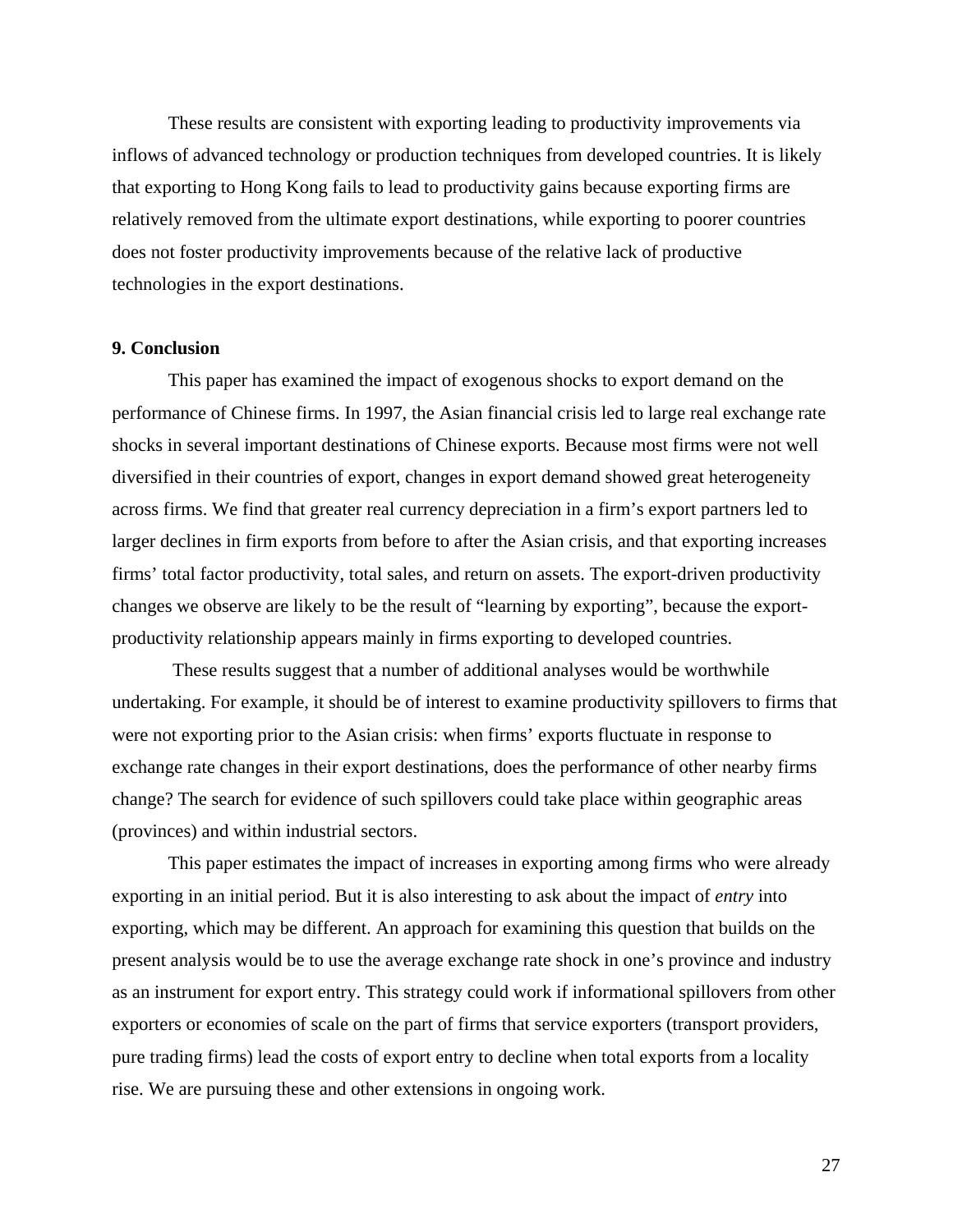## **References**

Andrews, Donald W.K., Marcelo J. Moreira, and James H. Stock (forthcoming). Optimal Two-Sided Invariant Similar Tests for Instrumental Variables Regression, *Econometrica*.

Atkeson, Andrew, and Ariel Burstein (2005). *Trade Costs, Pricing to Market, and International Relative Prices*, mimeo, UCLA.

Alvarez, Roberto, and Ricardo Lopez (2005). Exporting and performance: evidence from Chilean plants, *Canadian Journal of Economics* 38(4): 1384-1400.

Aw, Bee Yan, Sukkyun Chung, and Mark Roberts (2000). Productivity and turnover in the export market: micro-level evidence from the Republic of Korea and Taiwan (China), *The World Bank Economic Review* 14(1): 65-90.

Bernard, Andrew B., and J. Bradford Jensen (1999). Exceptional Exporter Performance: Cause, Effect, or Both?, *Journal of International Economics* 47: 1-25.

Bigsten, A., P. Collier, S. Dercon, M. Fafchamps, B. Bauthier, J. Gunning, A. Oduro, R. Oostendorp, C. Pattillo, M. Soderbom, F. Teal, and A. Zeufack (2004). Do African manufacturing firms learn from exporting?, *Journal of Development Studies* 40(3): 115-141.

Blalock, G., and P. Gertler (2004). Learning from exporting revisited in a less develoed country setting, *Journal of Development Economics* 75(2): 397-416.

Blonigen, Bruce (1997). Firm-specific assets and the link between exchange rates and foreign direct investment, *The American Economic Review* 87(3): 447-465.

Bound, John, David Jaeger, and Regina Baker (1995). Problems with Instrumental Variables Estimation when the Correlation Between the Instruments and the Endogenous Explanatory Variables is Weak, *Journal of the American Statistical Association*, Vol. 90, No. 430, pp. 443-450.

Castellani, D. (2002). Export behavior and productivity growth: evidence from Italian manufacturing firms, *Weltwirtschaftliches Archiv* 138(4): 605-628.

Clerides, Sofronis K., Saul Lach, and James Tybout (1998). Is learning by exporting important? Micro-dynamic evidence from Colombia, Mexico, and Morocco, *Quarterly Journal of Economics* 113(3): 903-947.

Delgado, M., J. Farinas, and S. Ruano (2002). Firm productivity and export markets: a non-parametric approach, *Journal of International Economics* 57(2): 397-422.

Edwards, S. (1998). Openness, productivity, and growth: What do we really know?, *Economic Journal* 108: 383-398.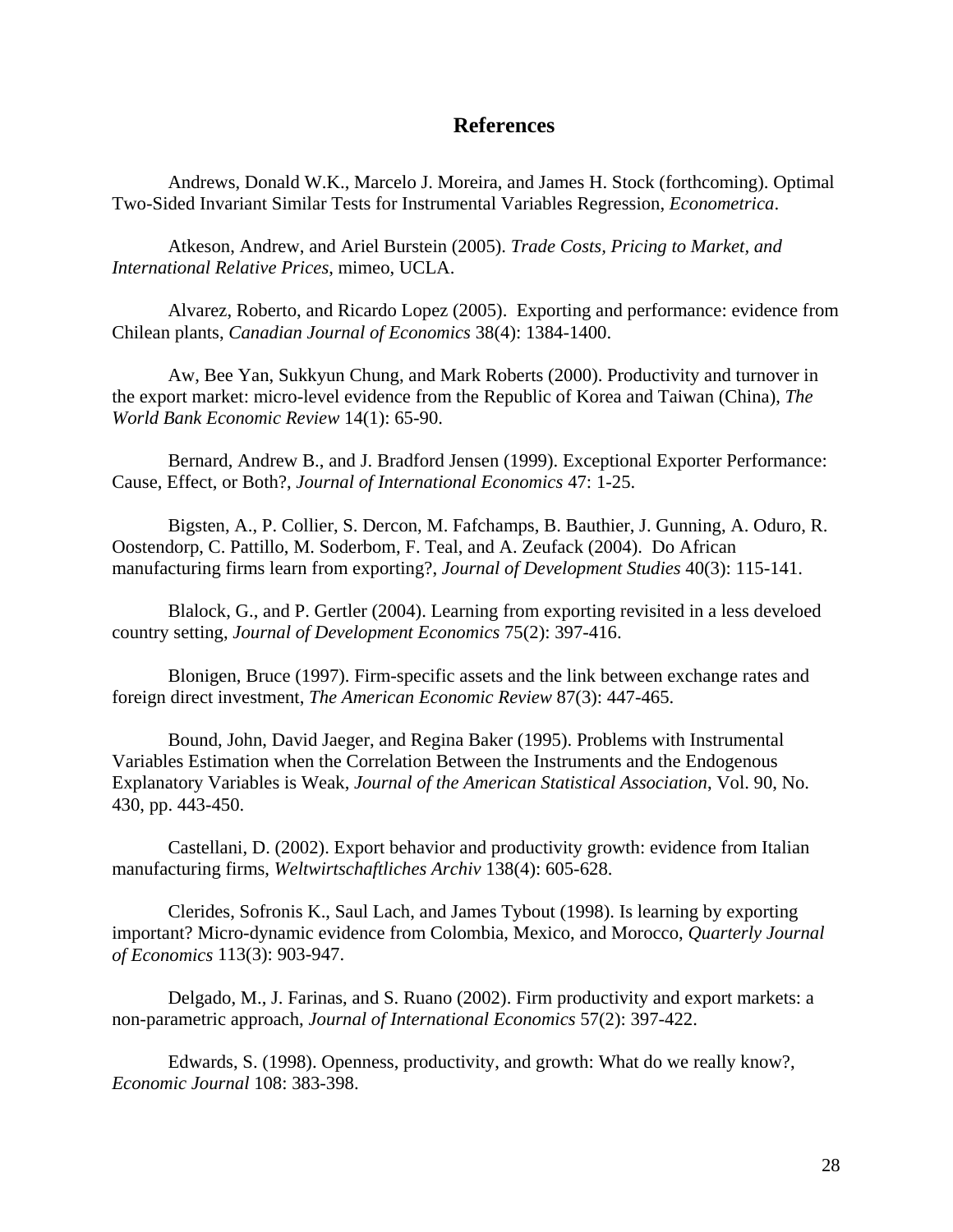Evenson, Robert and Larry Westphal (1995). Technological change and technology strategy, in T. N. Srinivasan and Jere Behrman, eds., *Handbook of Development Economics*, Vol. 3. Amsterdam: North-Holland.

Fafchamps, Marcel, S. El Hamine, and A. Zeufack (2002). Learning to export: evidence from Moroccan Manufacturing, mimeo, Oxford University.

Feenstra, Robert, and Gordon Hanson (2004). Intermediaries in entrepot trade: Hong Kong re-exports of Chinese goods, *Journal of Economics and Management Strategy* 13: 3-36.

Fernandez, Ana, and Alberto Isgut (2005). Learning-by-doing, learning-by-exporting, and productivity: evidence from Columbia, mimeo.

Frankel, J. and D. Romer (1999). Does trade cause growth?, *American Economic Review*, 89(3): 379-399.

Froot, Kenneth, and Jeremy Stein (1991). Exchange rates and foreign direct investment: an imperfect capital markets approach, *Quarterly Journal of Economics* 106(4): 1191-1217.

Fung, Loretta (2004). Large real exchange rate movements, firm dynamics, and productivity growth, mimeo, University of Alberta.

Girma, S., D. Greenaway, and R. Kneller (2004). Does exporting increase productivity?: a microeconometric analysis of matched firms, *Review of International Economics* 12(5): 855- 866.

Grossman, Gene and Elhanan Helpman (1991). *Innovation and Growth in the World Economy*. Cambridge, MA: MIT Press.

Hallak, Juan Carlos (forthcoming). Product quality, Linder, and the direction of trade, *Journal of International Economics.*

Hallak, Juan Carlos and James Levinsohn (2004). Fooling ourselves: evaluating the globalization and growth debate, mimeo, University of Michigan, 2004.

Hallward-Driemeier, Giuseppe Iarossi, and Kenneth Sokoloff (2002). Exports and manufacturing productivity in East Asia: A comparative analysis with firm-level data, NBER Working Paper 8894.

Hummels, David, Jun Ishii, and Kei-Mu Yi (2001). The nature and growth of vertical specialization in world trade, *Journal of International Economics* 54: 75-96.

Irwin, D. and M. Terviö (2002). Does trade raise income? Evidence from the twentieth century, *Journal of International Economics*, 58: 1-18.

Kaplan, David and Eric Verhoogen (2005). Quality upgrading and establishment wage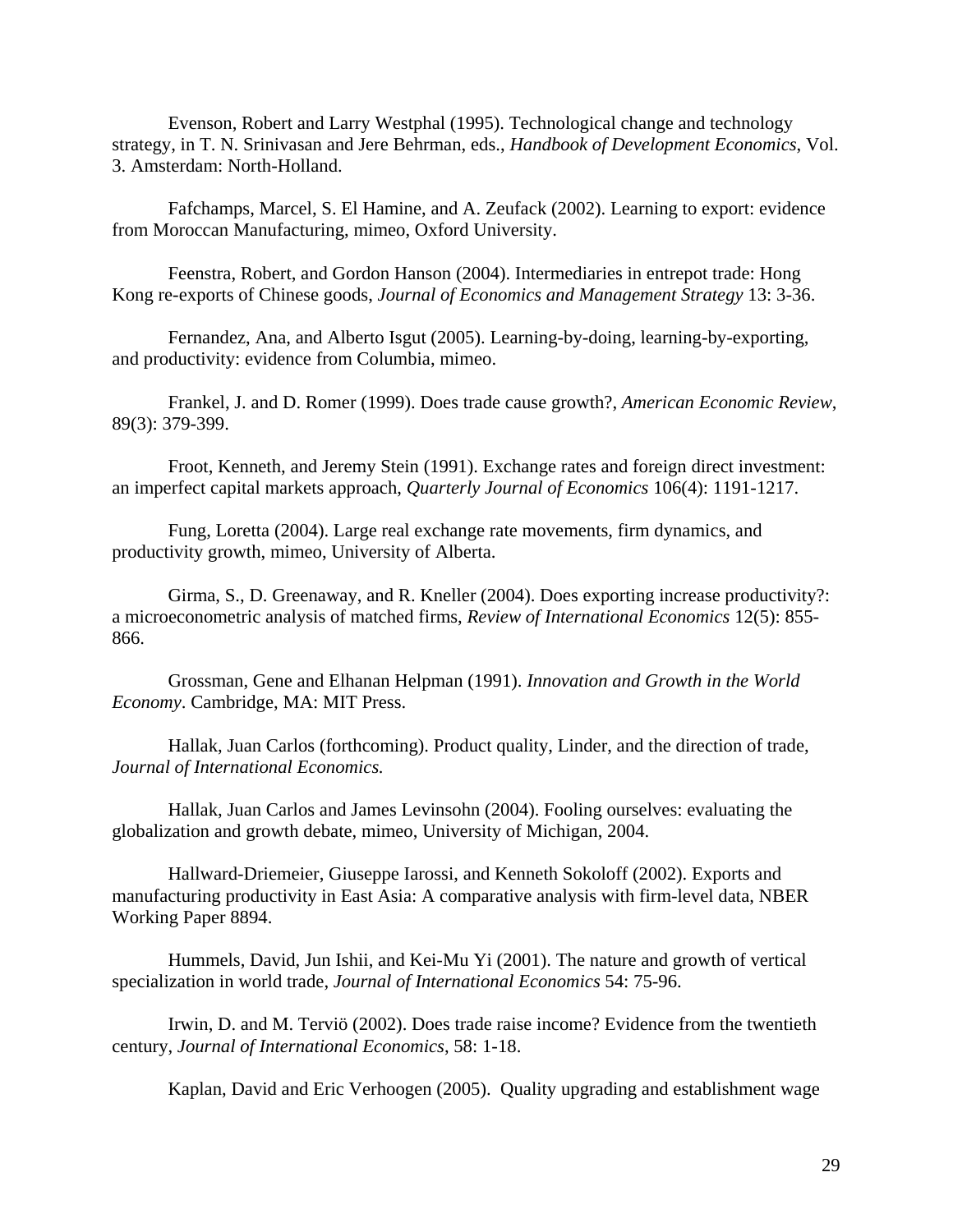policies: evidence from Mexican employer-employee data, mimeo, Columbia University and ITAM.

Katayama, Hajime, Shihua Lu, and James R. Tybout (2005). Firm-level productivity studies: illusions and a solution, mimeo, Pennsylvania State University.

Kraay, Aart (1999). Exportations et performances economiques: etude d'un panel d'entreprises Chinoises, *Revue d'Economie du Developpement* 1-2 : pp. 183-207. (English title: exports and economic performance: evidence from a panel of Chinese enterprises)

Lemoine, Francoise, and Deniz Unal-Kesenci (2004). Assembly trade and technology transfer: the case of China, *World Development* 32(5): 829-850.

Levinsohn, James and Amil Petrin (2003). Estimating production functions using inputs to control for unobservables, *Review of Economic Studies* 70: 317-341.

Maurin, Eric, David Thesmar, and Mathias Thoenig (2002). Globalization and the demand for skill: an export based channel, mimeo, CERAS-ENPC.

Moreira, Marcelo J. and Brian P. Poi (2001). Implementing Conditional Tests with Correct Size in the Simultaneous Equations Model, *Stata Journal*, Vol. 1, No. 1, pp. 1-15.

Moulton, Brent (1986). Random group effects and the precision of regression estimates, *Journal of Econometrics* 32(3): 385-397.

Pavcnik, Nina (2002). Trade liberalization, exit, and productivity improvements: evidence from Chilean plants, *Review of Economic Studies* 69: 245-276.

Petrin, Amil, James Levinsohn, and Brian P. Poi (2003). Production function estimation in STATA using inputs to control for unobservables, mimeo, University of Chicago.

Rauch, James (1999). Networks versus markets in international trade, *Journal of International Economics* 48: 7-35.

Rodriguez, F. and D. Rodrik (2001). Trade policy and economic growth: A skeptic's guide to cross-national evidence," in Bernanke, B. and K. Rogoff (eds.), *NBER Macroeconomics Annual 2000*, MIT Press, Cambridge, MA.

Rodrik, Dani (2006). What's so special about China's exports?, NBER Working Paper 11947.

Sachs, J. and A. Warne (1995). Economic reform and the process of global integration, *Brooking Papers on Economic Activity* 1995(1): 1-118.

Schott, Peter (2006). The relative sophistication of Chinese exports, NBER Working Paper.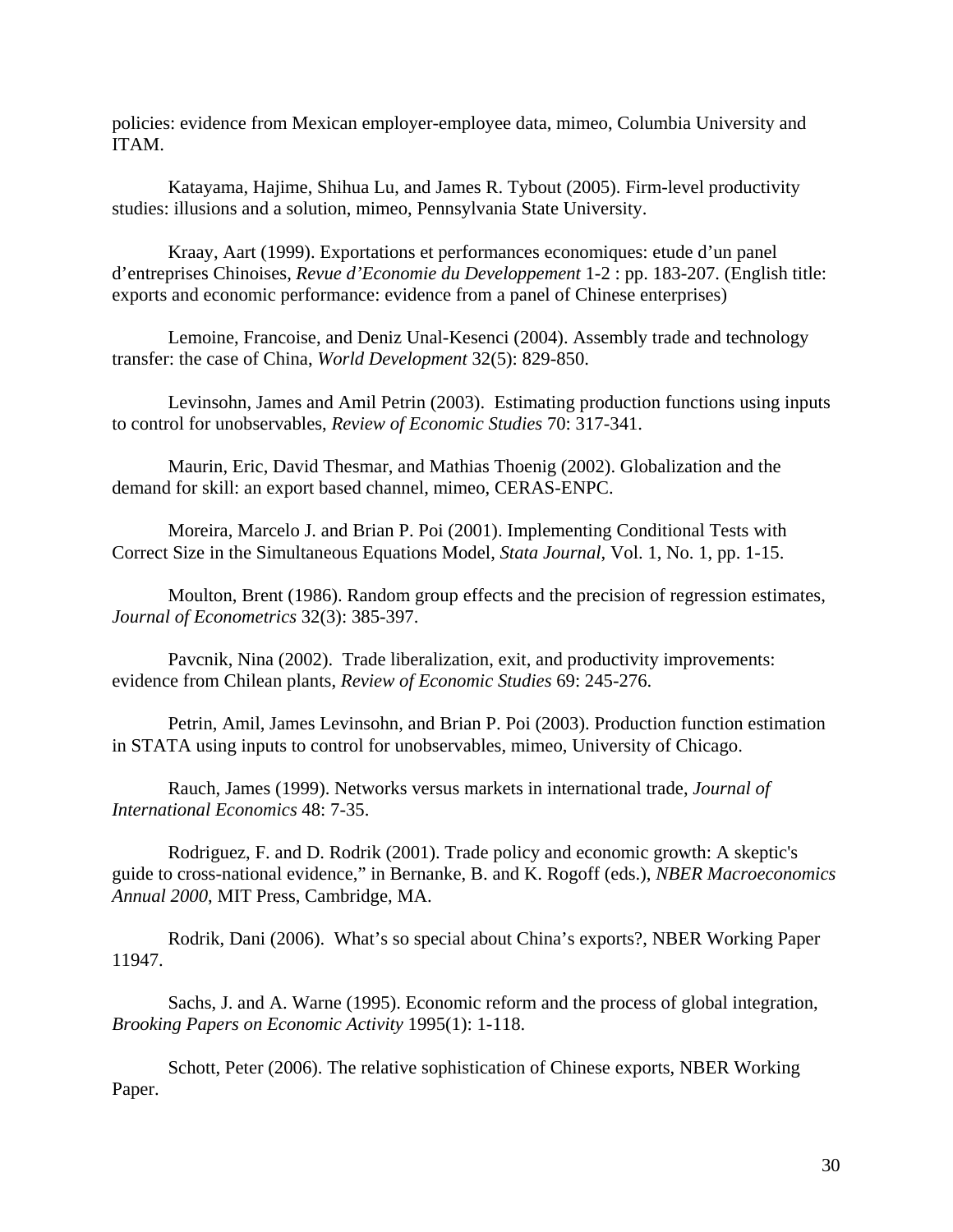Slaughter, Matthew (2000). Production transfer within multinational enterprises and American wages, *Journal of International Economics* 50: 449-472.

Stock, James H. and Motohiro Yogo (2005). Testing for Weak Instruments in Linear IV Regression, mimeo, Harvard University.

Van Biesebroeck, J. (2005). Exporting raises productivity in sub-Saharan African manufacturing plants, *Journal of International Economics* 67: 373-391.

Verhoogen, Eric (2004). Trade, quality upgrading and wage inequality in the Mexican manufacturing sector: theory and evidence from an exchange rate shock, mimeo, Columbia University.

Westphal, Larry, Yung Whee Rhee, and Garry Pursell (1988). Korean industrial competence: where it came from, World Bank Staff Working Paper 469, Washington D.C.

World Bank (1993). *The East Asian Miracle: Economic Growth and Public Policy*. Washington DC: Oxford University Press.

Zhang, Yifan (2005). Exporting and performance: firm-level evidence from China, mimeo, University of Pittsburgh.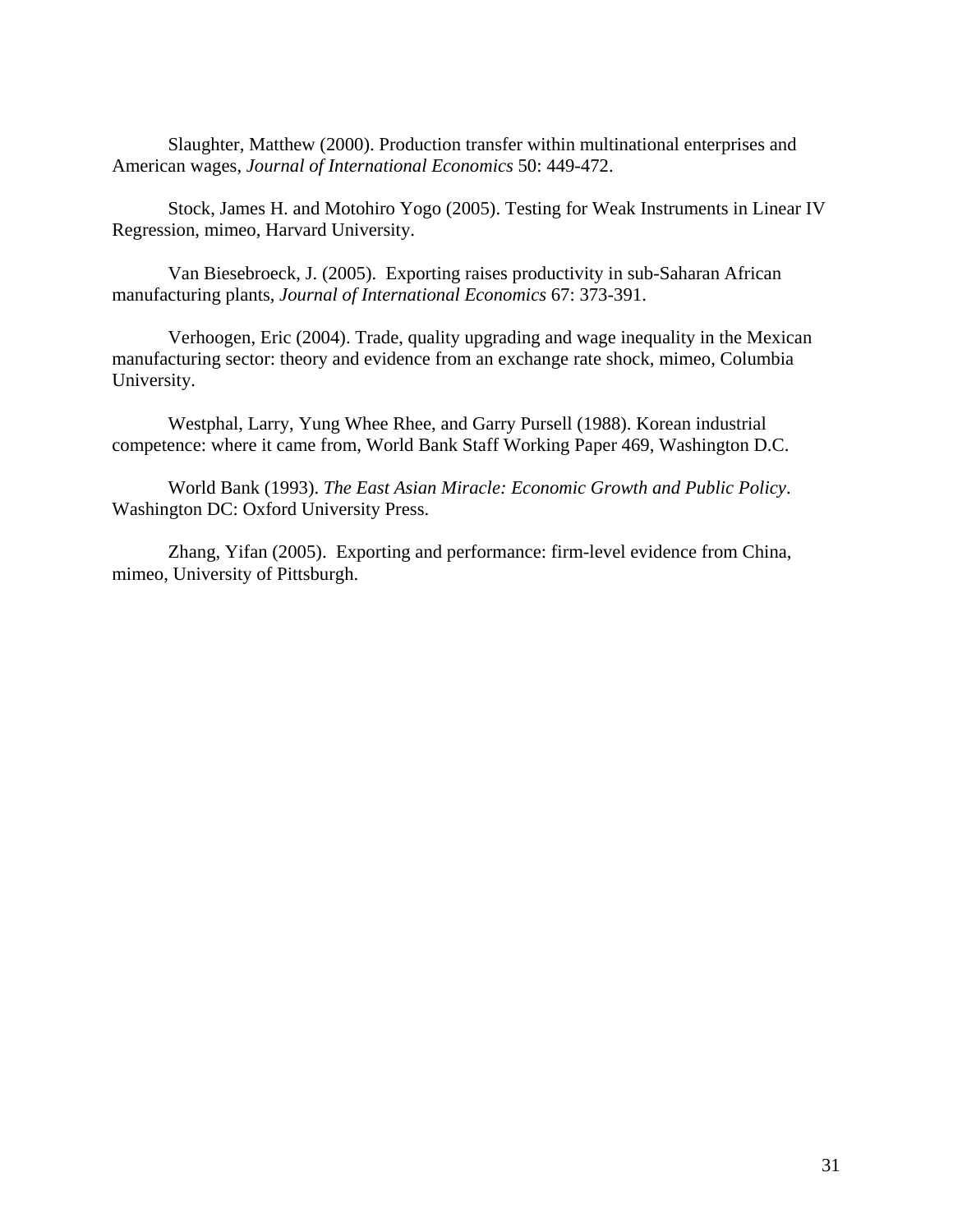

### **Figure 1: Real Exchange Rates in Selected Destinations of Chinese Exports, Jan 1995 to Dec 2000 (Chinese yuan per unit of foreign currency, normalized to 1 in Jan 1995)**

NOTES-- Exchange rates are as of last day of each month. Data source is Bloomberg L.P.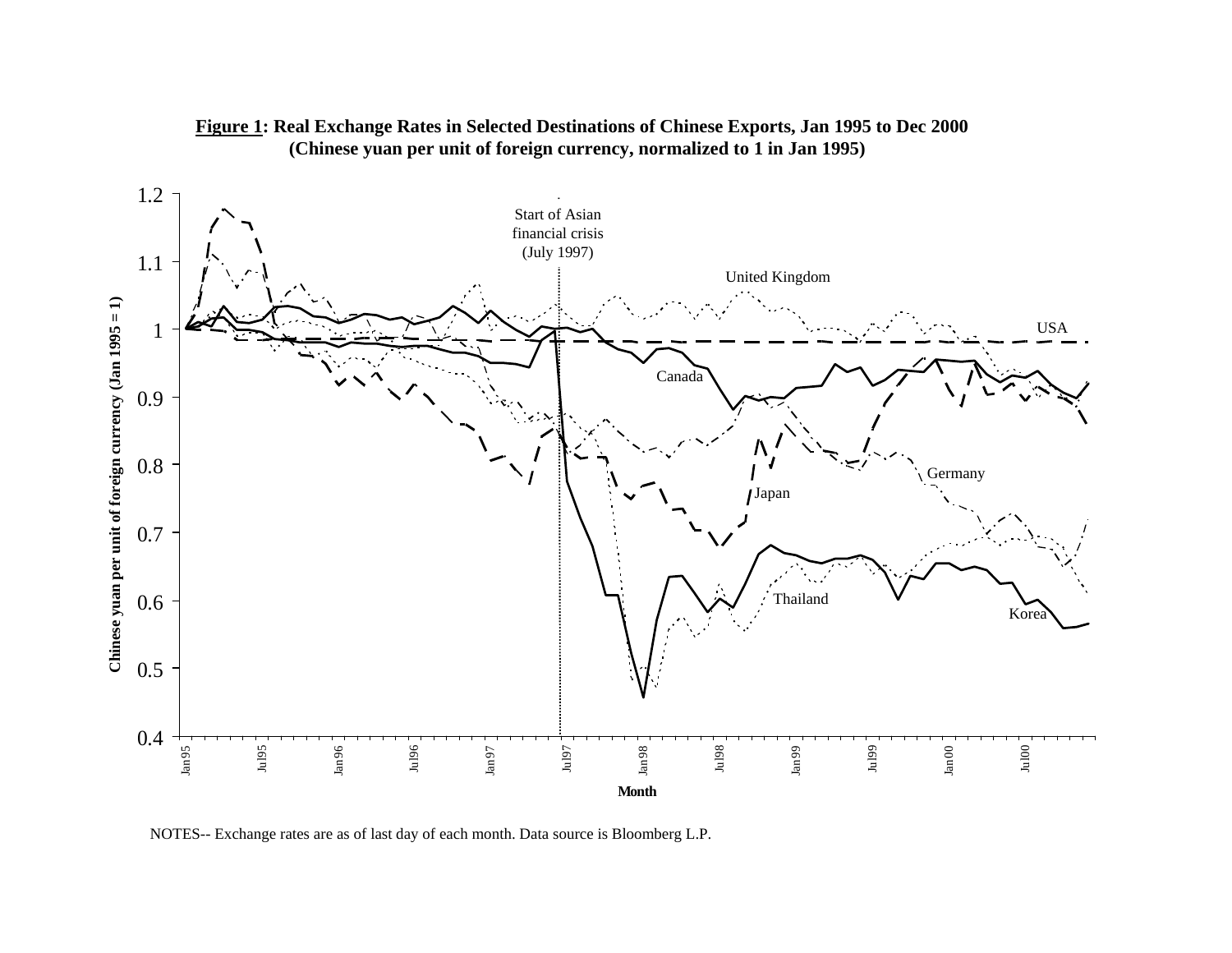# **Figure 2: Chinese Exports to Top 20 Destinations, 1990-2004** (Source: UN COMTRADE)

(Destinations in increasing order of post-1997 real exchange rate depreciation, from left to right, top to bottom.)

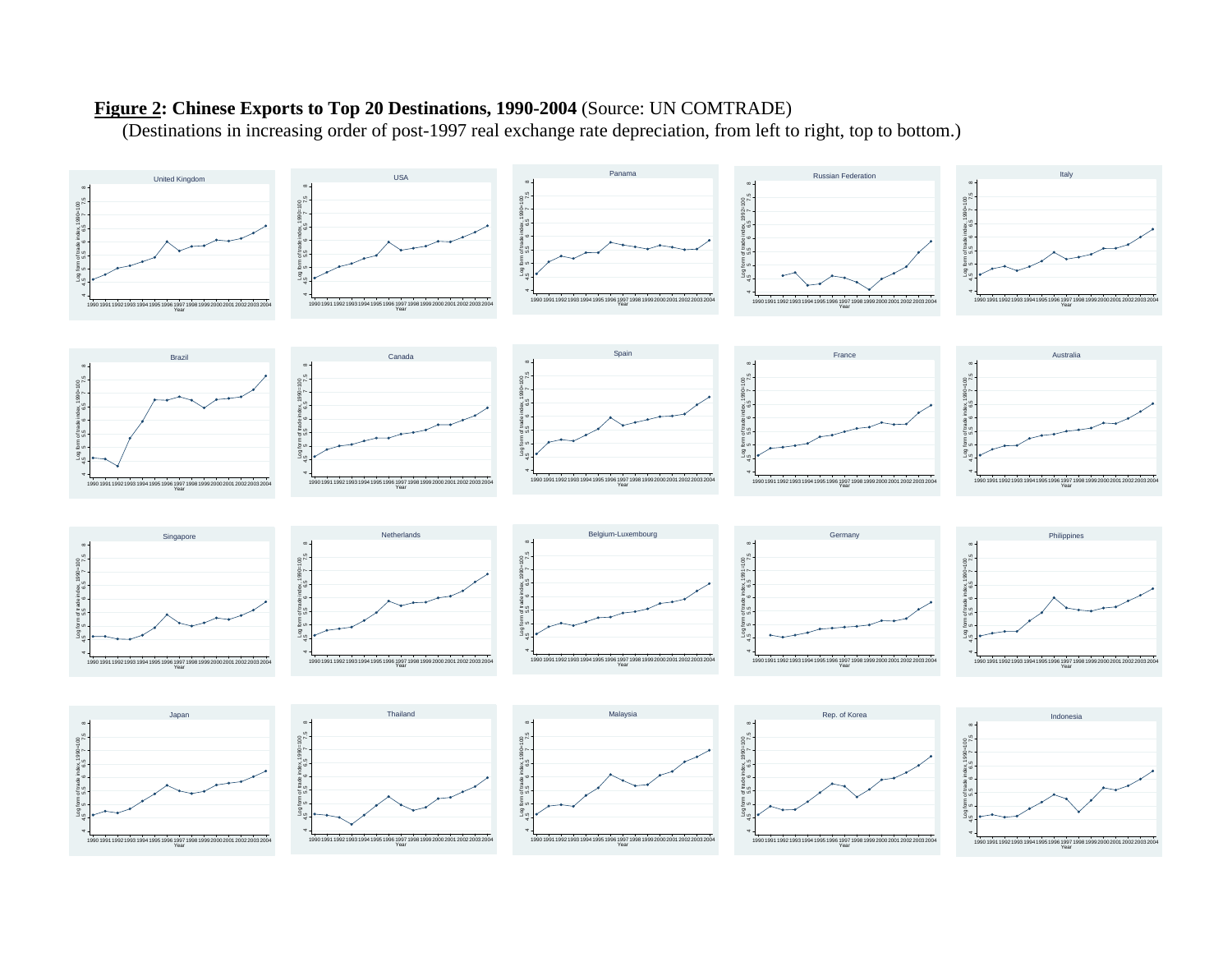#### **Figure 3: Exchange rate shock and change in exports**

(Non-parametric Fan regressions, conditional on province-industry fixed effects and pre-crisis control variables)



NOTES-- Pre-crisis control variables are: 1995 log sales income; 1994 log sales income; 1995 share of exports to top two destinations; indicator for firm existing in 1994; indicator for firm exporting in 1994; foreign share of ownership; indicators for foreign share of ownership (>=0 and <25%, >=25 and <50%, >=50 and <75%, >=75 and <100%; =100% omitted); log of industry weighted average exports to 1995 destinations (weighted by firm's 1995 export destinations), separately for 1993 and 1996; indicator variables for firm size categories; 1995 exports as share of firm sales; 1994 exports as share of firm sales; indicator for firm exporting entire output in 1995; log exports in 1995; log exports in 1994; 1995 log capital-labor ratio; 1995 fraction homogeneous products in firm's industry; and log 1995 weighted average per capita GDP in firm's export destinations (weighted by firm's 1995 exports).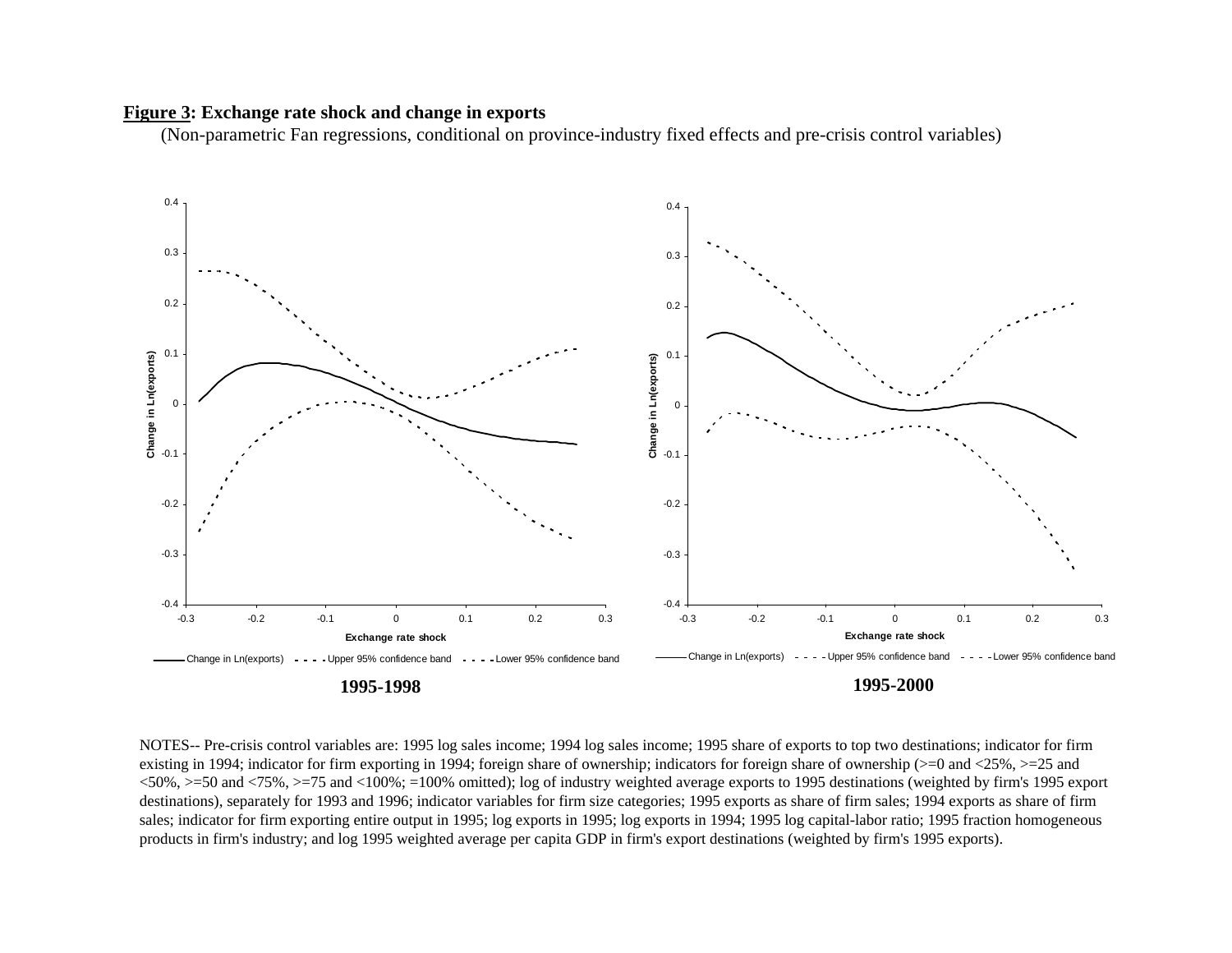| Destination               | <b>Shock index</b> | Change in           | 1995 exports<br>% of total |  |
|---------------------------|--------------------|---------------------|----------------------------|--|
|                           |                    | <u>Ln(exports),</u> | (US\$<br>exports in        |  |
|                           |                    | 1995-1998           | billions)<br><u>1995</u>   |  |
|                           |                    |                     |                            |  |
| United Kingdom            | $-0.14$            | 0.23                | 6.9<br>3.6%                |  |
| <b>USA</b>                | $-0.07$            | 0.36                | 54.4<br>28.0%              |  |
| Panama                    | $-0.03$            | 0.19                | 1.7<br>0.9%                |  |
| <b>Russian Federation</b> | $-0.02$            | 0.04                | 1.8<br>0.9%                |  |
| Italy                     | $-0.01$            | 0.29                | 3.6<br>1.8%                |  |
| Brazil                    | $-0.01$            | 0.42                | 1.8<br>0.9%                |  |
| Canada                    | 0.04               | 0.24                | 1.8%<br>3.6                |  |
| Spain                     | 0.11               | 0.32                | 2.2<br>1.1%                |  |
| France                    | 0.13               | 0.30                | 4.1<br>2.1%                |  |
| Australia                 | 0.13               | 0.18                | 3.6<br>1.9%                |  |
| Singapore                 | 0.14               | $-0.30$             | 6.6<br>3.4%                |  |
| Netherlands               | 0.15               | 0.25                | 5.3<br>2.7%                |  |
| Belgium-Luxembourg        | 0.16               | 0.26                | 2.0<br>1.0%                |  |
| Germany                   | 0.16               | 0.13                | 11.5<br>5.9%               |  |
| Philippines               | 0.23               | $-0.18$             | 2.5<br>1.3%                |  |
| Japan                     | 0.31               | 0.06                | 37.1<br>19.1%              |  |
| Thailand                  | 0.32               | $-0.40$             | 1.4%<br>2.7                |  |
| Malaysia                  | 0.34               | $-0.32$             | 2.3<br>1.2%                |  |
| Rep. of Korea             | 0.43               | $-0.30$             | 8.5<br>4.4%                |  |
| Indonesia                 | 0.90               | $-0.90$             | 2.0<br>1.0%                |  |
|                           |                    |                     |                            |  |

**Table 1: Exports, exchange rate shocks, and change in exports (China, 1995-1998)** (Top 20 Chinese export destinations in 1995)

NOTES -- Data source is UN Comtrade dataset. "Shock index" is change in log real exchange rate from 1995-1998 expressed as fraction of 1995 value (i.e. 10% depreciation is 0.1, 10% appreciation is -0.1). Change in ln(exports) is from 1995-1998. Exports to Hong Kong are dropped from dataset, and Hong Kong's reported re-exports are considered exports of China to respective destinations. Destinations in table account for 84% of total Chinese exports in 1995.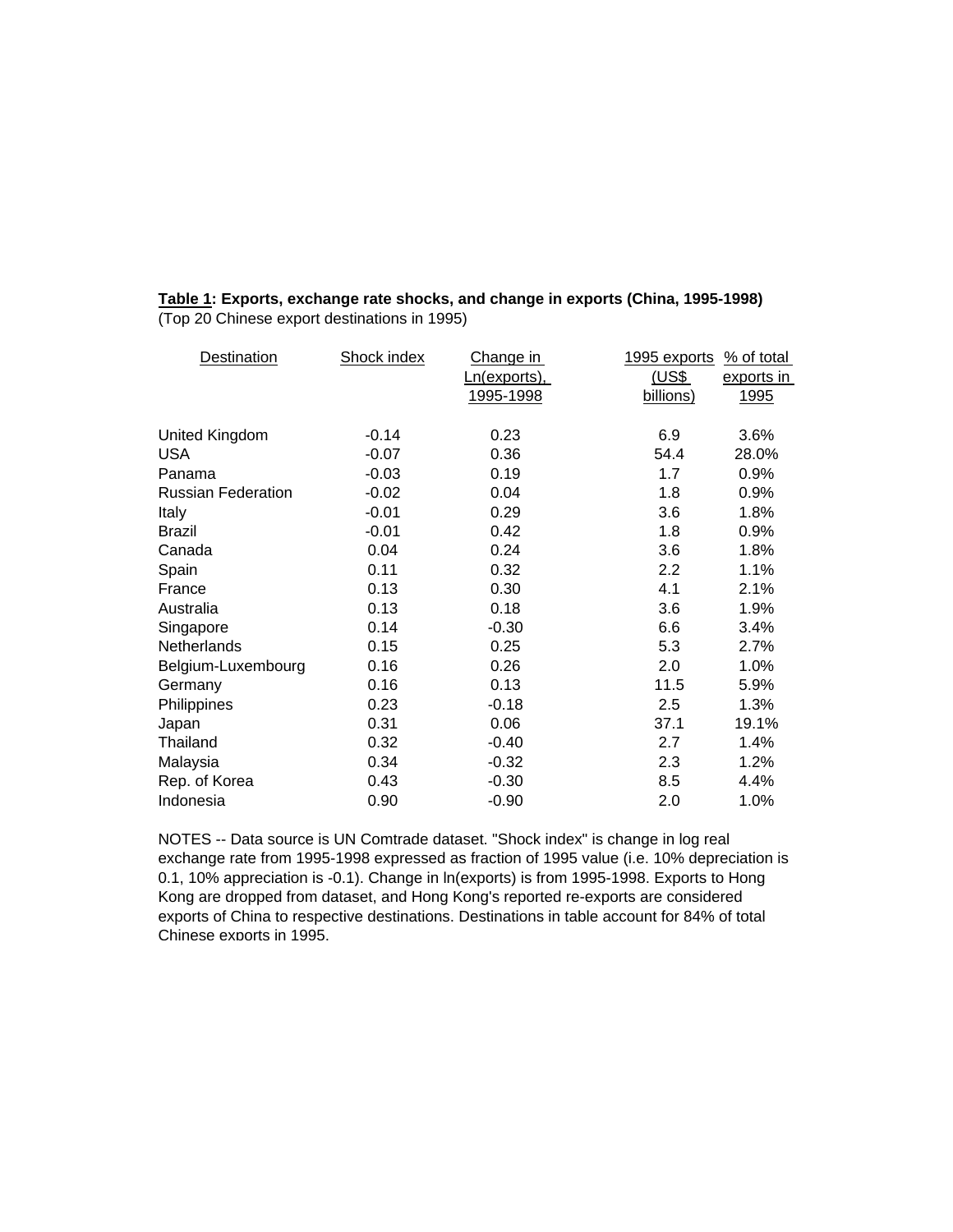#### **Table 2: Impact of Real Exchange Rate Shocks on Chinese Exports (1995-1998)**

(Ordinary least-squares regressions)

| Dependent variable: ALn(total value of | exports)      | $\Delta$ Ln(total value<br>of exports) | $\Delta$ Ln(export unit<br>value) | $\Delta$ Ln(export<br>quantity) |
|----------------------------------------|---------------|----------------------------------------|-----------------------------------|---------------------------------|
| Unit of observation:                   | Destination   | Product-<br>destination                | Product-<br>destination           | Product-<br>destination         |
| Shock index                            | $-0.632$      | $-1.042$                               | $-0.161$                          | $-0.881$                        |
|                                        | $(0.057)$ *** | $(0.293)$ ***                          | $(0.088)^*$                       | $(0.262)$ ***                   |
| R-squared                              | 0.45          | 0.04                                   | 0.00                              | 0.02                            |
| Num. obs.                              | 153           | 87,934                                 | 87,934                            | 87,934                          |

\* significant at 10%; \*\* significant at 5%; \*\*\* significant at 1%

NOTES -- Standard errors (in parentheses). Data source is UN Comtrade dataset. Unit of observation in first regression is an export destination country. Unit of observation in other regressions is a destination-product combination, where product is HS (1992) 6-digit category. Observations weighted by first-period (1995) total exports. Changes are from 1995-1998. "Shock index" is export destination's change in real exchange rate from 1995-1998 expressed as fraction of 1995 value (i.e. 10% depreciation is 1.1, 10% appreciation is 0.9). "Total value" is total value of exports. "Unit value" is total value divided by quantity. Exports to Hong Kong are dropped from dataset, and Hong Kong's reported re-exports are considered exports of China to respective destinations.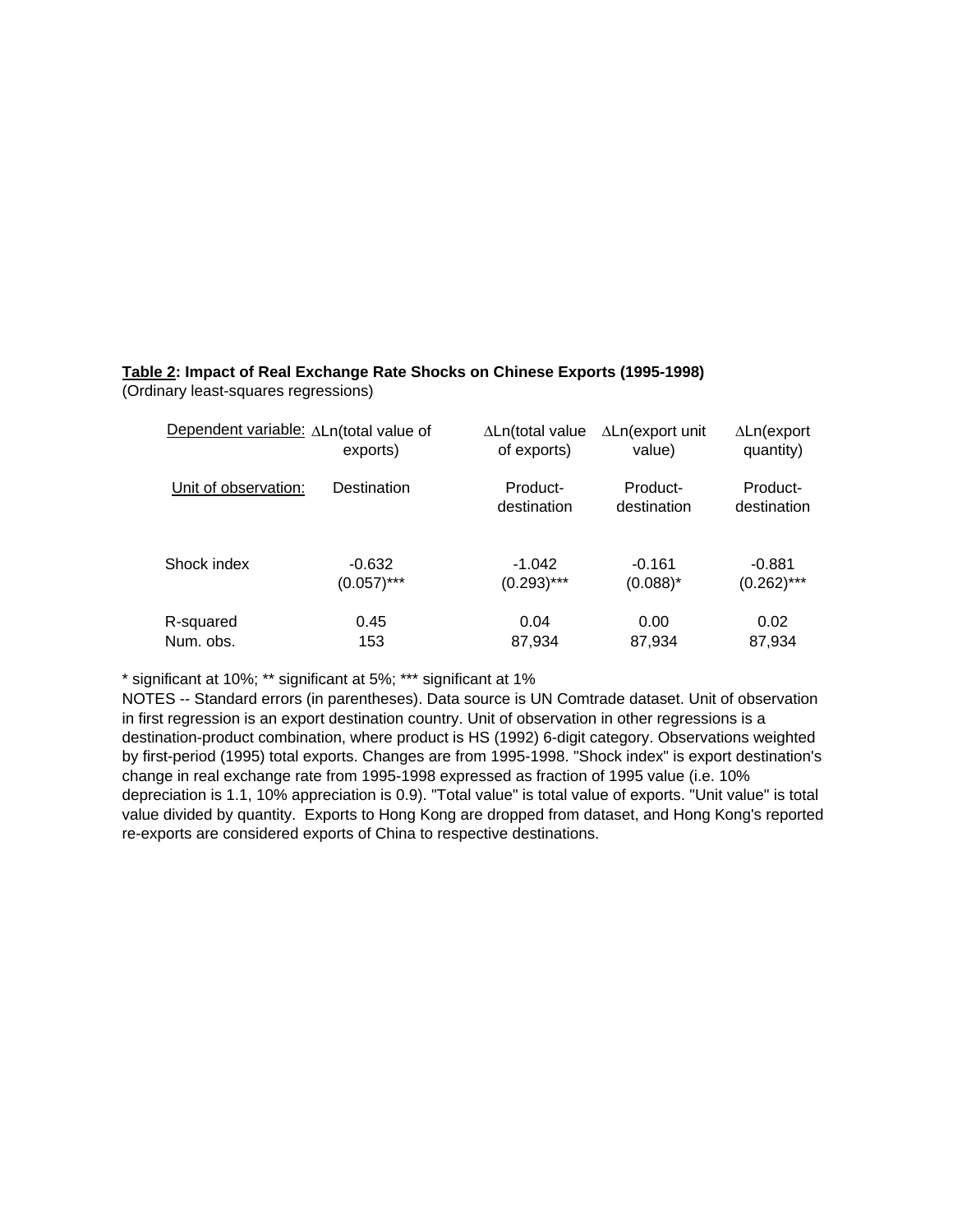#### **Table 3: Summary statistics for Chinese firms**

|                                     |           | Full sample |           | Balanced 1998/2000 sample |              |           |  |
|-------------------------------------|-----------|-------------|-----------|---------------------------|--------------|-----------|--|
| Changes between 1995 and 1998       |           |             |           |                           |              |           |  |
|                                     | Mean      | Std. Dev.   | Num. Obs. | Mean                      | Std. Dev.    | Num. Obs. |  |
| Shock index                         | 0.13      | 0.15        | 4,605     | 0.13                      | 0.15         | 3,930     |  |
| $\Delta$ Ln(exports)                | 0.34      | 1.36        | 4,605     | 0.48                      | 1.48         | 3,930     |  |
| $\Delta$ Ln(productivity, OLS)      | 0.48      | 2.98        | 4,605     | 0.89                      | 2.80         | 3,930     |  |
| $\triangle$ Ln(productivity, LP)    | 0.56      | 3.01        | 4,605     | 1.01                      | 2.84         | 3,930     |  |
| $\Delta$ Ln(workers)                | 0.12      | 0.60        | 4,605     | 0.20                      | 0.70         | 3,930     |  |
| $\Delta$ Ln(capital)                | 0.13      | 0.72        | 4,605     | 0.12                      | 0.86         | 3,930     |  |
| $\Delta$ Ln(capital/worker)         | 0.00      | 0.81        | 4,605     | $-0.09$                   | 0.89         | 3,930     |  |
| $\Delta$ Ln(wages/worker)           | 0.24      | 0.73        | 4,565     | 0.37                      | 0.70         | 3,897     |  |
| $\Delta$ return on assets           | $-0.01$   | 0.16        | 4,605     | 0.01                      | 0.20         | 3,930     |  |
| $\Delta$ Ln(sales)                  | 0.29      | 0.96        | 4,604     | 0.48                      | 1.09         | 3,929     |  |
| $\Delta$ Ln(sales/worker)           | 0.17      | 0.85        | 4,604     | 0.28                      | 0.90         | 3,929     |  |
| $\Delta$ Ln(intermediate inputs)    | 0.23      | 0.98        | 4,605     | 0.40                      | 1.10         | 3,930     |  |
| $\Delta$ foreign ownership share    | 0.01      | 0.19        | 4,596     | 0.01                      | 0.20         | 3,918     |  |
| Pre-crisis (1995) characteristics   |           |             |           |                           |              |           |  |
|                                     | Mean      | Std. Dev.   | Num. Obs. | Mean                      | Std. Dev.    | Num. Obs. |  |
| Sales (US\$)                        | 8,358,553 | 33,028,042  | 4,605     | 8,587,380                 | 34, 343, 436 | 3,930     |  |
| Exports (US\$)                      | 4,830,488 | 16,967,606  | 4,605     | 5,161,165                 | 17,900,849   | 3,930     |  |
| Export share of sales               | 0.73      | 0.35        | 4,605     | 0.75                      | 0.34         | 3,930     |  |
| Export share of top 2 destinations  | 0.95      | 0.16        | 4,605     | 0.95                      | 0.16         | 3,930     |  |
| Per cap. GDP in export dest. (US\$) | 25,308    | 11,039      | 4,605     | 25,657                    | 11,127       | 3,930     |  |
| % homogeneous in firm's industry    | 0.06      | 0.09        | 4,605     | 0.06                      | 0.09         | 3,930     |  |
| Foreign ownership share             | 0.68      | 0.30        | 4,605     | 0.70                      | 0.30         | 3,930     |  |
| Capital/worker (US\$)               | 9,618     | 19,413      | 4,605     | 9,809                     | 19,580       | 3,930     |  |

NOTES -- Data are from Chinese Industrial Census 1995 and Annual Firm Survey 1998. "Shock index" is real exchange rate index based on firm's pre-crisis export composition, normalized to 1 in 1995 (i.e. 10% depreciation is 0.1, 10% appreciation is -0.1). Productivity measures are OLS (regression of log value added on log fixed assets and log employment) and Levinsohn-Petrin (LP). % homogeneous in firm's industry from Rauch (1999).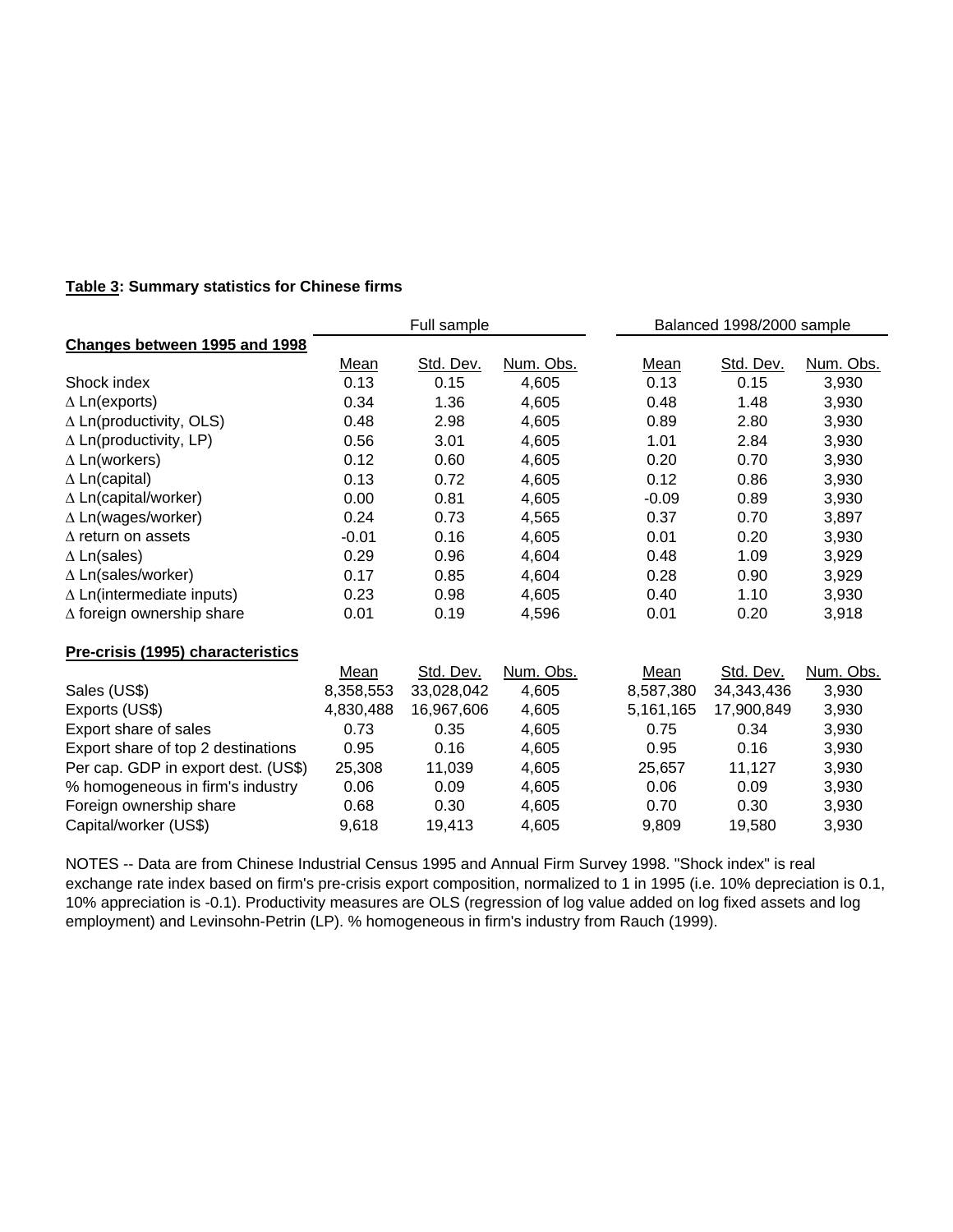#### **Table 4: Impact of exchange rate shocks on exports of Chinese firms**

(OLS estimates)

| $\Delta$ Ln(exports)     |                          |                     |                        |
|--------------------------|--------------------------|---------------------|------------------------|
| 1995-1998                | 1995-1998                | 1995-2000           | 1995-2000              |
| (1)                      | (2)                      | (3)                 | (4)                    |
| $-0.046$<br>$(0.022)$ ** | $-0.059$<br>$(0.034)^*$  | $-0.038$<br>(0.027) | $-0.015$<br>(0.040)    |
|                          | $-0.026$<br>$(0.012)$ ** |                     | 0<br>(0.015)           |
|                          | 0.031<br>(0.024)         |                     | 0.036<br>(0.029)       |
|                          | 0.027<br>(0.020)         |                     | 0.081<br>$(0.022)$ *** |
|                          | 0.05<br>$(0.019)$ ***    |                     | 0.012<br>(0.022)       |
|                          | $-0.02$<br>(0.023)       |                     | $-0.029$<br>(0.026)    |
|                          | 0.004<br>(0.026)         |                     | $-0.049$<br>(0.031)    |
| Υ<br>Y                   | Υ<br>Y                   | Υ<br>Y              | Υ<br>Y                 |
| 4605<br>0.38             | 4605<br>0.38             | 3930<br>0.4         | 3930<br>0.41           |
| 4.25<br>0.04             | 3.06<br>0.00             | 2.06<br>0.15        | 2.7<br>0.01            |
|                          |                          |                     |                        |

Standard errors in parentheses

\* significant at 10%; \*\* significant at 5%; \*\*\* significant at 1%

NOTES -- Standard errors in parentheses. Unit of observation is a firm. There are between 300-400 province-industry fixed effects, depending on regression (firms are in 26 provinces and 24 industries). Changes are from 1995-1998 or 1995-2000. Firms included in sample all had nonzero exports in 1995. See Table 3 for variable definitions and other notes. Shock index and variables interacted with shock index all are normalized to have mean 0 and standard deviation 1.

Pre-crisis control variables are: 1995 log sales income; 1994 log sales income; 1995 share of exports to top two destinations; indicator for firm existing in 1994; indicator for firm exporting in 1994; foreign share of ownership; indicators for foreign share of ownership (>=0 and <25%, >=25 and <50%, >=50 and <75%, >=75 and <100%; =100% omitted); log of industry weighted average exports to 1995 destinations (weighted by firm's 1995 export destinations), separately for 1993 and 1996; indicator variables for firm size categories; 1995 exports as share of firm sales; 1994 exports as share of firm sales; indicator for firm exporting entire output in 1995; log exports in 1995; log exports in 1994; 1995 log capital-labor ratio; 1995 fraction homogeneous products in firm's industry; and log 1995 weighted average per capita GDP in firm's export destinations (weighted by firm's 1995 exports).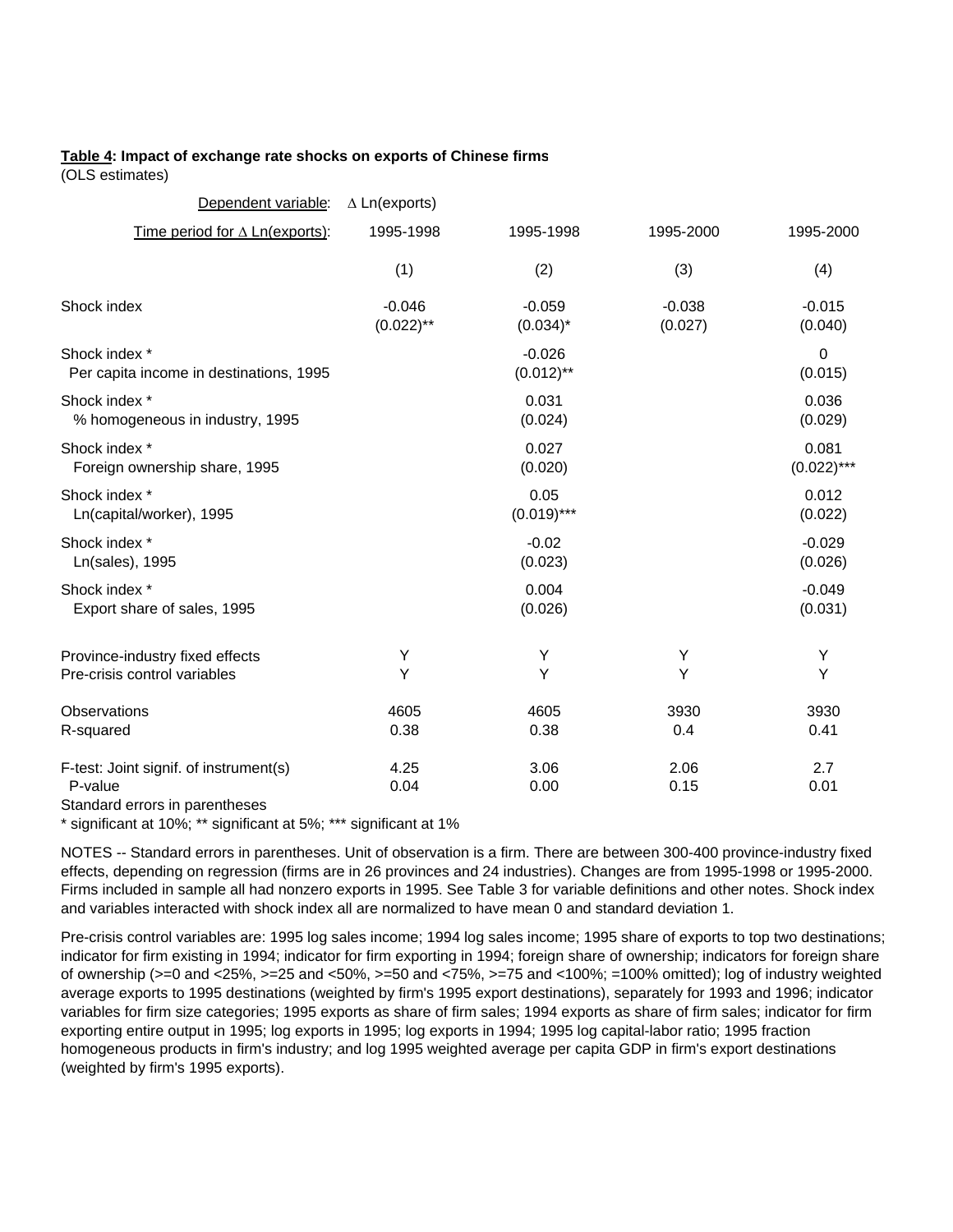#### **Table 5: Impact of change in exports on change in firm outcomes**

(Coefficients on Δ Ln(exports) in OLS and IV regressions)

|                        |            | Dependent variable: Change in              |                 |              |                          |                        |                     |            |                        |                             |                               |
|------------------------|------------|--------------------------------------------|-----------------|--------------|--------------------------|------------------------|---------------------|------------|------------------------|-----------------------------|-------------------------------|
|                        | Ln<br>OLS) | Ln<br>(productivity, (productivity.<br>LP) | Ln<br>(workers) | Ln (capital) | Ln (capital /<br>worker) | Ln (wages /<br>worker) | Return on<br>assets | Ln (sales) | Ln (sales /<br>worker) | Ln<br>(intermed.<br>inputs) | Foreign<br>ownership<br>share |
| 1995-1998              |            |                                            |                 |              |                          |                        |                     |            |                        |                             |                               |
| Ordinary least-squares | 0.381      | 0.475                                      | 0.158           | 0.124        | $-0.033$                 | 0.042                  | 0.024               | 0.427      | 0.27                   | 0.411                       | 0.005                         |
|                        | (0.039)    | (0.039)                                    | (0.007)         | (0.009)      | (0.010)                  | (0.010)                | (0.002)             | (0.008)    | (0.009)                | (0.010)                     | (0.002)                       |
|                        | [4605]     | [4605]                                     | [4605]          | [4605]       | [4605]                   | [4565]                 | [4605]              | [4604]     | [4604]                 | [4605]                      | [4596]                        |
| Instrumental variables | 0.692      | 0.687                                      | $-0.001$        | $-0.126$     | $-0.125$                 | 0.286                  | 0.068               | 0.574      | 0.574                  | 0.48                        | 0.014                         |
|                        | (0.556)    | (0.552)                                    | (0.109)         | (0.143)      | (0.148)                  | (0.155)                | (0.032)             | (0.121)    | (0.147)                | (0.142)                     | (0.035)                       |
|                        | [4605]     | [4605]                                     | [4605]          | [4605]       | [4605]                   | [4565]                 | [4605]              | [4604]     | [4604]                 | [4605]                      | [4596]                        |
| 5% Wald critical value | 4.28       | 3.54                                       | 5.48            | 3.07         | 3.72                     | 2.92                   | 3.4                 | 13.96      | 6.01                   | 7.67                        | 3.26                          |
| Wald statistic         | 1.69       | 1.7                                        | 0               | 0.84         | 0.78                     | 3.71                   | 4.87                | 24.78      | 16.71                  | 12.49                       | 0.19                          |
| 1995-2000              |            |                                            |                 |              |                          |                        |                     |            |                        |                             |                               |
| Ordinary least-squares | 0.311      | 0.425                                      | 0.189           | 0.187        | $-0.001$                 | 0.069                  | 0.029               | 0.485      | 0.297                  | 0.476                       | 0.002                         |
|                        | (0.037)    | (0.036)                                    | (0.008)         | (0.011)      | (0.011)                  | (0.009)                | (0.003)             | (0.009)    | (0.010)                | (0.010)                     | (0.003)                       |
|                        | [3930]     | [3930]                                     | [3930]          | [3930]       | [3930]                   | [3897]                 | [3930]              | [3929]     | [3929]                 | [3930]                      | [3918]                        |
| Instrumental variables | 1.572      | 1.711                                      | 0.228           | 0.236        | 0.009                    | 0.154                  | 0.087               | 0.577      | 0.348                  | 0.392                       | 0.099                         |
|                        | (0.582)    | (0.580)                                    | (0.115)         | (0.151)      | (0.152)                  | (0.135)                | (0.037)             | (0.120)    | (0.132)                | (0.142)                     | (0.042)                       |
|                        | [3930]     | [3930]                                     | [3930]          | [3930]       | [3930]                   | [3897]                 | [3930]              | [3929]     | [3929]                 | [3930]                      | [3918]                        |
| 5% Wald critical value | 3.55       | 3.58                                       | 5.98            | 4.63         | 3.71                     | 3.2                    | 3.79                | 18.97      | 9.38                   | 11.19                       | 3.24                          |
| Wald statistic         | 8.04       | 9.61                                       | 4.33            | 2.69         | 0                        | 1.43                   | 6.11                | 25.52      | 7.64                   | 8.34                        | 6.05                          |

NOTES-- Each coefficient (standard error) is from a separate regression of the change in firm outcome on Δ Ln(exports). Sample size in brackets. In IV regressions, first stage regressions are in even-numbered columns Table 5. IV estimates, 5% Wald critical values, and Wald statistics based on Andrews, Moreira, and Stock (2005). All regressions include fixed effects for province-industry and all pre-crisis control variables listed in Table 5. See Tables 3 and 5 for variable definitions and other notes.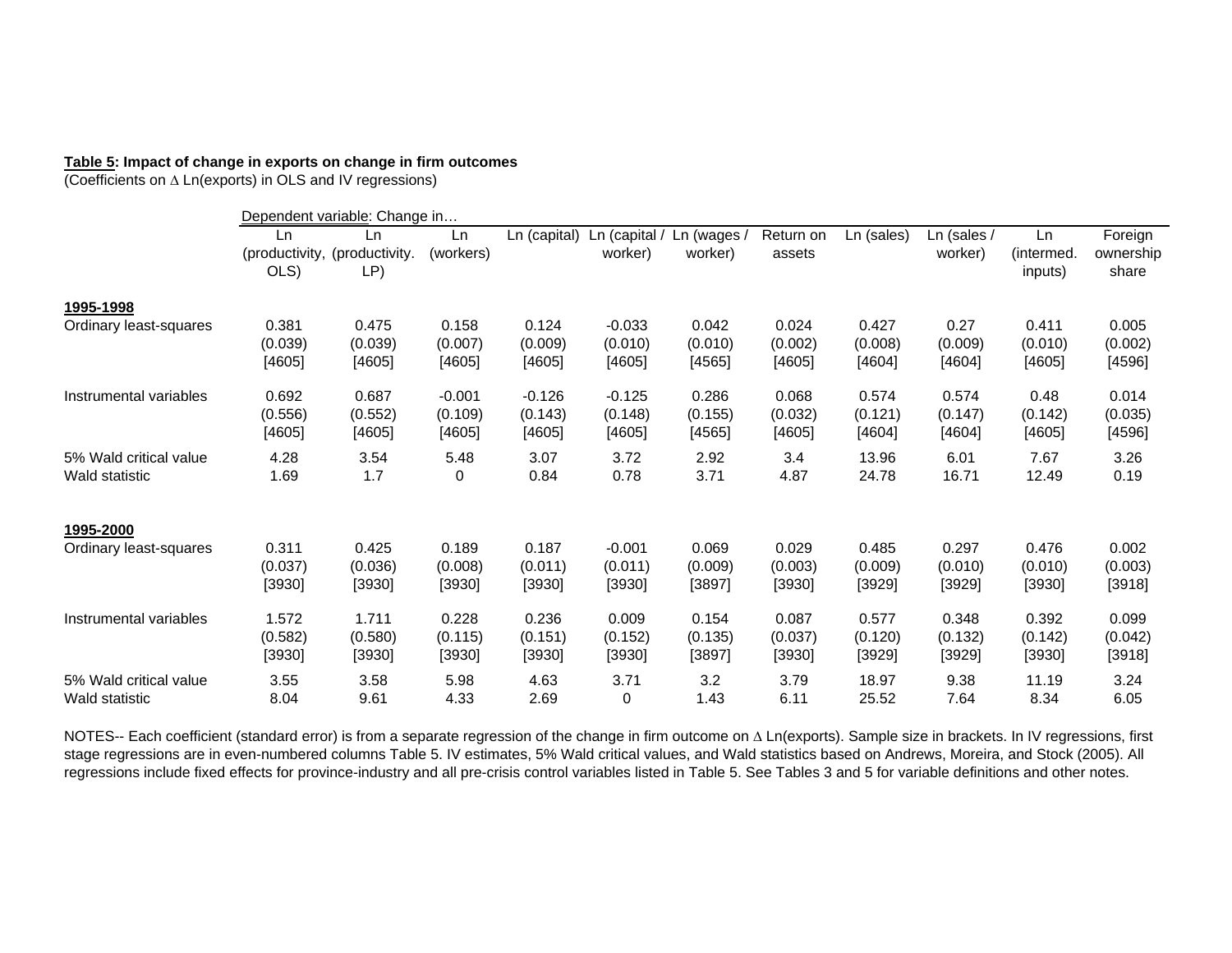# **Table 6: Other robustness checks for impact of change in exports on change in firm outcomes, 1995-2000**

(Coefficients on Δ Ln(exports) in IV regressions)

|                                                      |                              | Dependent variable: Change in |                            |                            |                               |                               |                            |                            |                            |                            |                               |
|------------------------------------------------------|------------------------------|-------------------------------|----------------------------|----------------------------|-------------------------------|-------------------------------|----------------------------|----------------------------|----------------------------|----------------------------|-------------------------------|
|                                                      | Ln<br>(productivity,<br>OLS) | Ln<br>(productivity.<br>LP)   | Ln<br>(workers)            | Ln (capital)               | Ln (capital /<br>worker)      | Ln (wages /<br>worker)        | Return on<br>assets        | Ln (sales)                 | Ln (sales /<br>worker)     | Ln (intermed.<br>inputs)   | Foreign<br>ownership<br>share |
| <b>Baseline IV estimates</b>                         | 1.572                        | 1.711                         | 0.228                      | 0.236                      | 0.009                         | 0.154                         | 0.087                      | 0.577                      | 0.348                      | 0.392                      | 0.099                         |
|                                                      | (0.582)                      | (0.580)                       | (0.115)                    | (0.151)                    | (0.152)                       | (0.135)                       | (0.037)                    | (0.120)                    | (0.132)                    | (0.142)                    | (0.042)                       |
|                                                      | [3930]                       | [3930]                        | [3930]                     | [3930]                     | [3930]                        | [3897]                        | [3930]                     | [3929]                     | [3929]                     | [3930]                     | [3918]                        |
| 5% Wald critical value                               | 3.55                         | 3.58                          | 5.98                       | 4.63                       | 3.71                          | 3.2                           | 3.79                       | 18.97                      | 9.38                       | 11.19                      | 3.24                          |
| Wald statistic                                       | 8.04                         | 9.61                          | 4.33                       | 2.69                       | 0                             | 1.43                          | 6.11                       | 25.52                      | 7.64                       | 8.34                       | 6.05                          |
| Controlling for change<br>in foreign share           | 1.635<br>(0.587)<br>[3918]   | 1.765<br>(0.584)<br>[3918]    | 0.214<br>(0.114)<br>[3918] | 0.213<br>(0.150)<br>[3918] | 0<br>(0.152)<br>[3918]        | 0.139<br>(0.135)<br>[3885]    | 0.089<br>(0.037)<br>[3918] | 0.568<br>(0.120)<br>[3917] | 0.354<br>(0.132)<br>[3917] | 0.381<br>(0.142)<br>[3918] | n.a.                          |
| 5% Wald critical value                               | 2.83                         | 3.81                          | 5.98                       | 4.11                       | 4.15                          | 3.27                          | 3.72                       | 17.64                      | 9.84                       | 8.89                       |                               |
| Wald statistic                                       | 8.55                         | 10.08                         | 3.85                       | 2.22                       | 0                             | 1.17                          | 6.31                       | 24.98                      | 7.93                       | 7.9                        |                               |
| Controlling for change in<br>log intermediate inputs | 1.388<br>(0.669)<br>[3930]   | 1.468<br>(0.665)<br>[3930]    | 0.136<br>(0.138)<br>[3930] | 0.088<br>(0.183)<br>[3930] | $-0.048$<br>(0.191)<br>[3930] | $-0.035$<br>(0.172)<br>[3897] | 0.071<br>(0.045)<br>[3930] | 0.355<br>(0.105)<br>[3929] | 0.219<br>(0.152)<br>[3929] | n.a.                       | 0.092<br>(0.050)<br>[3918]    |
| 5% Wald critical value                               | 3.84                         | 3.46                          | 3.45                       | 3.3                        | 3.6                           | 2.78                          | 3.07                       | 6.36                       | 4.88                       |                            | 3.17                          |
| Wald statistic                                       | 4.76                         | 5.38                          | 1.07                       | 0.25                       | 0.07                          | 0.05                          | 2.81                       | 12.6                       | 2.26                       |                            | 3.78                          |
| No control variables                                 | 1.796                        | 1.927                         | 0.214                      | 0.233                      | 0.027                         | 0.174                         | 0.103                      | 0.666                      | 0.45                       | 0.396                      | 0.079                         |
|                                                      | (0.510)                      | (0.509)                       | (0.094)                    | (0.125)                    | (0.125)                       | (0.109)                       | (0.034)                    | (0.114)                    | (0.117)                    | (0.121)                    | (0.033)                       |
|                                                      | [3934]                       | [3934]                        | [3934]                     | [3934]                     | [3934]                        | [3900]                        | [3934]                     | [3933]                     | [3933]                     | [3934]                     | [3922]                        |
| 5% Wald critical value                               | 3.45                         | 3.84                          | 5.54                       | 4.82                       | 3.24                          | 2.79                          | 3.91                       | 15.02                      | 7.36                       | 12.06                      | 3.16                          |
| Wald statistic                                       | 12.43                        | 14.34                         | 5.25                       | 3.48                       | 0.05                          | 2.55                          | 9.43                       | 34.11                      | 14.95                      | 10.75                      | 5.76                          |

NOTES-- Each coefficient (standard error) is from a separate regression of the change in firm outcome on Δ Ln(exports). Sample size in brackets. IV estimates, 5% Wald critical values, and Wald statistics based on Andrews, Moreira, and Stock (2005). All regressions include fixed effects for province-industry and all pre-crisis control variables listed in Table 5. See Tables 3 and 5 for variable definitions and other notes.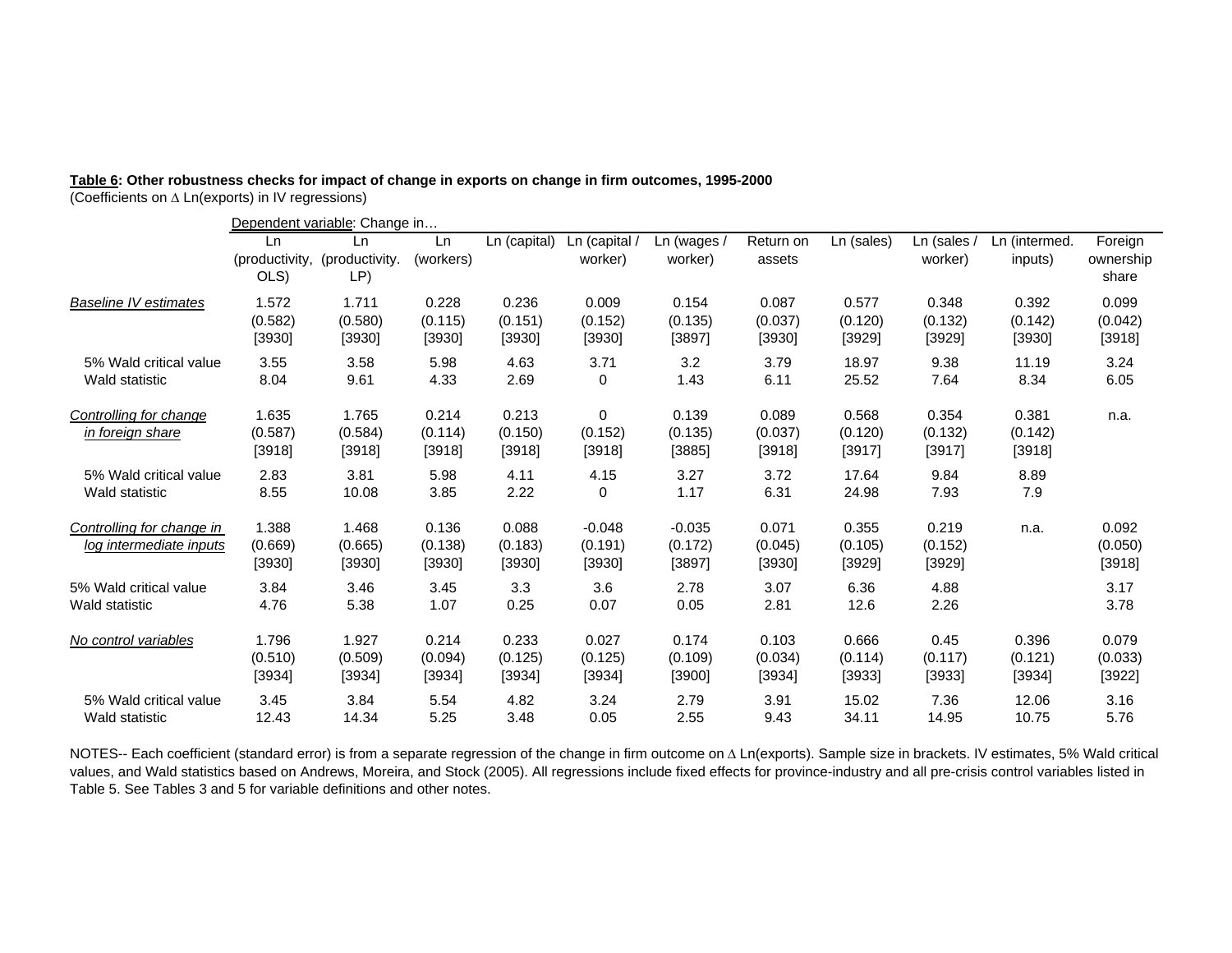| Table 7: Impact of change in exports on change in firm outcomes, by development status of export destinations, 1995-2000 |  |  |
|--------------------------------------------------------------------------------------------------------------------------|--|--|
| (Coefficients on $\Delta$ Ln(exports) in IV regressions)                                                                 |  |  |

|                                           |                              | Dependent variable: Change in |                             |                            |                              |                            |                            |                              |                           |                             |                               |
|-------------------------------------------|------------------------------|-------------------------------|-----------------------------|----------------------------|------------------------------|----------------------------|----------------------------|------------------------------|---------------------------|-----------------------------|-------------------------------|
|                                           | Ln<br>(productivity,<br>OLS) | Ln.<br>(productivity.<br>LP)  | Ln<br>(workers)             | Ln (capital)               | Ln (capital /<br>worker)     | Ln (wages /<br>worker)     | Return on<br>assets        | Ln (sales)                   | $Ln$ (sales /<br>worker)  | Ln (intermed.<br>inputs)    | Foreign<br>ownership<br>share |
| Exporting to developed<br>countries       | 1.463<br>(0.531)<br>[1940]   | 1.623<br>(0.531)<br>[1940]    | 0.26<br>(0.103)<br>[1940]   | 0.313<br>(0.135)<br>[1940] | 0.052<br>(0.132)<br>[1940]   | 0.032<br>(0.123)<br>[1923] | 0.072<br>(0.036)<br>[1940] | 0.548<br>(0.105)<br>$[1939]$ | 0.28<br>(0.116)<br>[1939] | 0.458<br>(0.132)<br>[1940]  | 0.01<br>(0.031)<br>[1938]     |
| 5% Wald critical value                    | 3.09                         | 3.62                          | 5.16                        | 3.96                       | 3.54                         | 3.58                       | 3.89                       | 14.98                        | 8.11                      | 11.54                       | 3.38                          |
| Wald statistic                            | 8.96                         | 11.07                         | 7.55                        | 6.36                       | 0.19                         | 0.08                       | 4.81                       | 32.63                        | 6.9                       | 14.3                        | 0.12                          |
| <b>Exporting to Hong Kong</b>             | 0.215                        | 0.32                          | 0.168                       | 0.253                      | 0.085                        | $-0.127$                   | 0.009                      | 0.24                         | 0.072                     | 0.245                       | 0.015                         |
| (but to no developed                      | (0.565)                      | (0.557)                       | (0.141)                     | (0.191)                    | (0.196)                      | (0.169)                    | (0.038)                    | (0.157)                      | (0.175)                   | (0.174)                     | (0.047)                       |
| country)                                  | [1688]                       | [1688]                        | [1688]                      | [1688]                     | [1688]                       | [1676]                     | [1688]                     | [1688]                       | [1688]                    | [1688]                      | [1680]                        |
| 5% Wald critical value                    | 3.05                         | 3.95                          | 6.46                        | 4.45                       | 3.38                         | 4.01                       | 4.06                       | 17.77                        | 6.48                      | 13.27                       | 2.85                          |
| Wald statistic                            | 0.17                         | 0.38                          | 1.62                        | 2                          | 0.21                         | 0.64                       | 0.06                       | 2.64                         | 0.2                       | 2.26                        | 0.12                          |
| Exporting only to<br>developing countries | 0.333<br>(0.532)<br>[302]    | 0.418<br>(0.532)<br>$[302]$   | 0.144<br>(0.106)<br>$[302]$ | 0.099<br>(0.147)<br>[302]  | $-0.045$<br>(0.146)<br>[302] | 0.095<br>(0.137)<br>[298]  | 0.029<br>(0.034)<br>[302]  | 0.552<br>(0.131)<br>[302]    | 0.408<br>(0.132)<br>[302] | 0.487<br>(0.156)<br>$[302]$ | 0.001<br>(0.036)<br>[300]     |
| 5% Wald critical value                    | 3.96                         | 3.55                          | 5.15                        | 4.69                       | 3.74                         | 3.28                       | 3.22                       | 20.2                         | 10.28                     | 10.17                       | 3.52                          |
| Wald statistic                            | 0.84                         | 1.33                          | 3.95                        |                            | 0.21                         | 1.15                       | 1.6                        | 38.03                        | 20.34                     | 21.34                       | 0                             |

NOTES-- Each coefficient (standard error) is from a separate regression of the change in firm outcome on Δ Ln(exports). Sample size in brackets. IV estimates, 5% Wald critical values, and Wald statistics based on Andrews, Moreira, and Stock (2005). All regressions include fixed effects for province-industry and all pre-crisis control variables listed in Table 5. See Tables 3 and 5 for variable definitions and other notes.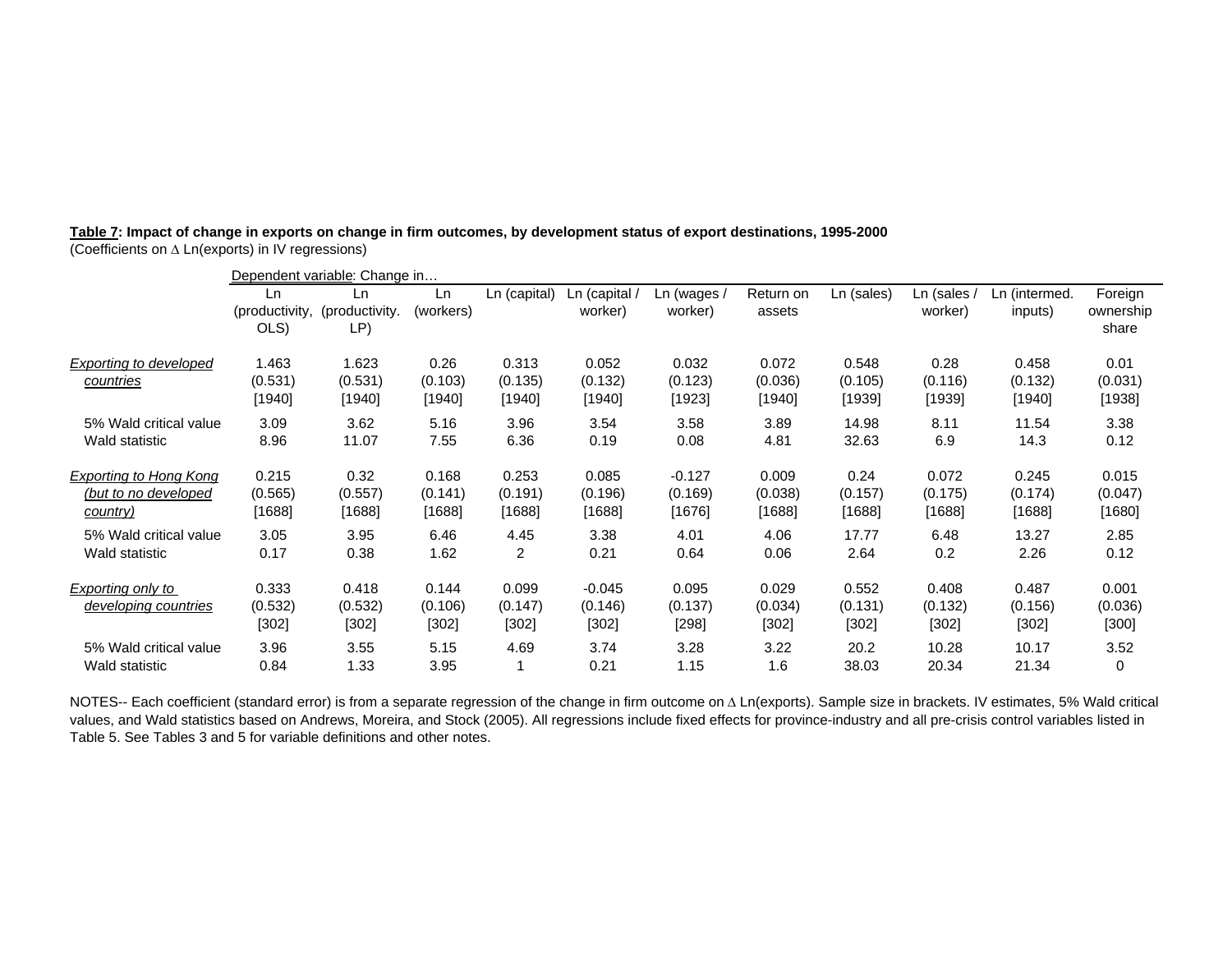| Appendix Table 1: Predicting firm's exchange rate shock with pre-crisis variables<br>(Chinese exporting firms, 1995)<br>(OLS estimates) |                           |                           |
|-----------------------------------------------------------------------------------------------------------------------------------------|---------------------------|---------------------------|
| Dependent variable: Shock index, 1995-1998                                                                                              |                           |                           |
|                                                                                                                                         | (1)                       | (2)                       |
| Ln(sales), 1995                                                                                                                         | $-0.002$<br>(0.0040)      | $-0.003$<br>(0.0040)      |
| ∆ Ln(sales), 1994-1995                                                                                                                  | $-0.002$<br>(0.0030)      | $-0.001$<br>(0.0030)      |
| Firm has 1994 sales (indicator), 1995                                                                                                   | $-0.022$<br>(0.0220)      | $-0.014$<br>(0.0200)      |
| Ln(exports), 1995                                                                                                                       | $\mathbf 0$<br>(0.0040)   | 0.004<br>(0.0040)         |
| $\Delta$ Ln(exports), 1994-1995                                                                                                         | 0.003<br>(0.0020)         | 0.001<br>(0.0020)         |
| Firm has 1994 exports (indicator), 1995                                                                                                 | $-0.015$<br>(0.0130)      | $-0.004$<br>(0.0120)      |
| Ln(total exports in firm's industry to same destinations), 1995                                                                         | $-0.007$<br>$(0.001)$ *** | $-0.019$<br>$(0.002)$ *** |
| $\Delta$ Ln(total exports in firm's industry to same destinations), 1993-1995                                                           | 0.141<br>$(0.007)$ ***    | 0.202<br>$(0.008)$ ***    |
| Export share of sales, 1995                                                                                                             | 0.03<br>$(0.015)$ **      | $-0.008$<br>(0.0140)      |
| $\triangle$ Export share of sales, 1994-1995                                                                                            | $-0.01$<br>(0.0130)       | $-0.002$<br>(0.0120)      |
| Firm exports 100% of sales (indicator), 1995                                                                                            | $-0.021$<br>$(0.005)$ *** | $-0.003$<br>(0.0050)      |
| Exports to top 2 destinations as share of total exports, 1995                                                                           | 0.035<br>$(0.013)$ ***    | 0.048<br>$(0.012)$ ***    |
| Ln(per cap. GDP in export destinations), 1995                                                                                           | 0.032<br>$(0.003)$ ***    | 0.046<br>$(0.003)$ ***    |
| % homogeneous in firm's industry, 1995                                                                                                  | 0.277<br>$(0.023)$ ***    |                           |
| Foreign ownership share, 1995                                                                                                           | $-0.01$<br>(0.0070)       | 0.016<br>$(0.007)$ **     |
| ∆ Ln(capital/worker), 1995                                                                                                              | 0.004<br>$(0.002)$ **     | 0.006<br>$(0.002)$ ***    |
| Province-industry fixed effects                                                                                                         |                           | Y                         |
| Observations                                                                                                                            | 4,605                     | 4,605                     |
| R-squared                                                                                                                               | 0.15                      | 0.43                      |

\* significant at 10%; \*\* significant at 5%; \*\*\* significant at 1%

NOTES-- Unit of observation is a firm. There are 363 province-industry fixed effects (firms are in 26 provinces and 24 industries). All changes are from 1995-1998. Firms included in sample all had nonzero exports in 1995.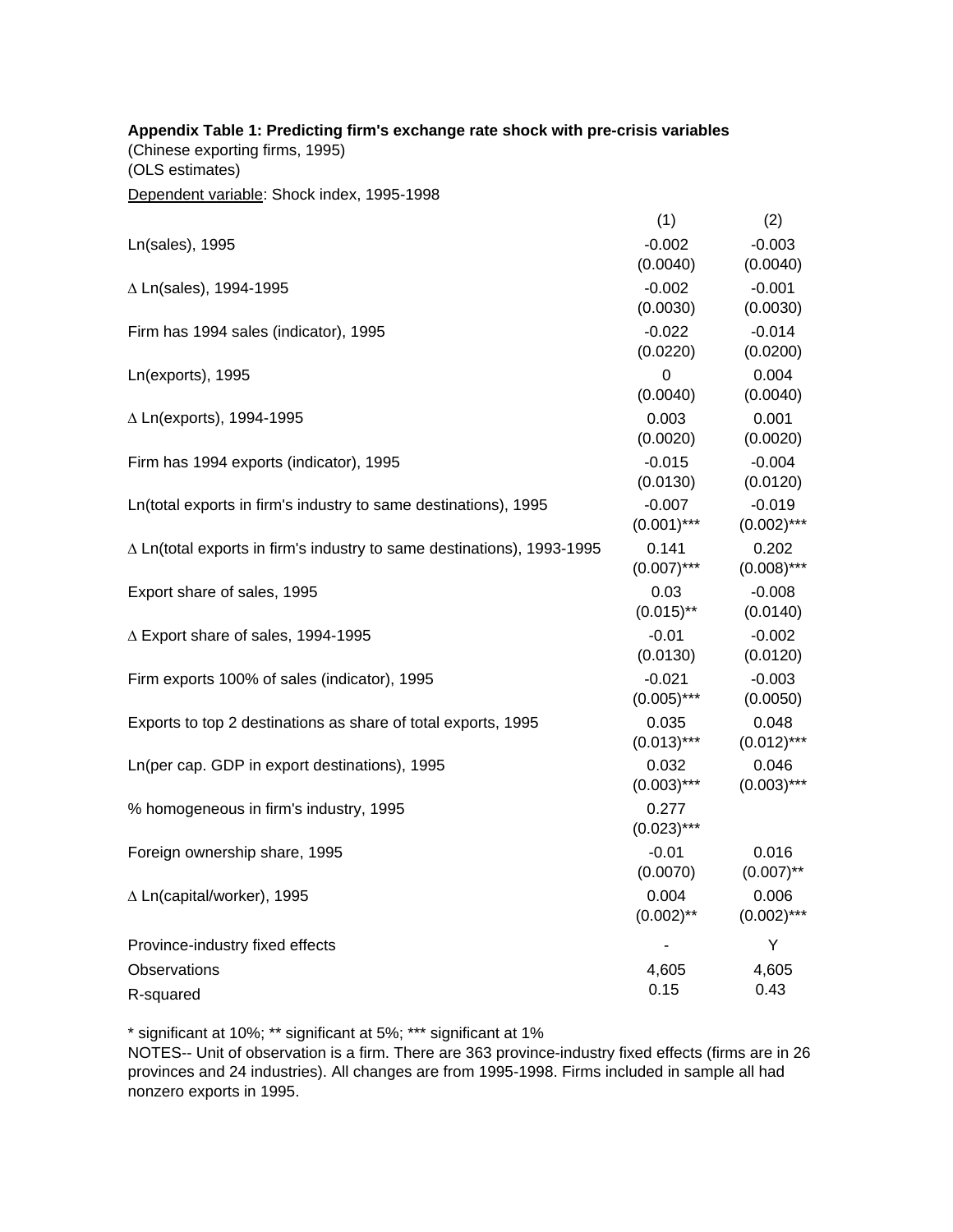### **Appendix Table 2: Impact of predicted change in exports on sample selection**

(Ordinary least-squares regressions)

| Dependent variable:                                               | Included in 1998<br>sample (indicator) |                  | sample (indicator) between 1995 and between 1995 and<br>1998 (indicator) | Included in 2000 Exit from exporting Exit from exporting<br>2000 (indicator) |
|-------------------------------------------------------------------|----------------------------------------|------------------|--------------------------------------------------------------------------|------------------------------------------------------------------------------|
| Time period:                                                      | 1995-1998                              | 1995-2000        | 1995-1998                                                                | 1995-2000                                                                    |
| Predicted change in exports                                       | 0.001<br>(0.170)                       | 0.001<br>(0.150) | 0.012<br>(0.276)                                                         | 0.045<br>(0.305)                                                             |
| Province-industry fixed effects                                   | Y                                      | Υ                | Y                                                                        | Υ                                                                            |
| Pre-crisis control variables                                      | Y                                      | Y                | Y                                                                        | Y                                                                            |
| Observations                                                      | 13,606                                 | 13,606           | 5,370                                                                    | 4,702                                                                        |
| R-squared                                                         | 0.24                                   | 0.21             | 0.21                                                                     | 0.25                                                                         |
| * significant at 10%; ** significant at 5%; *** significant at 1% |                                        |                  |                                                                          |                                                                              |
| Addendum:                                                         |                                        |                  |                                                                          |                                                                              |
| Number of firms included in final sample                          | 4,605                                  | 3,930            | 4,605                                                                    | 3,930                                                                        |
| Rate of inclusion in sample                                       | 34%                                    | 29%              | 86%                                                                      | 84%                                                                          |

Predicted change in exports is from: Table 5, column 2 Table 5, column 4 Table 5, column 2 Table 5, column 4

NOTES -- Bootstrapped standard errors in parentheses. Unit of observation is a firm. Sample is all firms with complete data on righthand-side variables in 1995 Chinese industrial census (first two columns) or all firms matched between 1995 and latter year (last two columns).

Pre-crisis control variables are: 1995 log sales income; 1994 log sales income; 1995 share of exports to top two destinations; indicator for firm existing in 1994; indicator for firm exporting in 1994; foreign share of ownership; indicators for foreign share of ownership (>=0 and <25%, >=25 and <50%, >=50 and <75%, >=75 and <100%; =100% omitted); log of industry weighted average exports to 1995 destinations (weighted by firm's 1995 export destinations), separately for 1993 and 1996; indicator variables for firm size categories; 1995 exports as share of firm sales; 1994 exports as share of firm sales; indicator for firm exporting entire output in 1995; log exports in 1995; log exports in 1994; 1995 log capital-labor ratio; 1995 fraction homogeneous products in firm's industry; and log 1995 weighted average per capita GDP in firm's export destinations (weighted by firm's 1995 exports).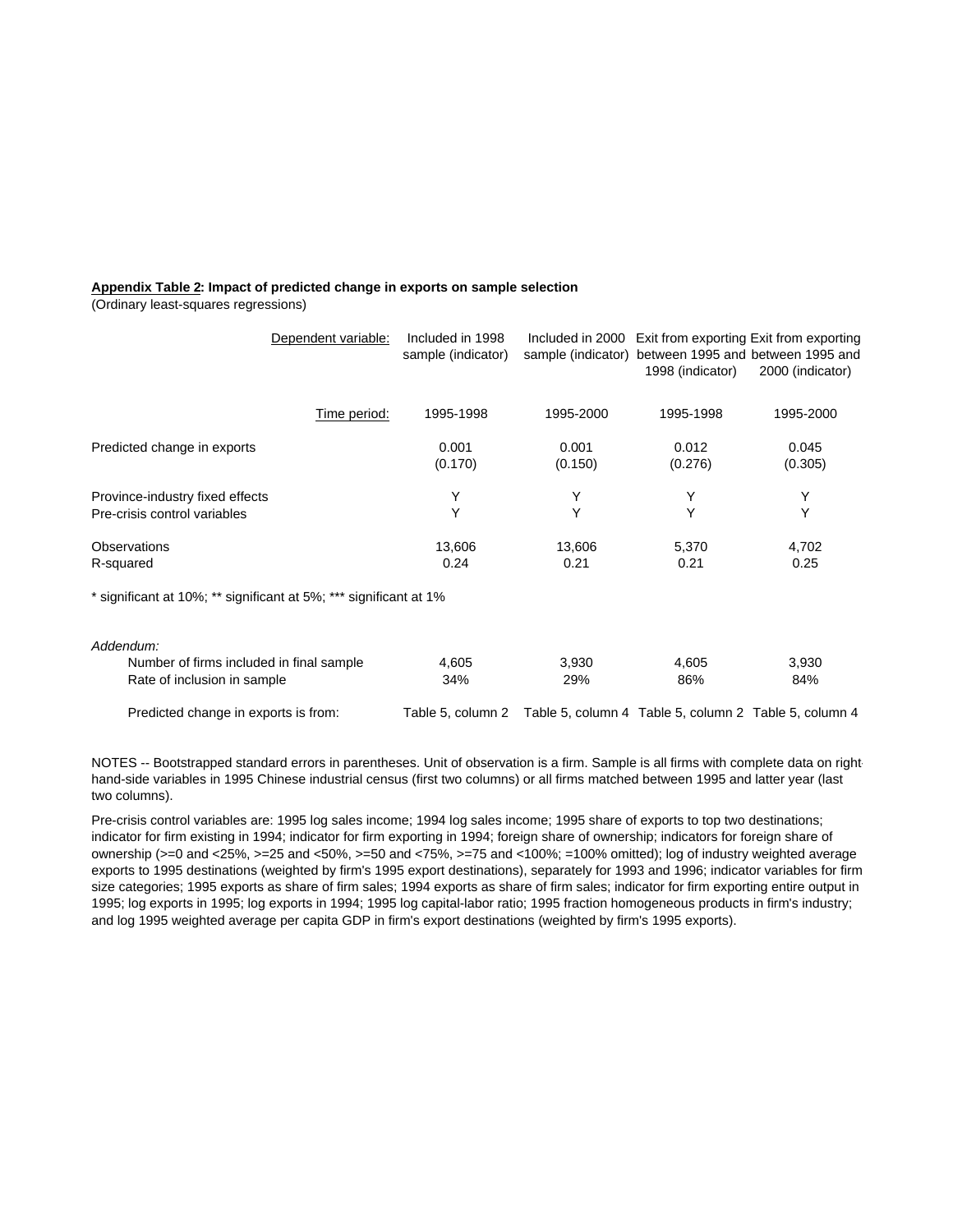#### **Appendix Table 3: Impact of exchange rate shocks on exports of Chinese firms (balanced 1998/2000 sample)** (OLS estimates)

| Dependent variable:                                                                 | $\Delta$ Ln(exports)     |                       |                    |                        |
|-------------------------------------------------------------------------------------|--------------------------|-----------------------|--------------------|------------------------|
| Time period for $\triangle$ Ln(exports):                                            | 1995-1998                | 1995-1998             | 1995-2000          | 1995-2000              |
|                                                                                     | (5)                      | (6)                   | (7)                | (8)                    |
| Shock index                                                                         | $-0.051$<br>$(0.021)$ ** | $-0.034$<br>(0.042)   | $-0.03$<br>(0.037) | $-0.007$<br>(0.066)    |
| Shock index *<br>Per capita income in destinations, 1995                            |                          | $-0.016$<br>(0.012)   |                    | $-0.005$<br>(0.018)    |
| Shock index *<br>% homogeneous in industry, 1995                                    |                          | 0.022<br>(0.025)      |                    | 0.052<br>$(0.028)^*$   |
| Shock index *<br>Foreign ownership share, 1995                                      |                          | 0.04<br>$(0.014)$ *** |                    | 0.073<br>$(0.016)$ *** |
| Shock index *<br>Ln(capital/worker), 1995                                           |                          | 0.024<br>(0.020)      |                    | 0.01<br>(0.020)        |
| Shock index *<br>Ln(sales), 1995                                                    |                          | $-0.03$<br>(0.034)    |                    | $-0.044$<br>(0.030)    |
| Shock index *<br>Export share of sales, 1995                                        |                          | $-0.031$<br>(0.032)   |                    | $-0.033$<br>(0.036)    |
| Province-industry fixed effects<br>Pre-crisis control variables                     | Υ<br>Υ                   | Υ<br>Y                | Υ<br>Υ             | Υ<br>Y                 |
| Observations<br>R-squared                                                           | 3339<br>0.44             | 3339<br>0.44          | 3339<br>0.42       | 3339<br>0.42           |
| F-test: Joint signif. of instrument(s)<br>P-value<br>Standard errors in parentheses | 5.62<br>0.02             | 4.59<br>0.00          | 0.69<br>0.41       | 8.94<br>0.00           |

\* significant at 10%; \*\* significant at 5%; \*\*\* significant at 1%

NOTES -- Standard errors in parentheses. Unit of observation is a firm. There are between 300-400 province-industry fixed effects, depending on regression (firms are in 26 provinces and 24 industries). Changes are from 1995-1998 or 1995-2000. Firms included in sample all had nonzero exports in 1995. See Table 3 for variable definitions and other notes. Shock index and variables interacted with shock index all are normalized to have mean 0 and standard deviation 1.

Pre-crisis control variables are: 1995 log sales income; 1994 log sales income; 1995 share of exports to top two destinations; indicator for firm existing in 1994; indicator for firm exporting in 1994; foreign share of ownership; indicators for foreign share of ownership (>=0 and <25%, >=25 and <50%, >=50 and <75%, >=75 and <100%; =100% omitted); log of industry weighted average exports to 1995 destinations (weighted by firm's 1995 export destinations), separately for 1993 and 1996; indicator variables for firm size categories; 1995 exports as share of firm sales; 1994 exports as share of firm sales; indicator for firm exporting entire output in 1995; log exports in 1995; log exports in 1994; 1995 log capital-labor ratio; 1995 fraction homogeneous products in firm's industry; and log 1995 weighted average per capita GDP in firm's export destinations (weighted by firm's 1995 exports).